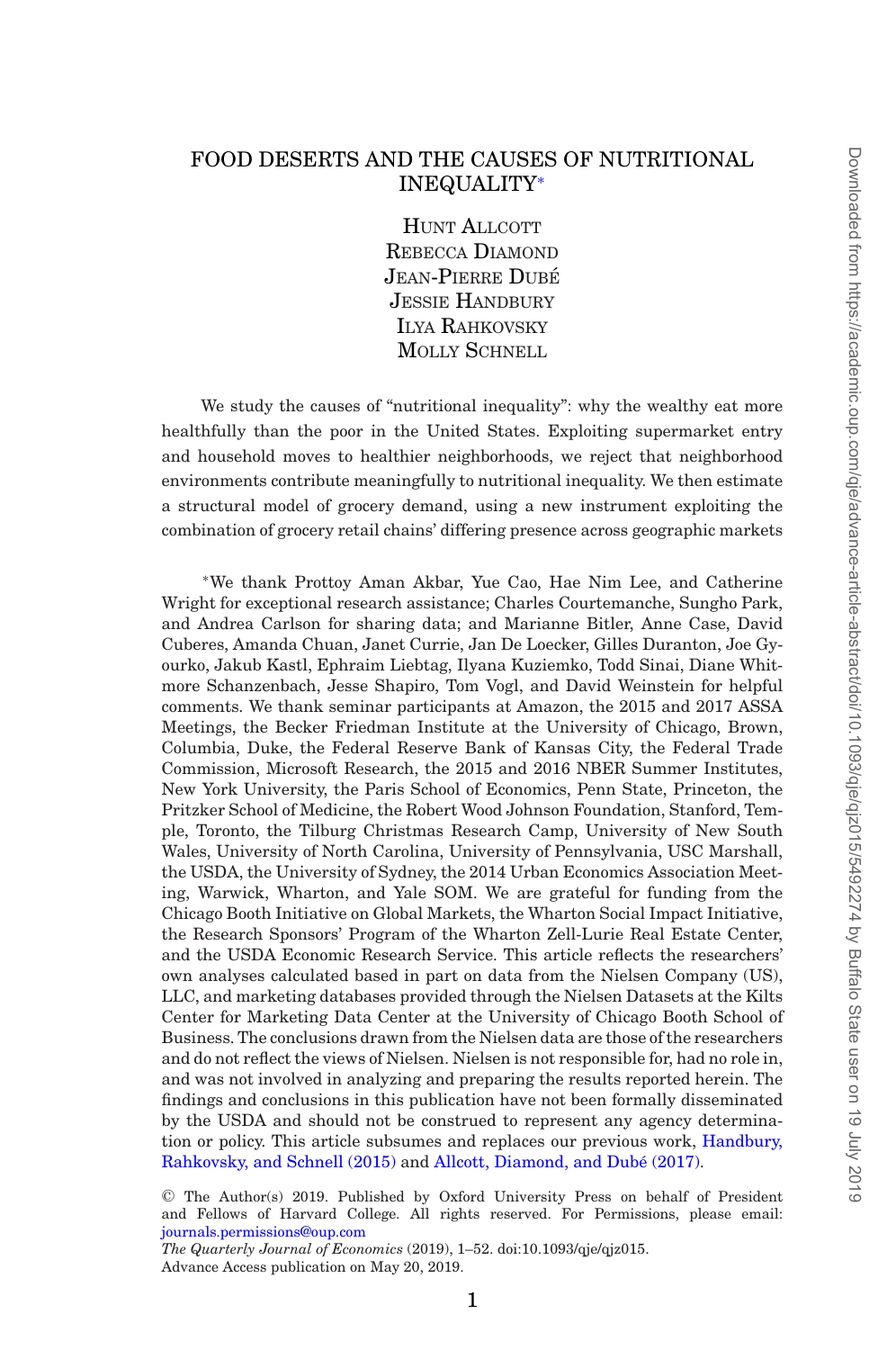with their differing comparative advantages across product groups. Counterfactual simulations show that exposing low-income households to the same products and prices available to high-income households reduces nutritional inequality by only about 10%, while the remaining 90% is driven by differences in demand. These findings counter the argument that policies to increase the supply of healthy groceries could play an important role in reducing nutritional inequality. *JEL* Codes: D12, I12, I14, L81, R20.

### I. INTRODUCTION

A wave of recent studies has drawn increased attention to the causes and consequences of socioeconomic inequality [\(Saez and](#page-51-0) [Piketty 2003;](#page-51-0) [Aizer and Currie 2014;](#page-47-0) [Chetty et al. 2014,](#page-48-1) [2016;](#page-48-2) [Case and Deaton 2015\)](#page-48-3). This inequality plays out in many different ways, including educational opportunities, health outcomes, mass incarceration, and social networks. In this article, we study one additional correlate of socioeconomic status—what we eat and drink—and quantify the economic mechanisms that drive nutritional inequality. Because what we eat and drink is a key driver of obesity and other health outcomes, understanding why nutritional inequality exists is crucial for designing policies to address socioeconomic disparities in health.

A large body of literature has documented that low-income neighborhoods are more likely to be "food deserts"—that is, areas with low availability or high prices of healthy foods.<sup>1</sup> Many public health researchers, policy makers, and advocates further argue that food deserts are an important cause of unhealthy eating.[2](#page-1-1) Despite limited evidence supporting this causal claim, both the federal government and local municipalities spend millions

<span id="page-1-0"></span>1. See, for example, [Alwitt and Donley \(1997\);](#page-48-4) [Horowitz et al. \(2004\);](#page-50-1) [Jetter](#page-50-2) [and Cassady \(2005\);](#page-50-2) [Algert, Agrawal, and Lewis \(2006\);](#page-48-5) [Baker et al. \(2006\);](#page-48-6) [Powell](#page-50-3) [et al. \(2007\);](#page-50-3) [Larson, Story, and Nelson \(2009\);](#page-50-4) [Sharkey, Horel, and Dean \(2010\).](#page-51-1)

<span id="page-1-1"></span>2. For example, former First Lady Michelle Obama argues that "it's not that people don't know or don't want to do the right thing; they just have to have access to the foods that they know will make their families healthier" [\(Curtis 2011\)](#page-49-0). Similarly, in their influential overview article, [Bitler and Haider \(2011\)](#page-48-7) observe that "it appears that much of the existing research implicitly assumes that supplyside factors cause any food deserts that exist." Countering this assumption, [Bitler](#page-48-7) [and Haider \(2011\)](#page-48-7) conclude that "we do not have sufficient evidence to determine whether food deserts are systematically the cause" of unhealthy eating by lowincome people.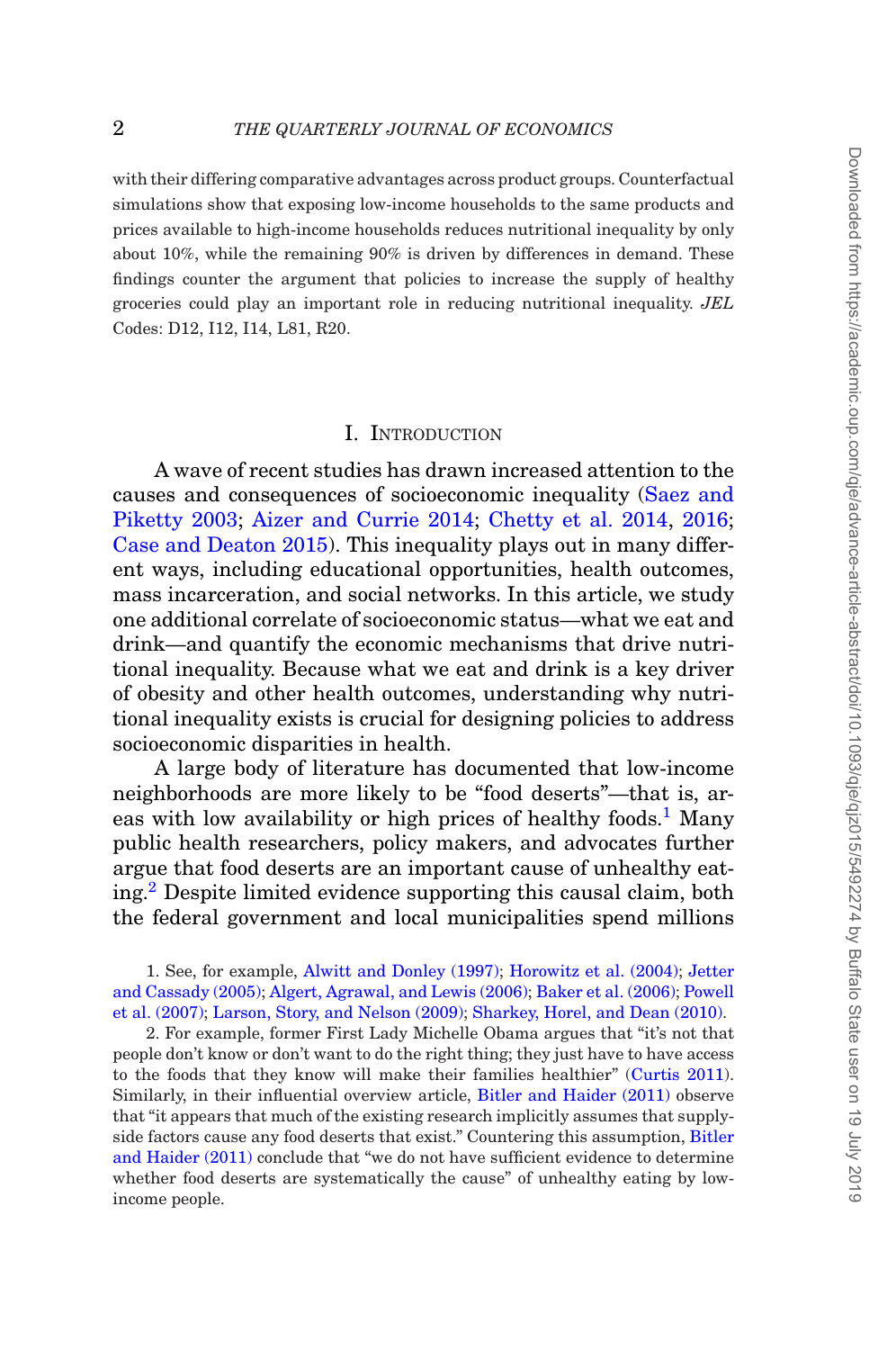of dollars a year on supply-side policies that subsidize and assist grocers in underserved areas.<sup>3</sup>

It is certainly possible that differential access to healthy foods is at least partially to blame for nutritional inequality. [Bitler and](#page-48-7) [Haider \(2011\)](#page-48-7) discuss how zoning restrictions, crime, and other factors could discourage entry by grocers that would sell healthy foods in low-income areas. Furthermore, results from the Moving To Opportunity experiment suggest that moving to lower-poverty neighborhoods reduces obesity [\(Kling, Liebman, and Katz 2007;](#page-50-5) [Ludwig et al. 2011\)](#page-50-6). On the other hand, it is natural to imagine that the observed supply differences across neighborhoods are simply equilibrium responses to differences in consumer preferences. Thus, teasing apart supply-side versus demand-side explanations is crucial for understanding the possible effects of supplyside policies.

This article combines reduced-form analyses with a structural demand model to quantify the relative importance of local supply and demand factors in generating nutritional inequality. We exploit a rich combination of data sets, including Nielsen Homescan—a nationally representative panel survey of the grocery purchases of 61,000 households—and Nielsen's Retail Measurement Services (RMS)—a national panel of UPC-level sales data from 35,000 stores covering about 40% of all U.S. grocery purchases. We match the Homescan data to surveys of panelists' nutrition knowledge, preferences, and health outcomes gathered by Nielsen for [Allcott, Lockwood, and Taubinsky \(2019\).](#page-48-8) Finally, we gather data on the entry dates and exact locations of all 6,721 new supermarkets that opened in the United States from 2004 to 2016, along with annual data on retail establishments in each ZIP code. We thus have an extraordinarily rich window into households' choice sets, information sets, local environments, and resulting consumption and health.

We begin by laying out two basic facts that motivate the debate on food deserts and the causes of nutritional inequality. First, there is a meaningful nutrition–income relationship:

<span id="page-2-0"></span><sup>3.</sup> In the United States, such policies include the Healthy Food Financing Initiative (HFFI; [Reinvestment Fund\)](#page-51-2), parts of the Agricultural Act of 2014 [\(Aussenberg 2014\)](#page-48-9), the Affordable Care Act's Community Transformation Grants, and state programs described in [CDC \(2011\).](#page-48-10) Notably, since 2011, the HFFI has awarded nearly \$200 million to community development organizations and has leveraged more than \$1 billion in private investments and tax credits [\(Food Trust](#page-49-1) [2019\)](#page-49-1).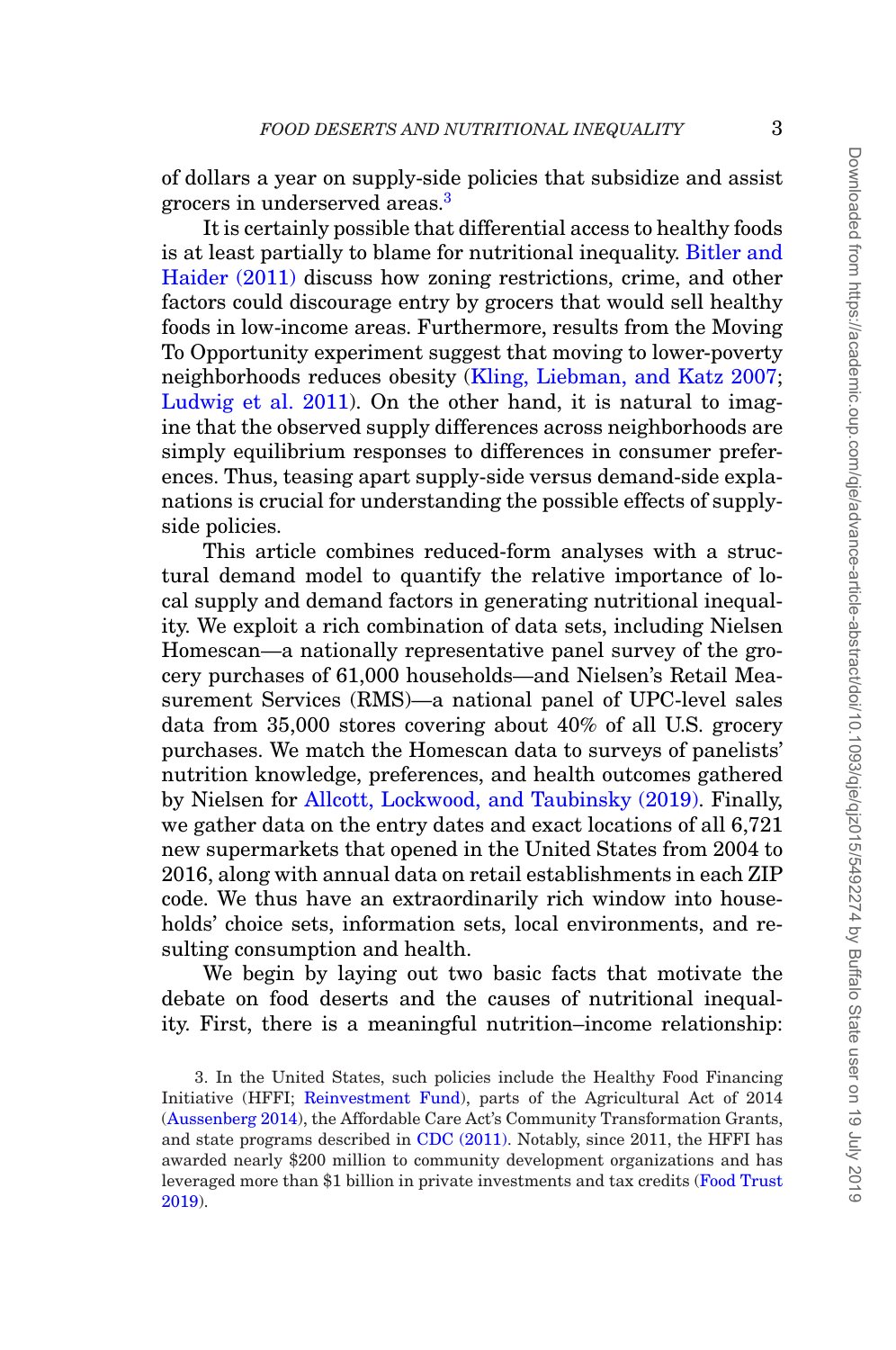households in the top income quartile buy groceries that are 0.56 standard deviations more healthful than the bottom income quartile, as measured by our version of the Healthy Eating Index, the standard measure of dietary quality. Second, RMS stores in low-income neighborhoods offer less healthy groceries than stores in high-income neighborhoods. Low-income neighborhoods have more drug and convenience stores and fewer large supermarkets, which offer a wider variety of healthy options.

We use two reduced-form event studies to test whether the local environment has an economically significant effect on healthy eating. The first study looks within households, before versus after the entry of a new supermarket nearby. In the full sample and the sample of households in food deserts, we find effects of supermarket entry on healthy eating that are occasionally statistically significant but always economically small. We document an intuitive reason for these small effects: while consumers shift their purchases toward the new entrants, these purchases are primarily substituted away from other supermarkets rather than drug stores and convenience stores that offer less healthy choice sets. Indeed, even households living in ZIP codes with no supermarkets still buy 85% of their groceries from supermarkets. We can bound the short-run effect of differential access to supermarkets at no more than about 1.5% of the nutrition–income relationship.

Our second event study tests the hypothesis that a broader set of place-related factors, including peer effects or supply differences other than supermarket density, contribute to nutritional inequality. To do this, we exploit the fact that thousands of households move between ZIP codes or counties while in the Homescan panel. Before a move, households exhibit no trend in healthy eating. After a move, households converge toward eating patterns in the new location by an amount that is statistically significant but economically small. Any endogeneity in moving decisions likely biases these estimates upward. Although the panel is not long enough to study households for more than a few years after a move, we can bound the medium-term, partial equilibrium effects of place as contributing no more than 2%–3% of the nutrition– income relationship.

To complement the reduced-form analyses, the second half of the article uses a structural model to estimate household grocery demand and carry out counterfactual simulations. Building on [Dubois, Griffith, and Nevo \(2014\),](#page-49-2) we specify a utility function with constant elasticity of substitution preferences over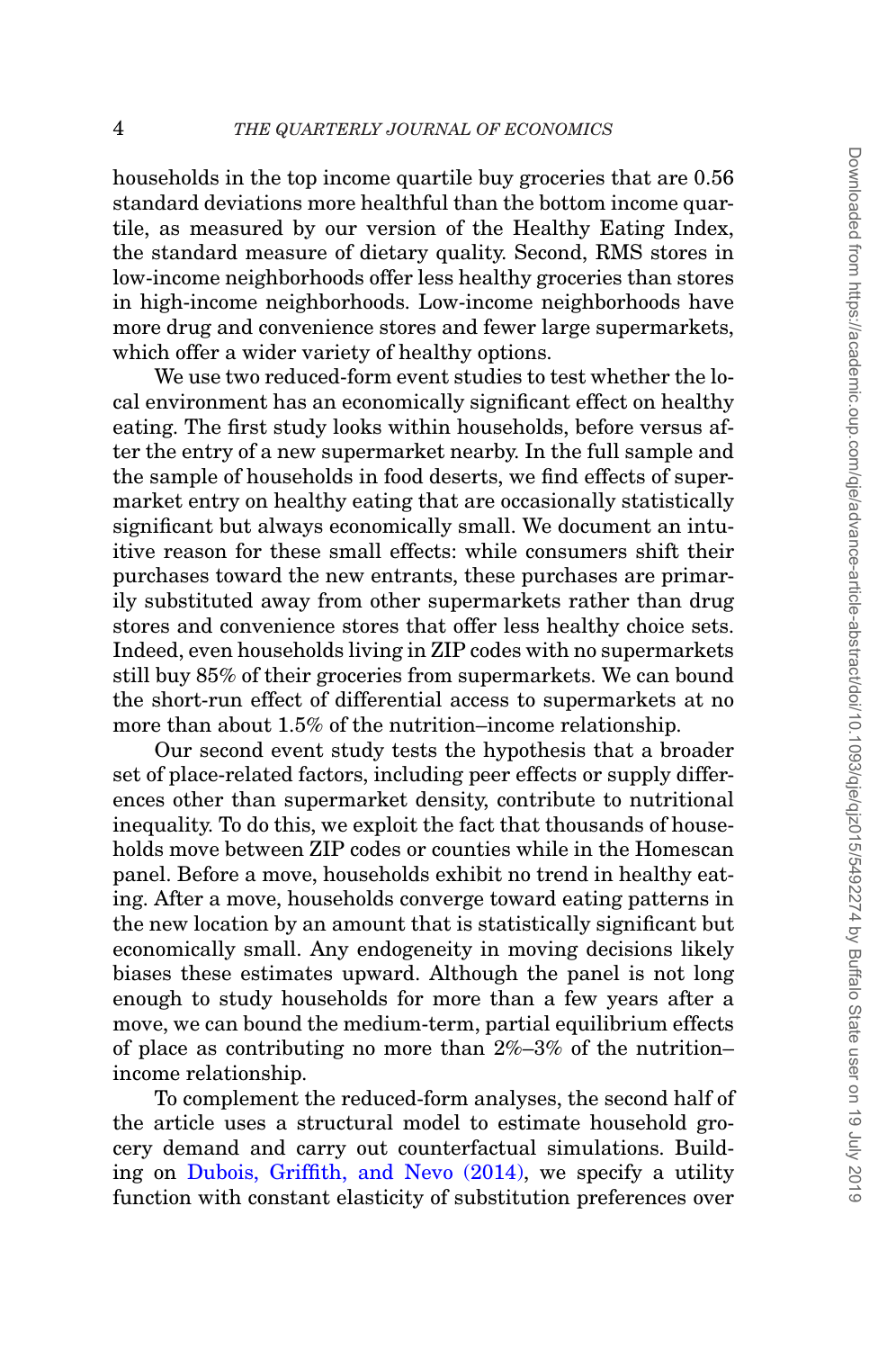individual products, Cobb-Douglas preferences for product groups (milk, bread, candy, vegetables, etc.), and linear preferences for observed characteristics (added sugar, salt, saturated fat, etc.) and unobserved characteristics. To address the identification challenge associated with the endogeneity of prices, we introduce a new instrument using the variation in prices generated by grocery retail chains' differing comparative advantages in supplying different product groups combined with chains' differing geographic presence across markets. To illustrate, suppose that there are two types of foods, apples and pizza, and two grocery chains, Safeway and Shaw's. Suppose Safeway is able to supply pizza cheaply, and Shaw's can supply apples cheaply. Then, cities dominated by Safeway will have relatively low prices for pizza, and cities dominated by Shaw's will have relatively low prices for apples. Our key identifying assumption is that geographic variation in prices due to the presence of specific chains is independent of geographic variation in unobserved preferences. Consistent with this assumption, the instrument is uncorrelated with variation in preferences that can be predicted by consumer demographics, and the results change little when adding controls for geography and income that would capture unobserved preference heterogeneity. The instrument has a very strong first stage, and it may be useful for other researchers in similar settings.

The estimates show a striking and systematic relationship between household income and preferences for healthy dietary characteristics. Higher-income households have stronger preferences for six out of the Healthy Eating Index's eight "healthy" dietary components (whole fruit, other fruit, whole grains, green vegetables and beans, other vegetables, and dairy) and weaker preferences for two out of four "unhealthy" components (sodium and added sugar). These preference differences are economically significant: households in the bottom income quartile are willing to pay \$0.43 per 1,000 calories to consume the bundle of dietary components that would receive the maximum Healthy Eating Index score instead of the minimum, whereas households in the top income quartile are willing to pay \$1.14—almost three times as much. We find that about 20% of the income-related preference differences are econometrically explained by education and another 14% are explained by nutrition knowledge.

We use the demand model to simulate counterfactuals in which bottom income quartile households are exposed to the prices and product availability experienced by top income quartile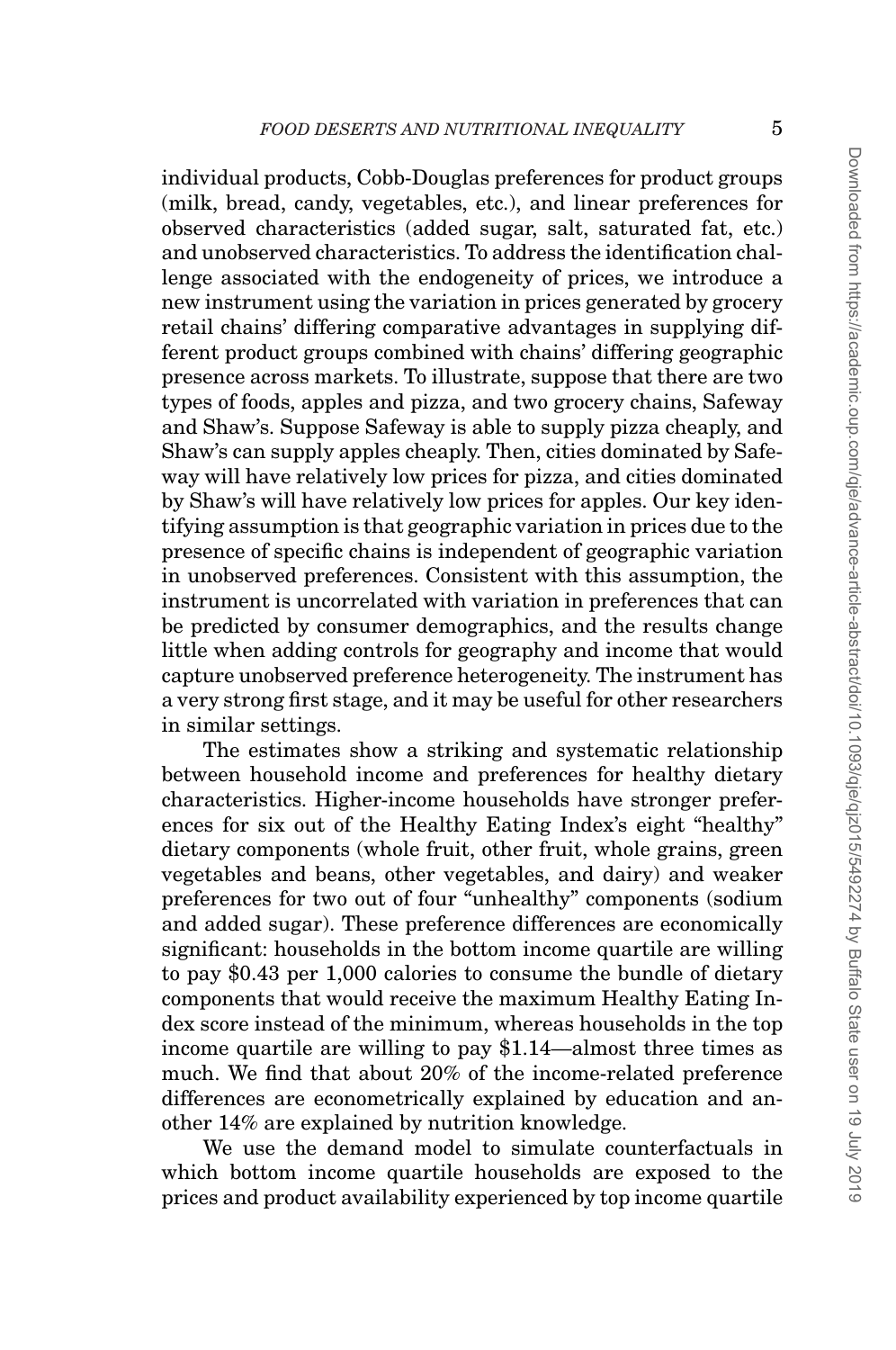households. Only about 10% of the nutrition–income relationship is driven by these differences in supply, while 90% of the relationship is driven by differences in demand. Similar to our reducedform analyses, these findings suggest that supply-side policy initiatives aimed at eliminating food deserts will have limited effects on healthy eating in disadvantaged neighborhoods.

We also use the demand model to study alternative policies that do not focus solely on supply. Specifically, we simulate meanstested subsidies for healthy foods, which in principle could be implemented as part of the existing Supplemental Nutrition Assistance Program (SNAP). We find that it would cost \$11 billion a year—or about 15% of the current SNAP budget—to fund a subsidy large enough to induce low-income households to purchase groceries as healthy as those purchased by high-income households. These results highlight the importance of research such as [Bartlett et al. \(2014\)](#page-48-11) exploring whether SNAP should be modified to encourage healthy eating.

Our article contributes a unified set of insights about why the wealthy and the poor eat differently in the United States. Our results add to findings on the impacts of proximity to supercenters [\(Courtemanche and Carden 2011;](#page-49-3) [Volpe, Okrent, and](#page-51-3) [Leibtag 2013;](#page-51-3) [Courtemanche et al. 2018\)](#page-49-4) and fast food restaurants [\(Davis and Carpenter 2009;](#page-49-5) [Dunn 2010;](#page-49-6) [Currie et al. 2010;](#page-49-7) [Anderson and Matsa 2011\)](#page-48-12), as well as case studies in the public health literature of individual grocery store entry (e.g. [Wrigley,](#page-51-4) [Warm, and Margetts 2003;](#page-51-4) [Cummins et al. 2005;](#page-49-8) [Song et al. 2009;](#page-51-5) [Weatherspoon et al. 2012;](#page-51-6) [Elbel et al. 2015\)](#page-49-9).<sup>[4](#page-5-0)</sup> Our household migration event study adds a nutritional aspect to recent work that uses migration to understand the evolution of brand preferences (Bronnenberg, Dubé, and Gentzkow  $2012$ ), the caloric costs of culture [\(Atkin 2016\)](#page-48-14), the effects of urban sprawl on obesity [\(Eid](#page-49-10) [et al. 2008\)](#page-49-10), and the drivers of geographic variation in health and health care utilization [\(Finkelstein, Gentzkow, and Williams](#page-49-11) [2016,](#page-49-11) [2018a,](#page-49-11) [2018b;](#page-49-12) [Molitor 2018\)](#page-50-7). Recent work by [Hut \(2018\)](#page-50-8)

<span id="page-5-0"></span>4. Although not solely focused on retail environments, recent work further examines how changes in a range of socio-environmental factors, including restaurant and food store availability and food prices, have contributed to rising obesity over the past 50 years [\(Cutler, Glaeser, and Shapiro 2003;](#page-49-13) [Chou, Grossman,](#page-49-14) [and Saffer 2004;](#page-49-14) [Lakdawalla, Philipson, and Bhattacharya 2005;](#page-50-9) [Rashad 2006;](#page-50-10) [Rashad, Grossman, and Chou 2006;](#page-50-11) [Baum and Chou 2016;](#page-48-15) [Courtemanche et al.](#page-49-15) [2016\)](#page-49-15).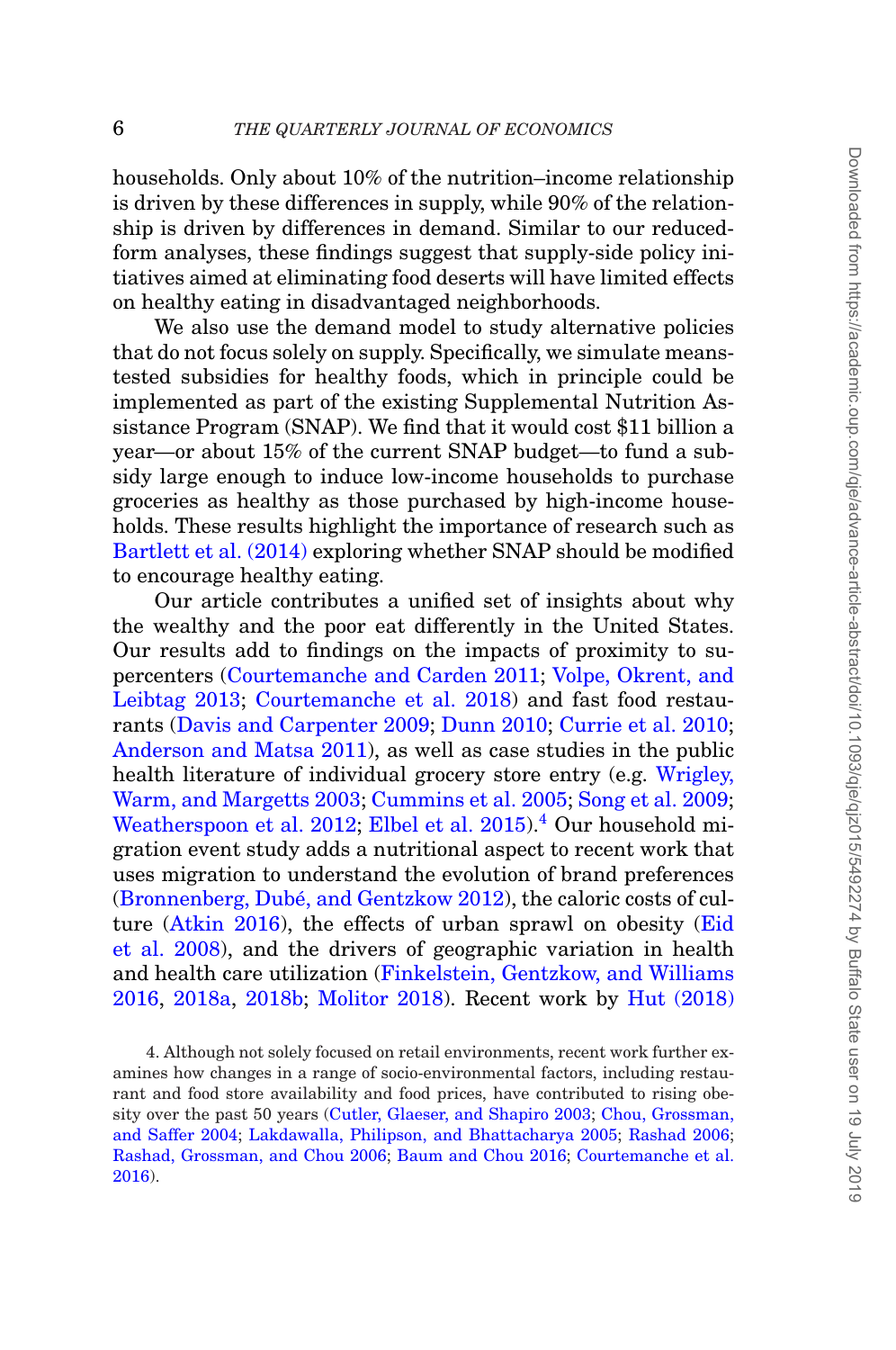finds similarly small short-run effects of migration on healthy eating but larger associations with local consumption patterns in the long run. Our structural demand analysis builds on the framework introduced by [Dubois, Griffith, and Nevo \(2014\)](#page-49-2) and adds a novel identification strategy and price instrument. Finally, the decomposition of our preference estimates builds on work mea-suring correlates of health behaviors [\(Furnee, Groot, and Brink](#page-49-16) [2008;](#page-49-16) [Cutler and Lleras-Muney 2010;](#page-49-17) [Grossman 2015\)](#page-50-12). Notably, the new Homescan add-on survey provides a remarkable opportunity to connect large-sample scanner data to measures of health preferences and nutrition knowledge.

[Sections II](#page-6-0) through [VIII](#page-46-0) present data, stylized facts, reducedform empirical analyses, demand model setup, demand model estimation and results, counterfactual estimates, and the conclusion. All appendix material is in the [Online Appendix.](file:qje.oxfordjournals.org)

## <span id="page-6-0"></span>II. DATA

## *II.A. Nielsen Homescan and Retail Scanner Data*

We use the Nielsen Homescan Panel for 2004–2016 to measure household grocery purchases. Homescan includes about 169,000 unique households, of which we observe about 39,000 in each year for 2004–2006 and about 61,000 in each year for 2007–2016. Homescan households record UPCs of all consumer packaged goods they purchase from any outlet. We consider only food and drink purchases, and we further exclude alcohol and health and beauty products such as vitamins.

Although comprehensive, the Homescan data are not without limitations. First, Homescan does not include data on food purchased away from home in establishments like restaurants.<sup>5</sup> We therefore focus on explaining income-related differences in the take-home market (i.e., grocery purchases) instead of overall diets. Second, most households only record purchases of packaged items with UPCs, not nonpackaged groceries such as bulk

<span id="page-6-1"></span>5. The National Health and Nutrition Examination Survey (NHANES) finds that Americans consume 34% of calories away from home, including 25% in restaurants [\(U.S. Department of Agriculture, Agricultural Research Service 2014\)](#page-51-7). For all income groups, the share of healthy and unhealthy macronutrients (protein, carbohydrates, saturated fat, etc.) consumed away from home is about the same as the share of calories consumed away from home, so grocery purchases are not a systematically biased measure of overall diet healthfulness.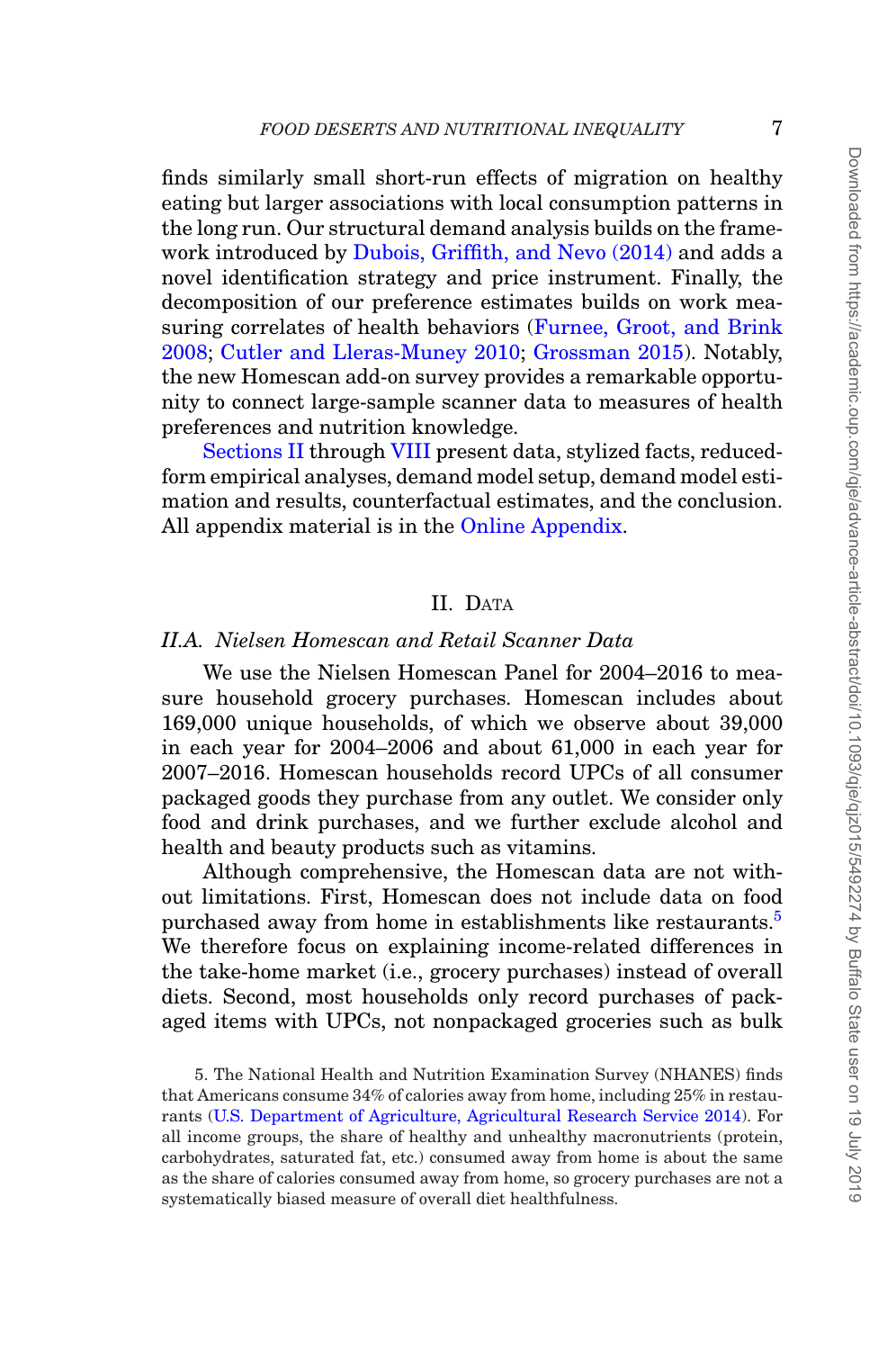produce and grains. For 2004–2006, however, the data include an 8,000-household "magnet" subsample that also recorded prices and weights of nonpackaged groceries. [Online Appendix](file:qje.oxfordjournals.org) Figure A1 shows that about 60% of magnet households' produce calories are from packaged goods that are observed in the full Homescan sample, and this proportion does not vary statistically by income. This suggests that the focus on packaged groceries does not significantly detract from our results, both because produce represents a small share of overall grocery purchases and because packaged produce is a significant and reasonably representative portion of produce purchases.

Each year, Homescan households report demographic variables such as household income (in 16 bins), household composition, race, and the age, educational attainment, employment status, and weekly work hours for male and female household heads. For households with two household heads, we use the mean of the age, education, and employment variables observed for both heads. We combine calorie needs by age and gender as reported in the U.S. government's Dietary Guidelines with Homescan household composition to get each household's daily calorie need. Our household size variable measures the number of adult "equivalents" in the household, where children are scaled into adults by their calorie needs. In addition to the standard Homescan data, we observe self-reports of the importance of staying healthy, a detailed nutrition knowledge quiz, body mass index (weight/height<sup>2</sup>), and diabetes status from a Homescan PanelViews add-on survey carried out by Nielsen for [Allcott,](#page-48-8) [Lockwood, and Taubinsky \(2019\)](#page-48-8) in 2017. [Table I,](#page-8-0) Panel A presents descriptive statistics for Homescan households. Unless otherwise stated, all Homescan results are weighted for national representativeness.

The Nielsen RMS data consist of weekly prices and sales volumes for each UPC sold at approximately 42,000 unique stores from 160 retail chains for 2006–2016, of which we observe about 35,000 in each year. We exclude liquor stores. RMS includes 53%, 32%, 55%, and 2% of sales in the grocery, mass merchandiser, drug, and convenience store channels, respectively. As with Homescan, RMS does not include sales of bulk produce and other nonpackaged items.

We deflate prices and incomes to 2010 dollars using the consumer price index for urban consumers for all items. For all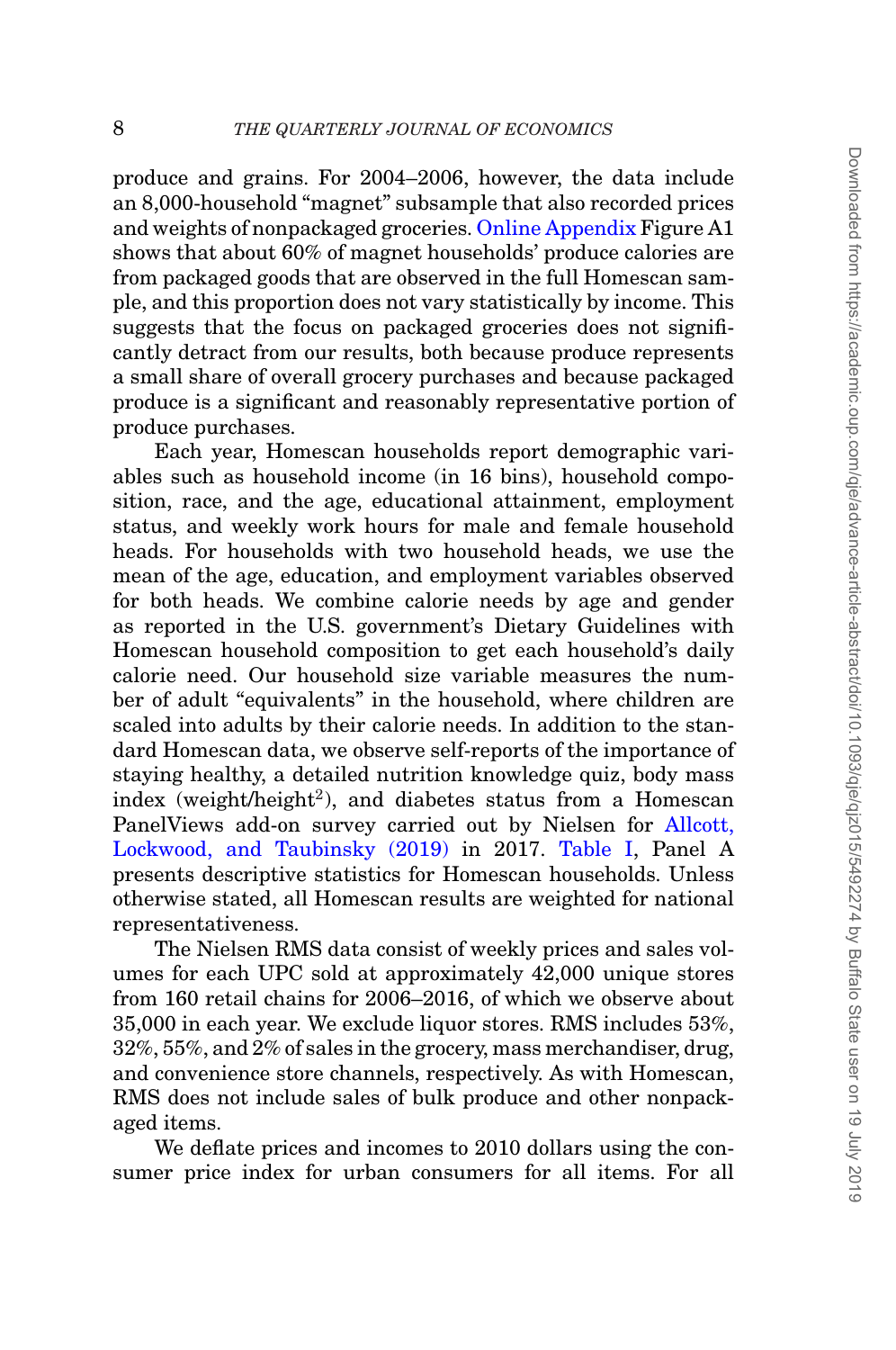<span id="page-8-0"></span>

| Variable                               | Mean     | Standard<br>deviation |
|----------------------------------------|----------|-----------------------|
| Panel A: Nielsen Homescan households   |          |                       |
| Household income (\$000s)              | 61.0     | 43.3                  |
| Years education                        | 13.9     | 2.06                  |
| Age                                    | 52.3     | 14.4                  |
| Household size                         | 2.38     | 1.33                  |
| White                                  | 0.77     | 0.42                  |
| Black                                  | 0.12     | 0.32                  |
| Married                                | 0.50     | 0.50                  |
| Employed                               | 0.61     | 0.44                  |
| Weekly work hours                      | 22.9     | 16.7                  |
| Household daily calorie need           | 5,192    | 2,959                 |
| Health importance                      | $\Omega$ | 1                     |
| Nutrition knowledge                    | $\Omega$ | 1                     |
| Body mass index $(kg/m^2)$             | 29.5     | 7.0                   |
| Diabetic                               | 0.19     | 0.38                  |
| Panel B: ZIP code establishment counts |          |                       |
| Grocery                                | 1.67     | 4.07                  |
| Large grocery $(> 50$ employees)       | 0.46     | 1.05                  |
| Supercenters/club stores               | 0.11     | 0.40                  |
| Drug stores                            | 1.10     | 2.31                  |
| Convenience stores                     | 3.14     | 5.25                  |
| Meat/fish/produce stores               | 0.27     | 0.96                  |

#### TABLE I

#### DESCRIPTIVE STATISTICS

*Notes.* Homescan data include 731,994 household-by-year observations for 2004–2016 and are weighted for national representativeness. The U.S. government Dietary Guidelines include calorie needs by age and gender; we combine that with Homescan household composition to get each household's daily calorie need. Household size is the number of household heads plus the total calorie needs of all other household members divided by the nationwide average calorie need of household heads. Health importance, nutrition knowledge, body mass index, and the diabetic indicator are from Homescan add-on surveys carried out by Nielsen for [Allcott, Lockwood, and Taubinsky \(2019\);](#page-48-8) the former two variables are normalized to have a mean of 0 and a standard deviation of 1. Health importance is the response to the question, "In general, how important is it to you to stay healthy, for example by maintaining a healthy weight, avoiding diabetes and heart disease, etc.?" Nutrition knowledge is from a battery of 28 questions drawn from the General Nutrition Knowledge Questionnaire [\(Kliemann et al. 2016\)](#page-50-13). If two household members responded to the PanelViews survey, we take the mean of each survey variable across the two respondents. ZIP code establishment counts are from ZIP Code Business Patterns data for 2004–2016, with 508,951 ZIP code–by-year observations.

empirical analyses other than the supermarket entry event study, we collapse data to the household (or store)-by-year level.

#### *II.B. Grocery Retail Establishments*

Studying the effects of retailer entry requires reliable data on store opening dates to avoid attenuation bias. Some data sets, such as InfoUSA and the National Establishment Time Series, might be useful for cross-sectional analyses, but they do not record the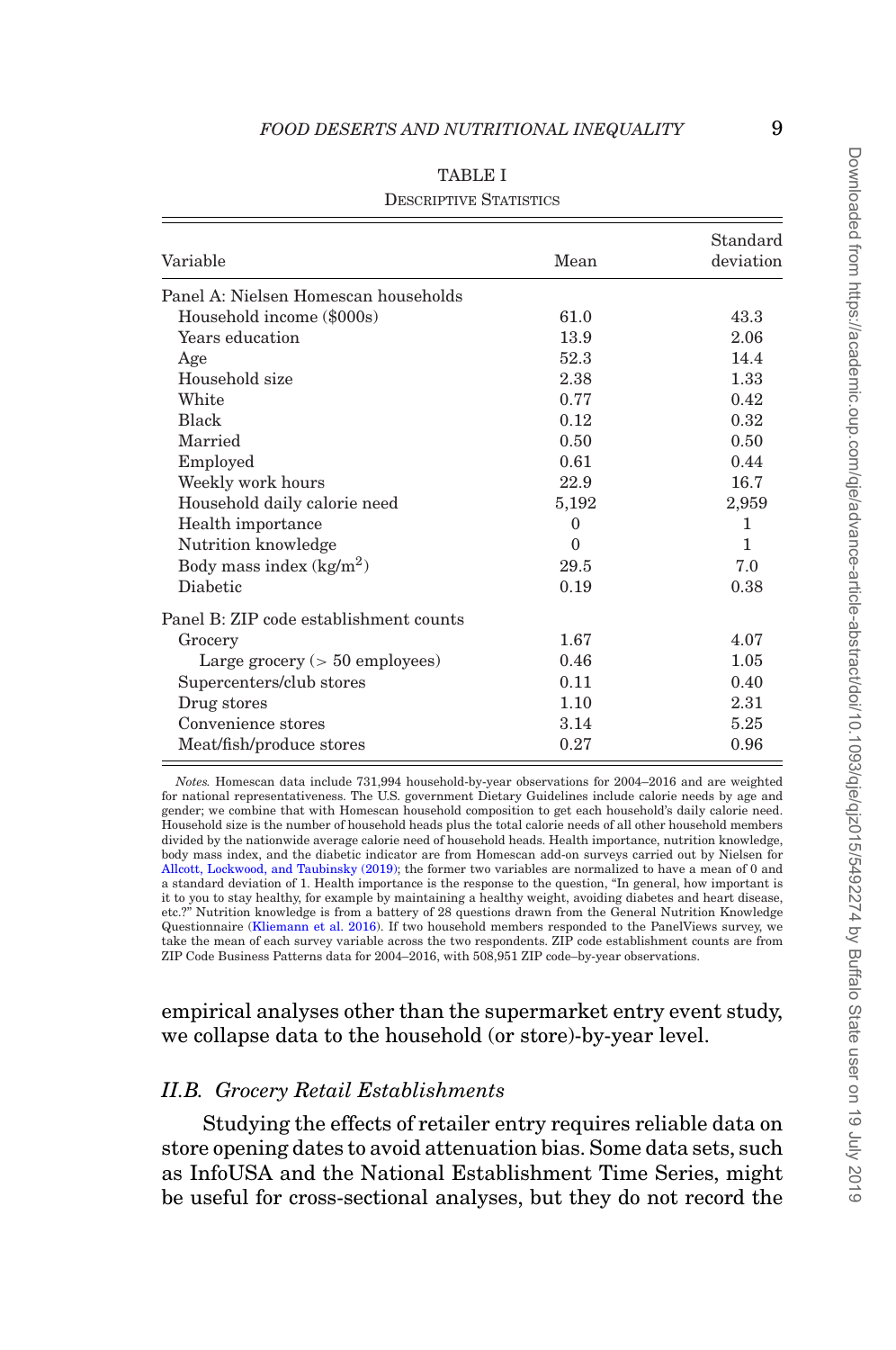opening dates of new establishments with sufficient precision (see [Bitler and Haider 2011,](#page-48-7) p. 162). We measure supermarket entry using Nielsen's TDLinx data set, a geocoded census of all food retailers in the United States, including the month each store opened and its exact latitude and longitude. In validation checks, we found that TDLinx data closely match entry dates and locations for 1,914 supermarkets for which we have the exact address and opening date from four retailers' administrative records. We include only club stores, supercenters, and grocery stores (excluding "superettes"), and we further restrict to entries for which the retailer could be matched to a retailer code in the Homescan data, which excludes small "mom and pop" groceries. $6$  For simplicity, we call the set of included stores "supermarkets." There were 6,721 entries of supermarkets in the United States between 2004 and 2016.

We also use ZIP Code Business Patterns (ZBPs), which gives a count of establishments by NAICS code and employment size category for every ZIP code as of March 10 each year. The ZBP data are drawn from tax records, the U.S. Census Company Organization Survey, and other administrative data. [Table I,](#page-8-0) Panel B presents descriptive statistics for the ZBP data.

## *II.C. Nutrition Facts and the Health Index*

Our nutrition facts are from the Food and Nutrient Database for Dietary Studies and the National Nutrient Database for Standard Reference available from the U.S. Department of Agriculture (USDA; [U.S. Department of Agriculture, Agricultural Research](#page-51-8) [Service 2016,](#page-51-8) [2018\)](#page-51-9). We match these nutrition facts to UPCs using crosswalks developed by the USDA [\(Carlson et al. 2019\)](#page-48-16). The UPC-level USDA nutrition facts closely match those from a marketing data provider that we used in a previous version of this article.

To characterize goods and preferences on a single index of healthfulness per calorie, we use a slightly modified version

<span id="page-9-0"></span>6. To measure true changes in grocery availability experienced by consumers, we must use new physical establishments or stores that significantly improve their grocery selection, such as conversions from standard mass merchants to supercenters selling a full line of groceries. To implement this, we use a list of specific TDLinx stores transferred through mergers and acquisitions to exclude spurious "entrants" that were in fact in continuous operation, and we further drop potentially spurious entries where TDLinx shows a store of the same subtype in the same census block in the previous year.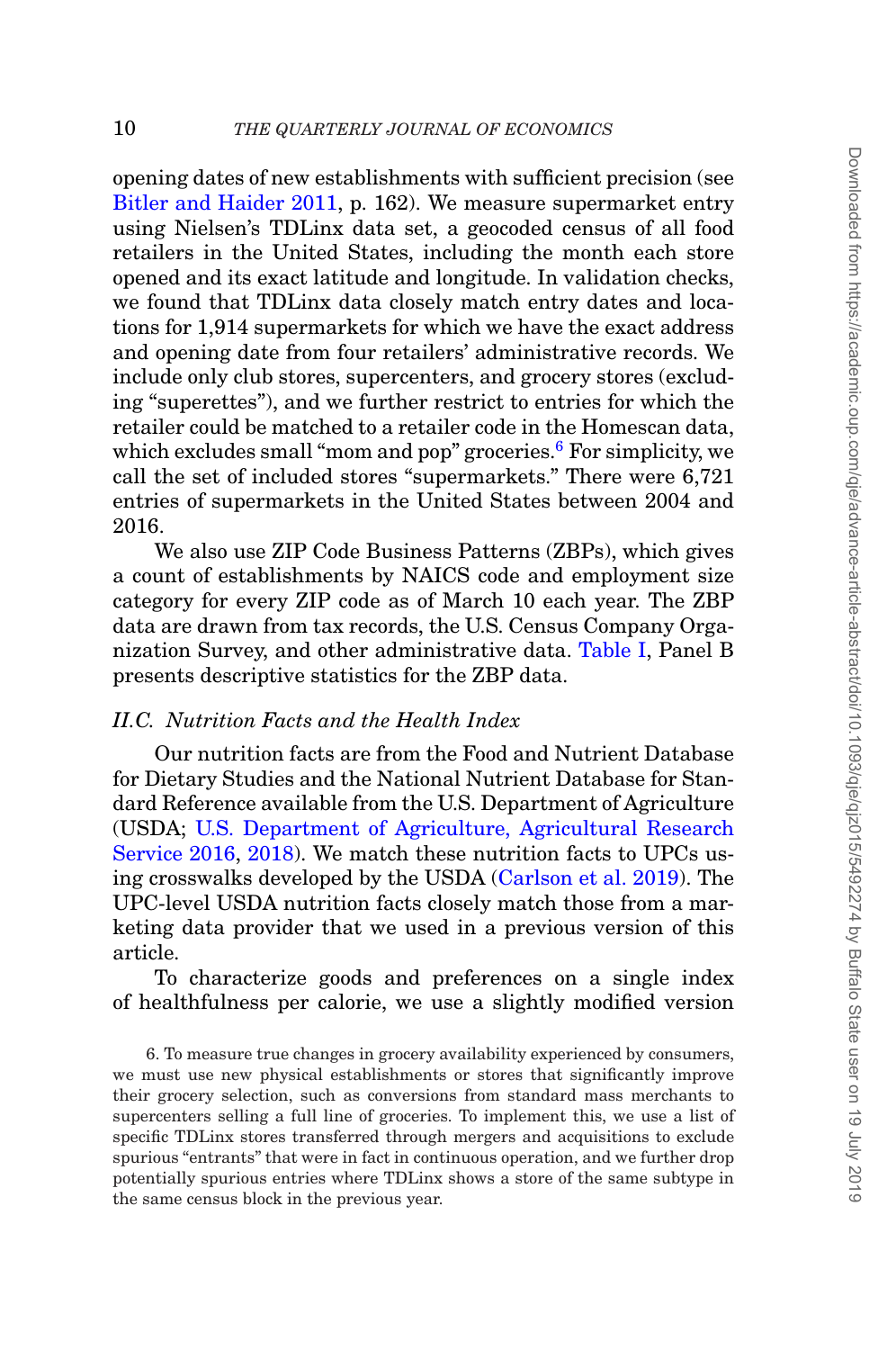of the standard dietary quality measure in the United States: the USDA's Healthy Eating Index (HEI; [Guenther, Reedy, and](#page-50-14) [Krebs-Smith 2008;](#page-50-14) [Volpe and Okrent 2012\)](#page-51-10). The HEI scores diets on a scale from 0 to 100, adding points for consumption of "healthy" components (fruits, vegetables, whole grains, dairy, and proteins) and subtracting points for consumption of "unhealthy" components (refined grains, sodium, saturated fats, and added sugars). The HEI is usually used to score one person's full diet, and it is nonlinear in its components. For example, added sugar consumption reduces the HEI linearly at a prescribed "slope" until added sugars reach a threshold of 26% of calories, after which the HEI is unchanged. These nonlinearities are debated by nutritionists and are inappropriate for many of our analyses, in which we observe partial diets for entire households (in Homescan) or purchases by many consumers (in store-level RMS data). We thus construct a linearized version of the HEI that continues scoring nutrients with the prescribed slope, regardless of whether consumption is beyond a minimum or maximum threshold.[7](#page-10-0) We find that the linearization makes little difference: the correlation between "true" HEI and linearized HEI is 0.91 in our household-by-year Homescan data. For ease of interpretation, we normalize our linearized HEI to have a mean of 0 and a standard deviation of 1 across households. We call this linearized, normalized HEI the Health Index.

[Online Appendix](file:qje.oxfordjournals.org) Table A1 shows that the strongest correlates of the Health Index in household-by-year Homescan data are purchases of fruits and vegetables (with correlation coefficients of  $\rho \approx 0.4$  to 0.6), whole grains ( $\rho \approx 0.50$ ), sea and plant protein  $(\rho \approx 0.64)$ , added sugar ( $\rho \approx -0.41$ ), and solid fats ( $\rho \approx -0.44$ ). [Online Appendix](file:qje.oxfordjournals.org) Table A2 shows that both the "true" HEI and our linearized HEI are highly correlated with Homescan panelists' BMI and diabetes status.

### III. STYLIZED FACTS: PURCHASES AND SUPPLY OF HEALTHFUL FOODS

#### *III.A. Purchase Disparities: The Nutrition–Income Relationship*

<span id="page-10-1"></span>We begin by using the Homescan data to provide basic facts on socioeconomic disparities in dietary quality. Even basic stylized

<span id="page-10-0"></span><sup>7.</sup> We omit the fatty acid ratio from our linearized HEI both because it is less obvious how to linearize this ratio and because saturated fats are already counted directly as a moderation component.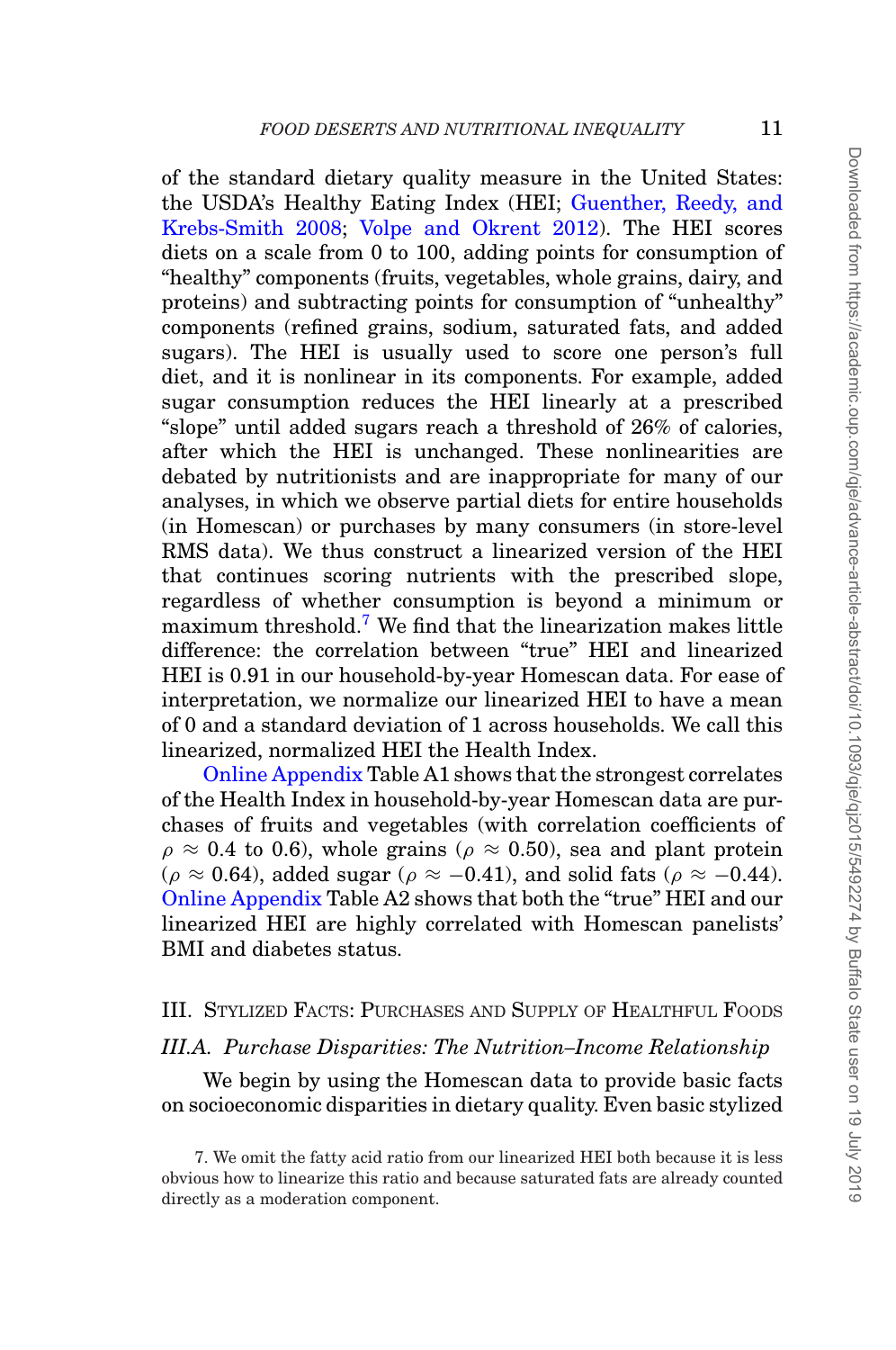<span id="page-11-0"></span>

FIGURE I

Healthfulness of Grocery Purchases by Household Income

This figure presents Nielsen Homescan data for 2004–2016. Each panel presents a binned scatterplot of a grocery healthfulness measure against average household income across all years the household is observed in Homescan, residual of age and year indicators and household size. Added sugar is the grams of added sugar per 1,000 calories purchased; whole grain is the calorie-weighted average share of bread, buns, and rolls purchases that are whole grain; produce is the share of calories from fresh, canned, dried, and frozen fruits and vegetables; and the Health Index is our overall measure of the healthfulness of grocery purchases, normalized to have a mean of 0 and a standard deviation of 1 across households. Observations are weighted for national representativeness.

facts from these data are important: although there is a large body of literature on social class and diet quality, most previous work uses either data sets that only cover a few states or municipalities or national data sets such as NHANES that are an order of magnitude smaller than Homescan [\(Darmon and Drewnoski 2008\)](#page-49-18). For comparability to other work on inequality, we proxy for socioeconomic status (SES) using household income. Because household income varies with household size, age, and survey year for reasons unrelated to household SES, we control for these factors in our analyses.

[Figure I](#page-11-0) presents binned scatterplots of how dietary quality varies with household income, residual of household size and age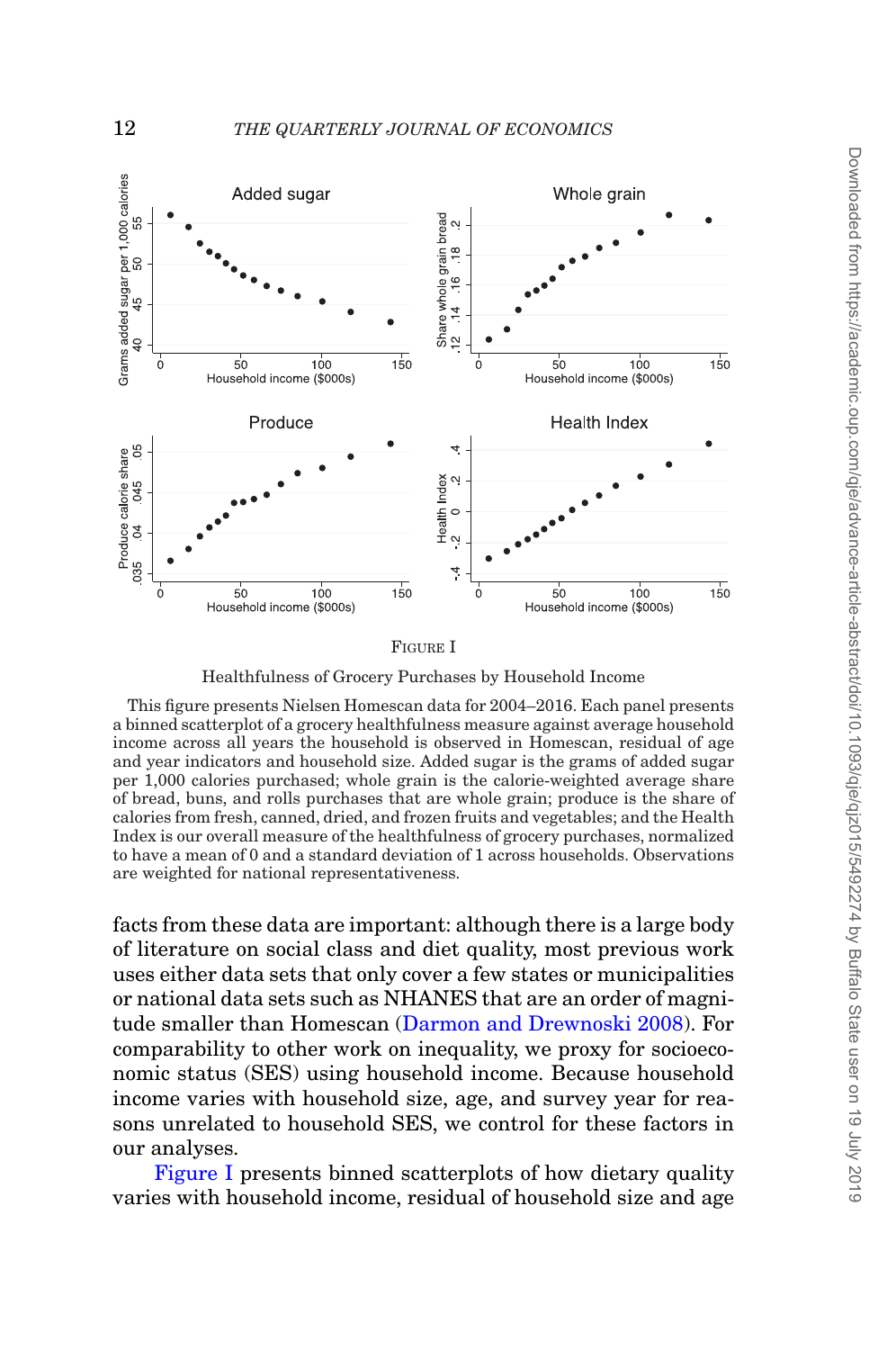and year indicators. We use three illustrative measures—grams of added sugar per 1,000 calories purchased, share of bread calories from whole-grain breads, and share of total calories from packaged produce—and a summary measure, the Health Index across all grocery purchases. These four measures paint a consistent picture: low-income households purchase less healthful foods<sup>[8](#page-12-0)</sup>

To quantify this nutrition–income relationship, we calculate the difference in overall dietary quality between households in the highest and the lowest income quartiles. Conditional on household size and age and year indicators, the top income quartile buys groceries with a Health Index that is 0.56 standard deviation higher than the bottom income quartile. A key objective in the rest of the article is to explain this 0.56 standard deviation difference.<sup>[9](#page-12-1)</sup>

We can benchmark the potential impacts of these differences in dietary quality using relationships between dietary quality and health outcomes, with the important caveat that these relationships are from correlation studies and thus may not be causal. For example, [Figure I](#page-11-0) illustrates that households in the bottom income quartile purchase approximately 9.7 more grams of added sugar per 1,000 calories than households in the top quartile. The estimates in [Yang et al. \(2014\)](#page-51-11) imply that 9.7 fewer grams of added sugar per 1,000 calories is conditionally associated with a 26% decrease in death rates from cardiovascular disease. Similarly, the conditional correlations in our [Online Appendix](file:qje.oxfordjournals.org) Table A2 imply that the 0.56 standard deviation difference in the Health Index is conditionally associated with a 0.67 difference in BMI (0.09 standard deviations) and a 1.9 percentage point difference in diabetes prevalence (11%).

<span id="page-12-0"></span>8. [Online Appendix](file:qje.oxfordjournals.org) Figure A2 shows that these results are similar when using the magnet subsample, which includes bulk purchases as well as packaged items. [Online Appendix](file:qje.oxfordjournals.org) Figure A3 presents analogues to [Figure I](#page-11-0) considering each individual dietary component in the HEI. Although the HEI imposes specific weights when combining the different dietary components, the figure suggests that higher-income diets would tend to be classified as "more healthy" unless the weights change substantially.

<span id="page-12-1"></span>9. This difference is growing over time, increasing from 0.54 in 2004–2007 to 0.61 in 2012–2016. Growing nutritional inequality is consistent with results from the NHANES data [\(Wang et al. 2014;](#page-51-12) [Rehm et al. 2016\)](#page-51-13) and underscores the importance of this research.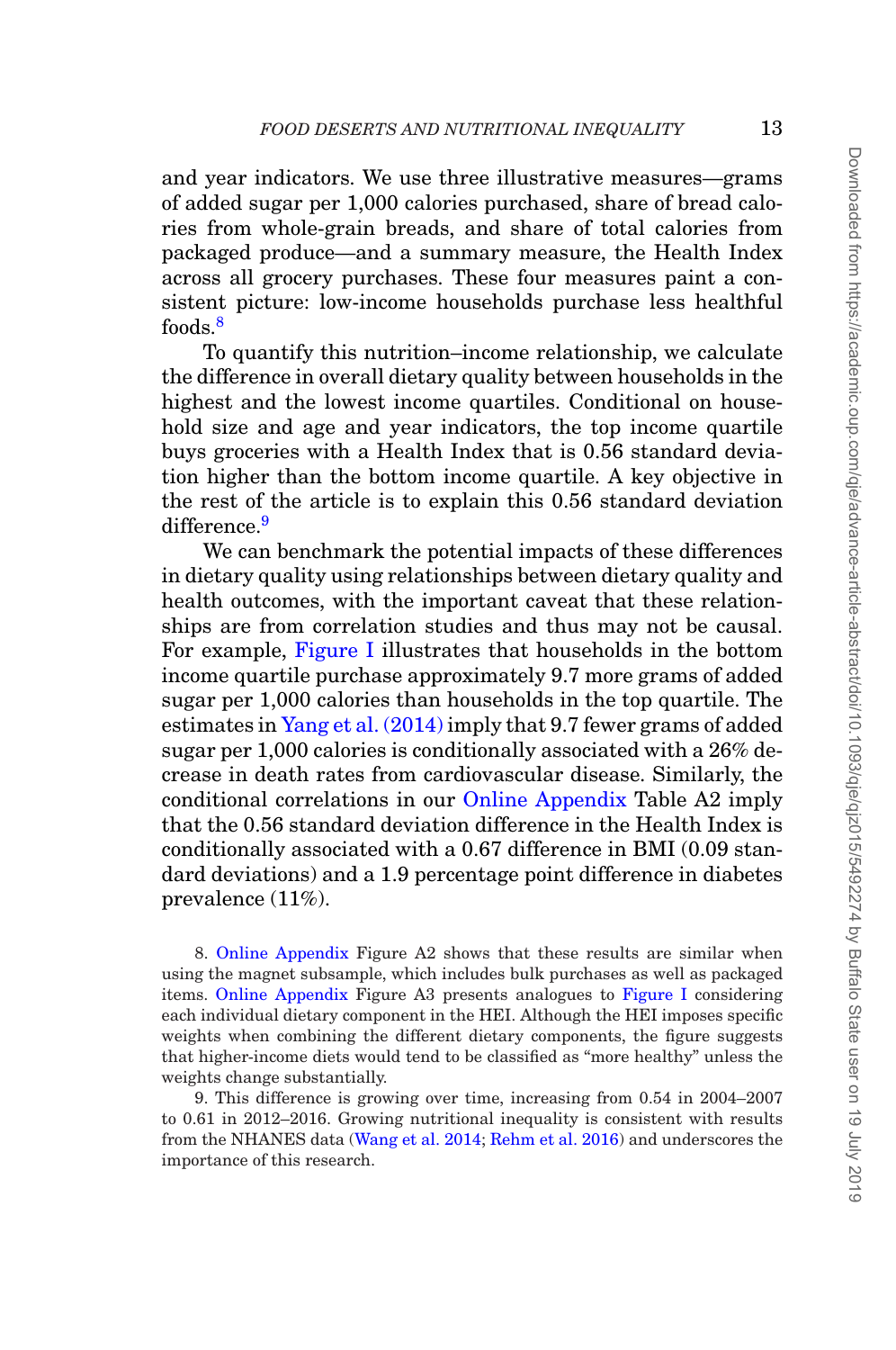<span id="page-13-0"></span>

FIGURE II

Store Average Healthfulness and Size by ZIP Code Median Income

This figure uses Nielsen RMS data for 2006–2016. To measure store healthfulness, we construct the following across all UPCs offered in each store: average grams of added sugar per 1,000 calories; the calorie-weighted share of bread, buns, and rolls UPCs that are whole grain; the calorie-weighted share of UPCs that are produce; and the calorie-weighted mean Health Index. This figure presents the means of these variables across stores within categories of ZIP code median income.

### *III.B. Supply Disparities by Neighborhood Income*

Having documented socioeconomic disparities in consumption, we now provide basic facts on how the supply of healthy groceries varies between high- and low-income neighborhoods. The four panels of [Figure II](#page-13-0) present the relationship between ZIP code median income and the healthfulness of items offered in RMS stores, again measured by added sugar content, the share of bread UPCs that are whole grain, the share of all UPCs that are packaged produce, and the mean Health Index of UPCs offered. The measures used in this figure weight UPCs only by calories in the package and not by quantity sold, so this figure reflects choice sets, not consumption. All four panels show the same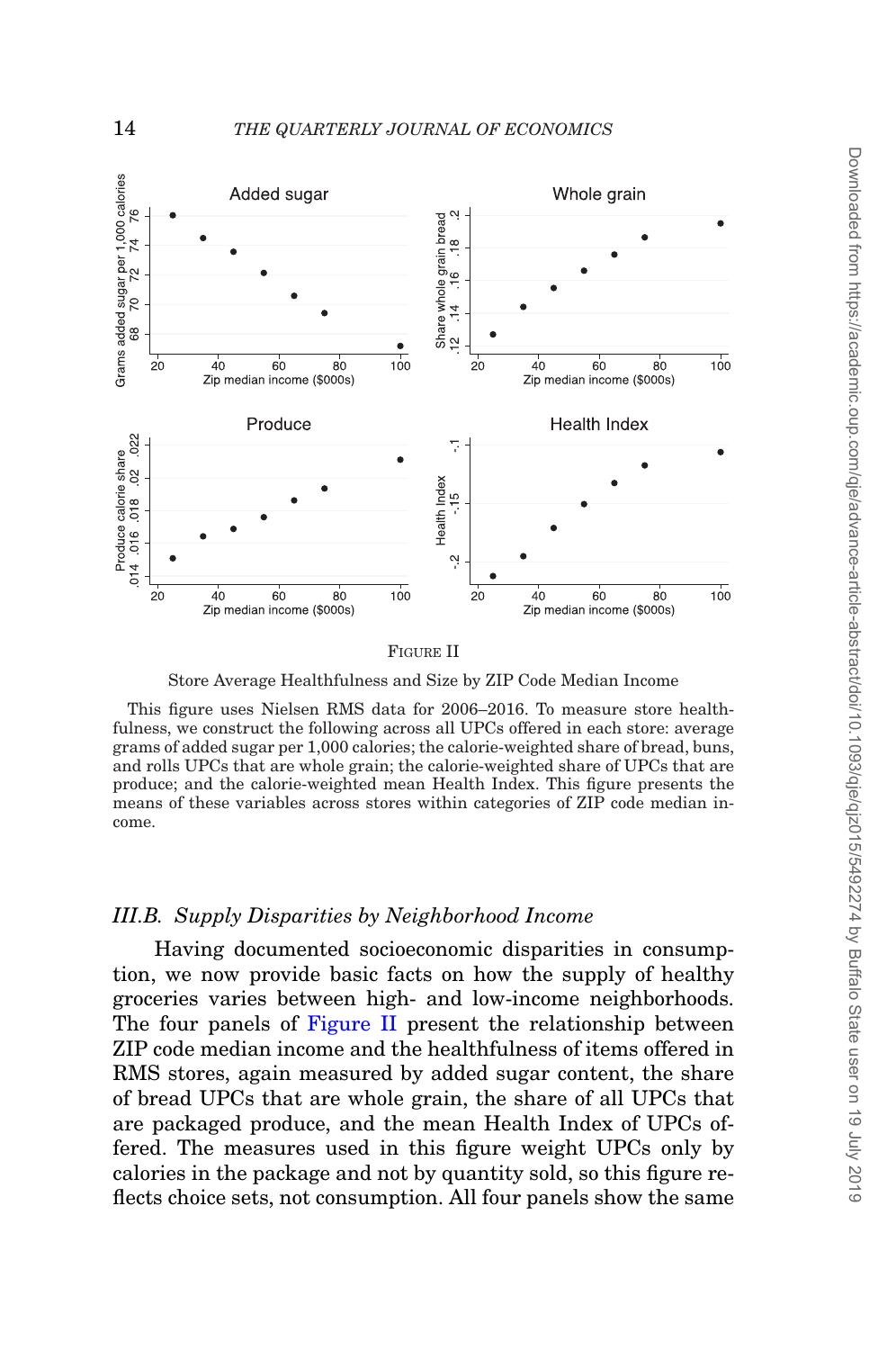<span id="page-14-2"></span>

FIGURE III

Store Counts by ZIP Code Median Income

This figure presents counts of stores per 1,000 residents for the average ZIP code in each income category, using 2004–2016 ZIP Code Business Patterns data. Large (small) grocers are defined as those with 50 or more (fewer than 50) employees.

qualitative result: stores in higher-income ZIP codes offer healthier items.[10](#page-14-0)

The store types we call "supermarkets"—large grocery stores, supercenters, and club stores—generally offer a wider variety of healthy items and packaged and bulk produce compared with small grocery stores, convenience stores, and drug stores.<sup>11</sup> Using the ZBP data, [Figure III](#page-14-2) shows that lower-income neighborhoods tend to have fewer supermarkets and more drug and convenience stores per capita. Although only 24% of population-weighted ZIP

<span id="page-14-0"></span>10. This pattern of less-healthy choice sets and store types in low-income neighborhood stores is broadly consistent with a large body of public health literature (e.g., [Powell et al. 2007;](#page-50-3) [Larson, Story, and Nelson 2009;](#page-50-4) [Sharkey, Horel,](#page-51-1) [and Dean 2010\)](#page-51-1). To our knowledge, however, we are the first to document this in a data set as comprehensive as RMS.

<span id="page-14-1"></span>11. [Online Appendix](file:qje.oxfordjournals.org) Table A3 demonstrates this in the RMS data. By definition, supercenters carry a full line of groceries, including produce. Club stores such as Sam's Club, BJ's, and Costco typically also carry a variety of grocery and produce items.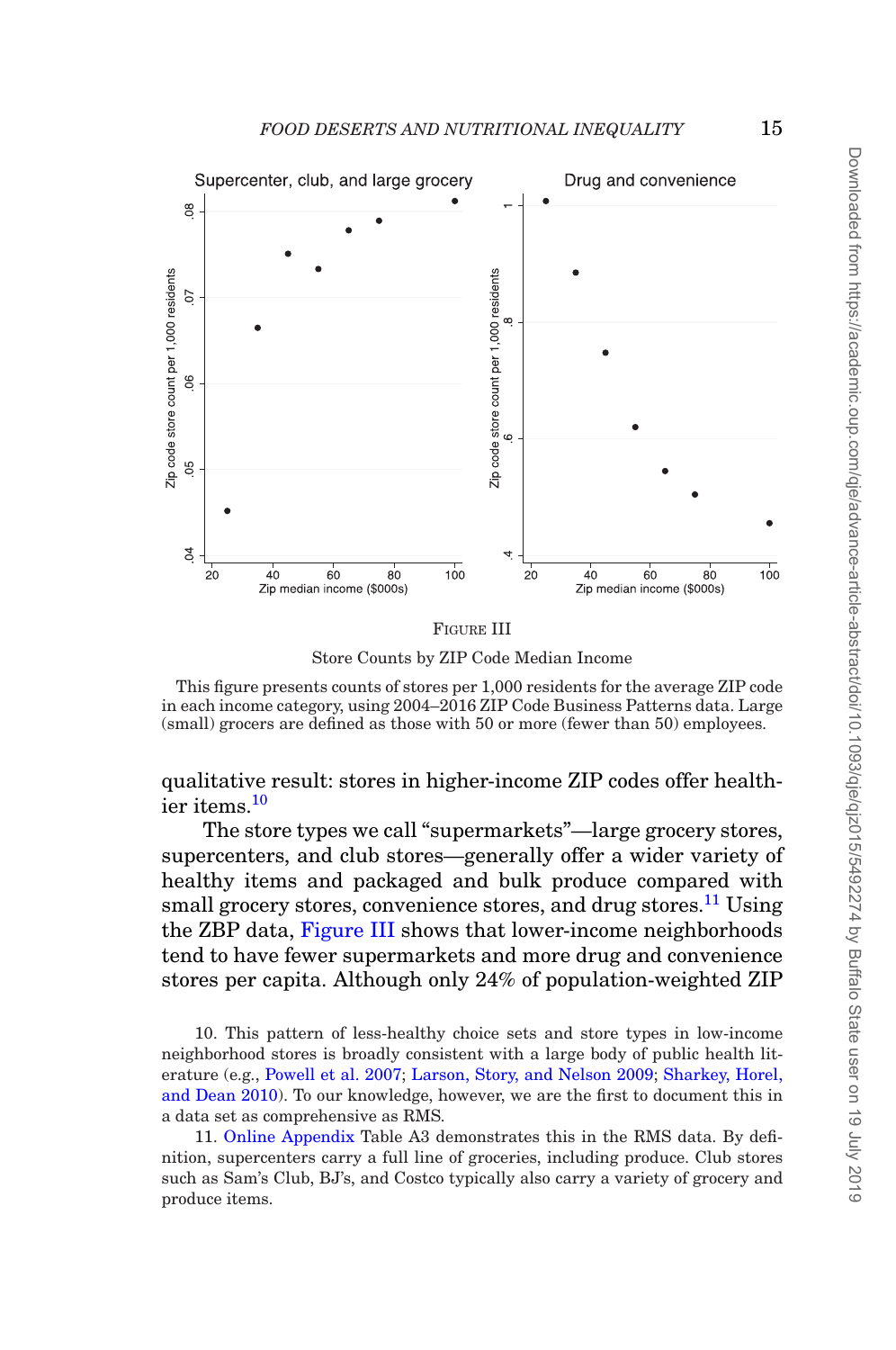codes have no supermarket, 55% of population-weighted ZIP codes with median income below  $$25,000$  have no supermarket.<sup>12</sup>

## <span id="page-15-2"></span>IV. REDUCED-FORM ANALYSIS: EFFECT OF ACCESS ON CONSUMPTION

In the previous section, we documented that low-income households consume less healthy groceries and that low-income neighborhoods have less local supply of healthy foods. As described in the introduction, these two stylized facts have raised questions in policy circles about the extent to which limited availability of healthy foods causes nutritional inequality. Of course, supply and demand are determined in equilibrium. Neighborhood supply could also be correlated with demand due to simultaneity (where supply responds to demand, in addition to demand responding to supply) or because of other unobserved factors that systematically affect both supply and demand in low-income neighborhoods. To measure the elasticity of healthy-grocery demand with respect to local supply, we need quasi-exogenous variation in local supply. In this section, we use retail entry and household moves in event studies that look within households as their local retail environments change.

#### *IV.A. Effects of Supermarket Entry*

<span id="page-15-1"></span>We begin by using an event study framework to measure the effects of supermarket entry on grocery purchases. Over our sample period, we observe 6,721 supermarket entries. Although the ideal experiment to measure the effects of store entry would randomly assign new supermarkets to different neighborhoods, stores enter for reasons that may create endogeneity concerns. In the analysis that follows, we include household fixed effects and measure how grocery consumption changes after a supermarket opens nearby. Although supermarkets often open and close in response to long-term changes in neighborhood composition, it seems implausible that supermarkets plan their openings for

<span id="page-15-0"></span>12. In the working paper versions of this article [\(Handbury, Rahkovsky, and](#page-50-0) [Schnell 2015;](#page-50-0) Allcott, Diamond, and Dubé 2017), we showed that while healthy food costs more per calorie than unhealthy food, there is essentially no price difference for categories other than fresh produce. Furthermore, the relative price of healthy versus unhealthy food is actually slightly lower in low-income areas. Therefore, if price plays a role in the nutrition–income relationship, it would have to do so through a preference to reduce produce consumption to economize on calories.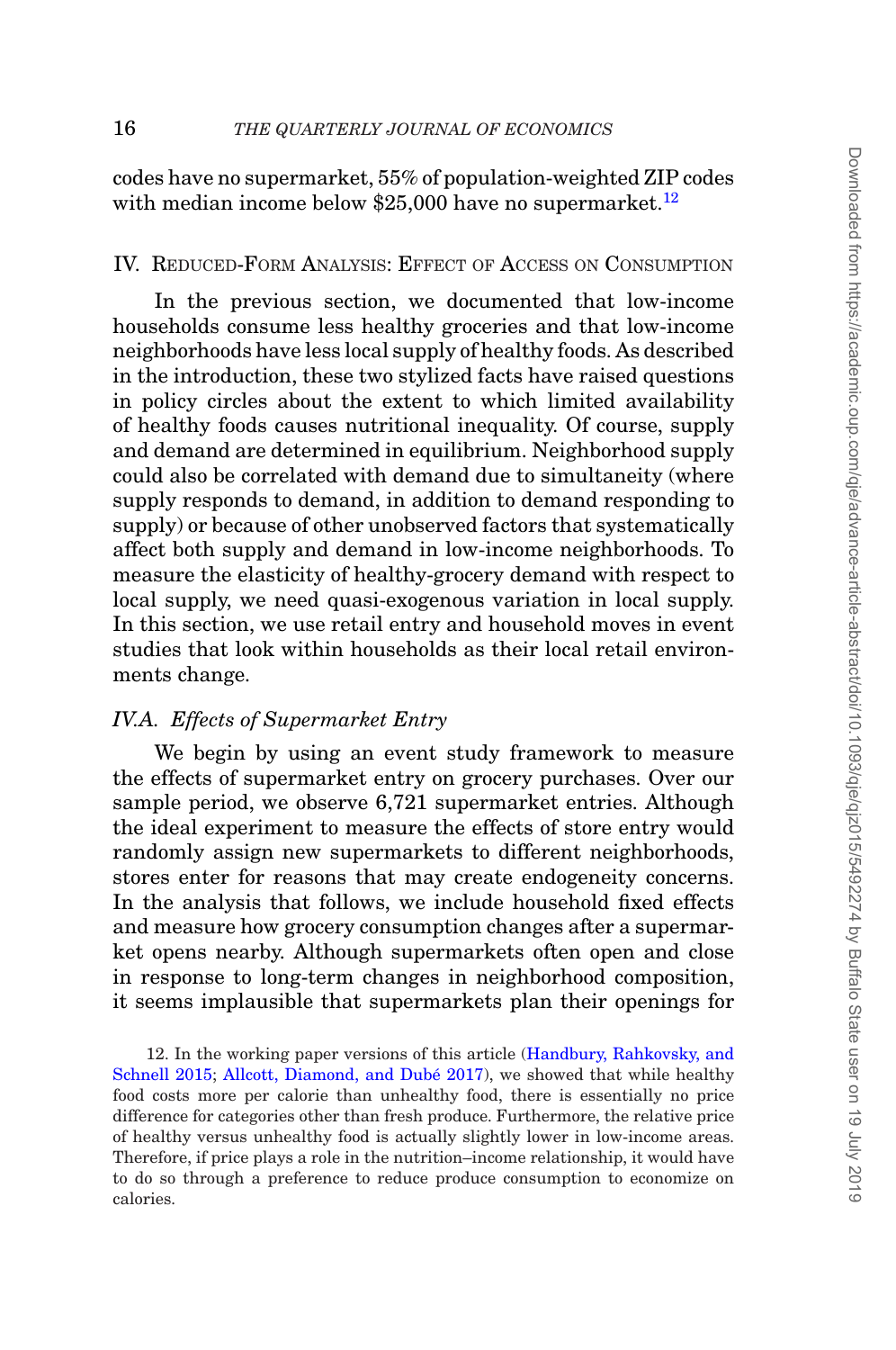the exact time at which households will suddenly change their demand patterns.

We consider the impact of supermarket entries that occur within a 0–10- or 10–15-minute drive of households' census tract centroids.[13](#page-16-0) We compute driving times between each census tract centroid and the address of each entering supermarket using the Google Maps application program interface (API) and assuming no congestion delay. In our data, 66% of households experience zero entries and 19% of households experience only one entry within a 10-minute drive.

For this analysis only, we use household-by-quarter data to exploit the precision we have in supermarket entry dates. Let  $S_{\text{bct}}$ be the count of supermarket entries that have occurred within driving time band *b* (where  $b = [0, 10)$  or [10, 15) minutes) of census tract *c* as of quarter *t*, and let  $X_{it}$  denote the vector of potentially time-varying household covariates presented in  $\text{Table I.}^{\text{14}}$  $\text{Table I.}^{\text{14}}$  $\text{Table I.}^{\text{14}}$  $\text{Table I.}^{\text{14}}$  $\text{Table I.}^{\text{14}}$  Letting  $Y_{ict}$  denote an outcome for household  $i$  in census tract *c* in quarter *t*, we run the following regression in householdby-quarter Homescan data:

(1) 
$$
Y_{ict} = \sum_{b \in \{[0,10), [10,15)\}} \tau_b S_{bct} + \gamma X_{it} + \mu_{d(ct)} + \phi_{ic} + \varepsilon_{ict},
$$

where  $\mu_{d(c)t}$  is a vector of census division-by-quarter indicators, and  $\phi_{ic}$  is a household-by-census tract fixed effect. As we study in [Section IV.B,](#page-22-0) some Homescan households move while in the sample. Conditioning on  $\phi_{ic}$  isolates variation in supply due to entry, not household migration. Because the set of households exposed to local entry are already not nationally representative, we do not use the Homescan sample weights for this analysis. When estimating equations  $(1)$  and  $(2)$ , we use robust standard errors with two-way clustering by household and census tract.

Before estimating equation (1), we show graphical results of the event study. We define  $E_{b, cat}$  as an indicator variable denoting whether one supermarket had entered in distance band *b* of census tract  $c$  by  $q$  quarters after quarter  $t$ .  $B_{bit}$  is an indicator variable

<span id="page-16-0"></span><sup>13.</sup> According to the 2009 National Household Travel Survey, the median and 75th percentile of shopping travel times are 10 and 15 minutes, respectively.

<span id="page-16-1"></span><sup>14.</sup> Specifically,  $X_{it}$  includes the natural log of income, natural log of years of education, indicators for each integer age from 23–90, household size, race indicators, an indicator for whether the household heads are married, employment status, and weekly work hours.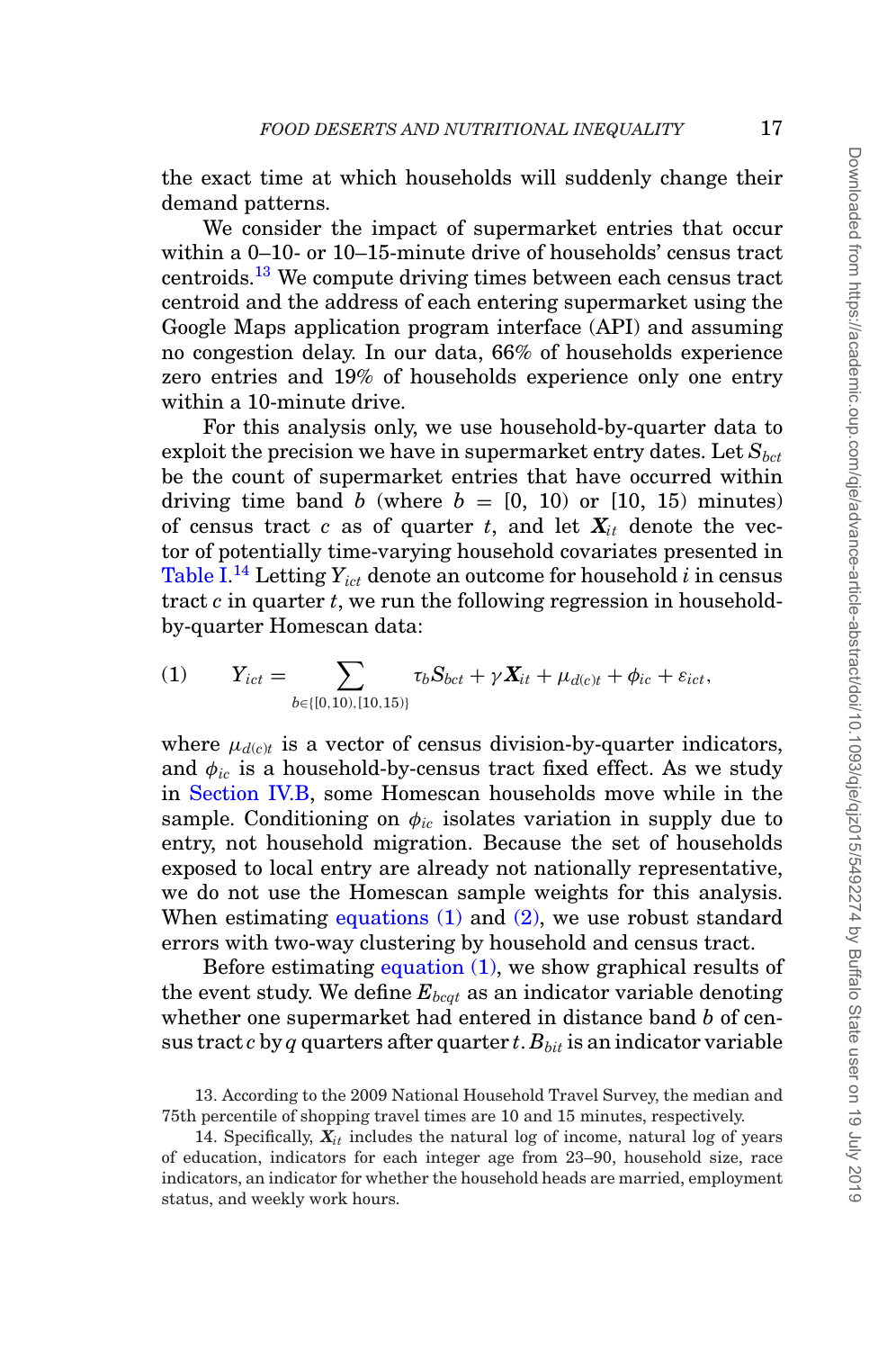for whether observation *it* is part of a balanced panel around one supermarket entry in distance band *b*, meaning that the household is observed in the same census tract continuously for all four quarters before and all eight quarters after one supermarket entry and experienced only one entry in distance band *b* during that window. We run the following regression in household-by-quarter Homescan data:

<span id="page-17-0"></span>(2) 
$$
Y_{ict} = \sum_{b \in \{[0,10), [10,15)\}} \left[ B_{bit} \left( \sum_{q} \tau_{bq} E_{bcqt} + \alpha_b \right) \right] + \gamma \, \mathbf{X}_{it} + \mu_{d(c)t} + \phi_{ic} + \varepsilon_{ict}.
$$

The interaction with  $B_{bit}$  ensures that we identify  $\tau_{ba}$  and  $\alpha_b$  using only the households in the balanced panel, although we include the full sample in the regression to improve the precision on the household covariates and fixed effects. The omitted category is  $q = -1$ , so all coefficients are relative to the outcome in the last quarter before entry.

[Figure IV](#page-18-0) presents the  $\tau_{[0, 10)}$  coefficients and 95% confidence intervals. The panels on the left include the full sample, and the panels on the right include only the 23% of the sample living in ZIP codes with no supermarkets, which we call "food deserts."<sup>15</sup>

The "entrant share" variable used in the top panels is the share of household *i*'s total grocery expenditures that are spent at any store of a retailer with a store entering within a 15-minute drive. The top left panel shows that this entrant expenditure share increases by about 2 percentage points one year after entry. In other words, a retail chain adding a new store earns an additional \$2 for every \$100 in grocery expenditures by nearby residents. The top right panel shows that the point estimates are larger in food deserts, rising closer to 3%.

As a point of comparison, ZBP data show that the average household experiencing entry has 7.1 existing supermarkets across ZIP codes with centroids within a three-mile radius. If the typical local market is about this size, if all existing supermarkets are from different chains, and if the new entrant splits the

<span id="page-17-1"></span>15. [Online Appendix](file:qje.oxfordjournals.org) Figure A4 presents the analogous figures for the  $\tau_{[10, 15)\alpha}$ coefficients. The effects are smaller, as would be expected given that the entering stores are 10–15 minutes away instead of 0–10 minutes away. [Online Appendix](file:qje.oxfordjournals.org) Figure A5 presents analogous figures for balanced panel windows including eight (instead of four) quarters before entry. The results are similar.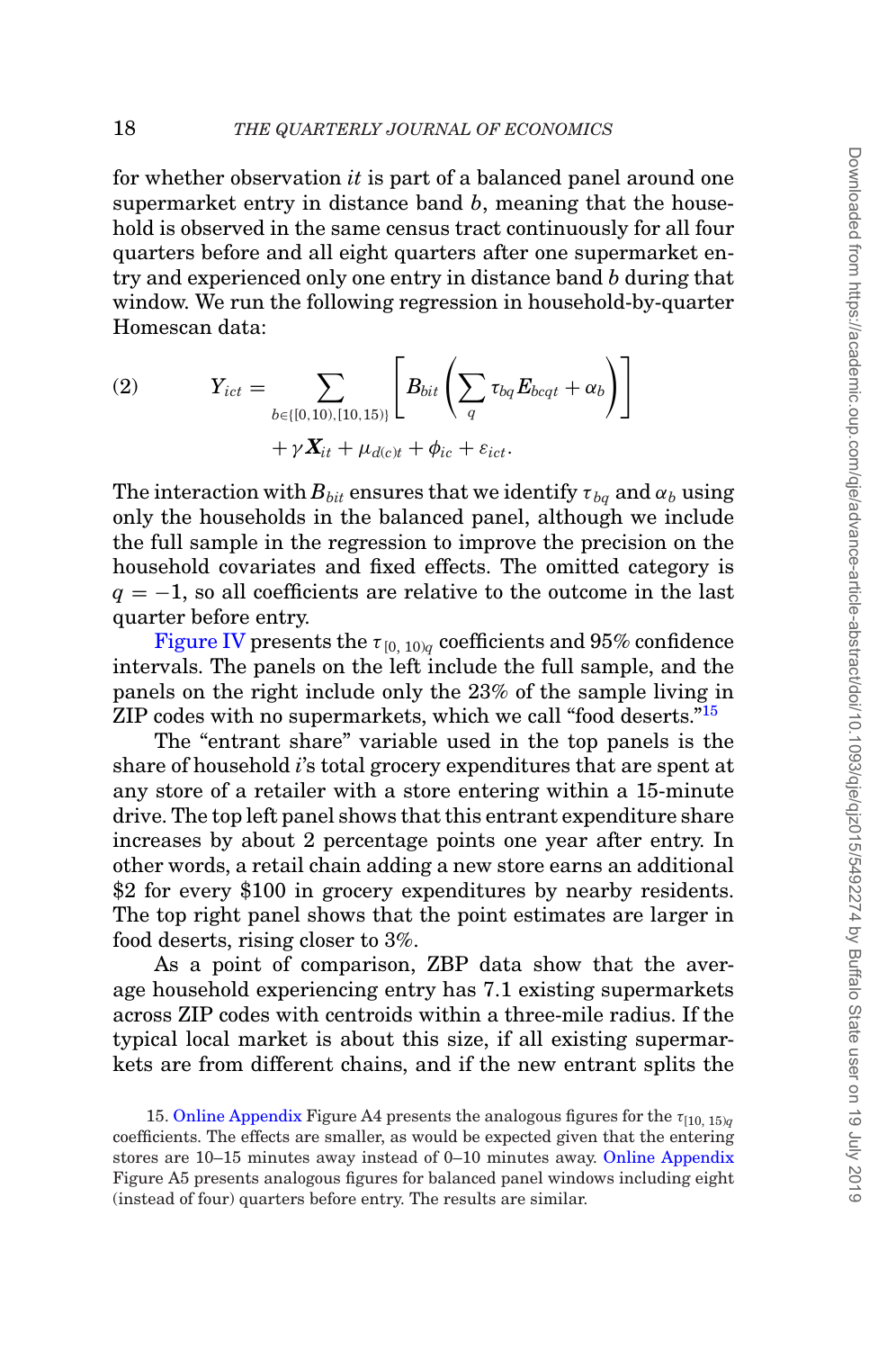<span id="page-18-0"></span>

#### FIGURE IV

Event Study of Supermarket Entry

This figure presents the  $\tau_{[0, 10)q}$  parameters and 95% confidence intervals from estimates of [equation \(2\)—](#page-17-0)the effects of supermarket entry—using 2004–2016 household-by-quarter Homescan data. All regressions control for household demographics (natural log of income, natural log of years of education, age indicators, household size, race indicators, a married indicator, employment status, and weekly work hours), census-division-by-quarter of sample indicators, and household-by-census-tract fixed effects. The top two panels present effects on expenditure shares (the share of all grocery expenditures recorded in Homescan, in units of percentage points) across all retailers with stores that have entered within a 15-minute drive of the household. The middle two panels present effects on the combined expenditure share of grocery stores, supercenters, and club stores. We keep the *y*-axis on the same scale between the top and middle panels so that the magnitudes can be compared easily. The bottom panels present effects on the Health Index, our overall measure of the healthfulness of grocery purchases which is normalized to have a mean of 0 and a standard deviation of 1 across households. The left panels include the full sample, and the right panels include only the "food desert" subsample: observations with no grocery stores with 50 or more employees, supercenters, or club stores in the ZIP code in the first year the household is observed there. Observations are not weighted for national representativeness.

market equally with its existing competitors, then the entrant retail chain would have a  $\frac{1}{8.1}$  market share, or about 12%. Our expenditure share coefficient is smaller than this hypothetical benchmark for two reasons. First, our results in [Online Appendix](file:qje.oxfordjournals.org) Figure A6 (discussed below) suggest that the local market is larger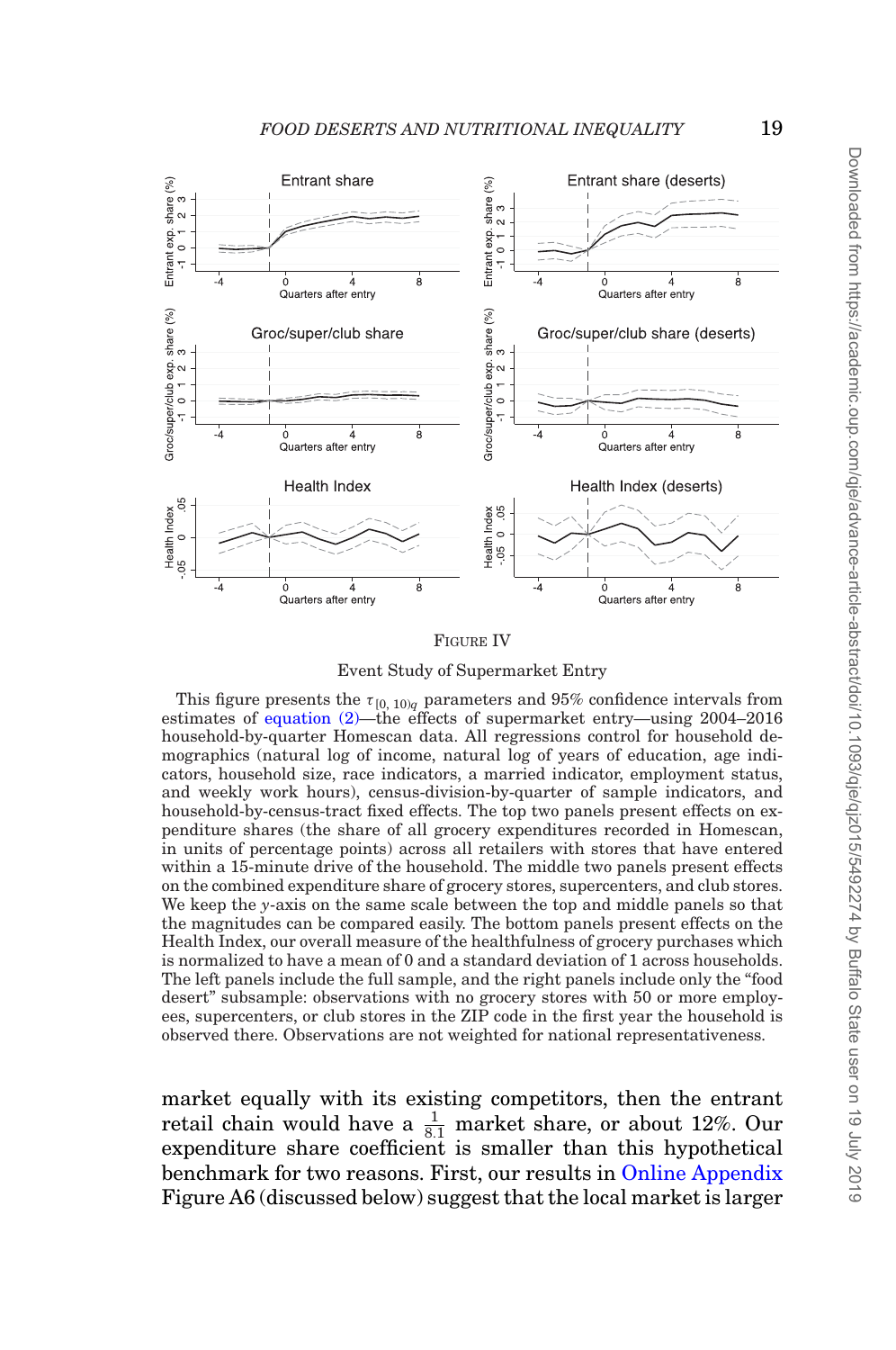than ZIP codes within a three-mile radius. Second, the effects on total expenditures across all stores owned by the entrant retailer likely understate expenditures at the specific entering store, as some expenditures may be diverted from the entrant retailer's other stores.<sup>[16](#page-19-0)</sup>

The middle panels in [Figure IV](#page-18-0) show households' expenditure shares at all grocery stores, supercenters, and club stores. We keep the *y*-axis scales the same for the top and middle panels so that the magnitudes can be easily compared. To the extent that supermarket entry simply diverts sales from other supermarkets that offer a similar variety of healthy groceries, the changes in healthy grocery availability—and thus the possible effects on healthful purchases—will be limited. Indeed, total expenditure shares across grocery stores, supercenters, and club stores increase by only a fraction of a percentage point in the full sample, with no statistically detectable effect in the food desert subsample. Thus, the primary effect of supermarket entry is to divert sales from other supermarkets.

The bottom panels of [Figure IV](#page-18-0) present results with the Health Index of purchased groceries as the dependent variable. Both panels show no detectable increase in healthy purchases after supermarket entry. In any given quarter, we can reject Health Index increases of more than about 0.02 (0.05) standard deviations in the full (food desert) sample.

[Table II](#page-20-0) presents estimates of equation (1) using the same dependent variables as in [Figure IV.](#page-18-0) Panel A considers the effects on expenditure shares, first at entrant retailers and then across all grocery stores, supercenters, and club stores. Unsurprisingly, all effects are significantly larger for stores entering within 10 minutes of a household's census tract centroid than for stores entering 10–15 minutes away. Columns (1) and (2) consider the full Homescan sample, columns (3) and (4) limit the sample to households in the bottom income quartile, and columns (5) and (6) limit to households in food deserts.<sup>17</sup> Perhaps unsurprisingly,

<span id="page-19-0"></span>16. We cannot look at expenditures at the specific entering establishment, as most Homescan panelists report only the retail chain where they shopped. Nielsen then imputes the specific store based on geographic location, but this imputation can be especially unreliable for stores that entered recently.

<span id="page-19-1"></span>17. To match the calculations in [Section III.A,](#page-10-1) we define the "bottom income quartile" as households in the lowest quartile of residuals from a regression of household average income across all years observed in the sample on household size and age and year indicators.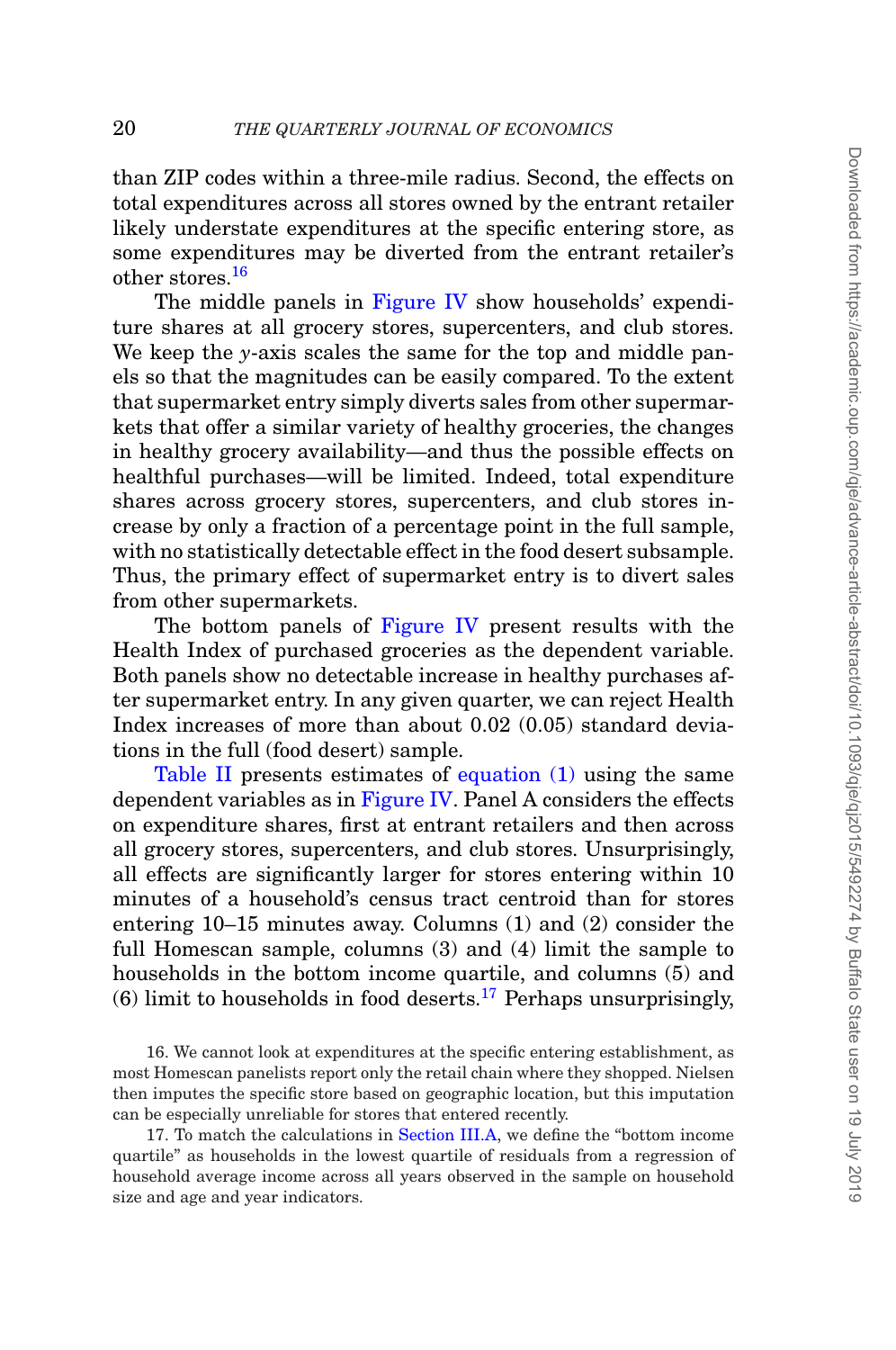<span id="page-20-0"></span>

|                                        | Full sample     |                               | Bottom quartile |                               | Food deserts    |                               |
|----------------------------------------|-----------------|-------------------------------|-----------------|-------------------------------|-----------------|-------------------------------|
|                                        | Entrants<br>(1) | Grocery/<br>super/club<br>(2) | Entrants<br>(3) | Grocery/<br>super/club<br>(4) | Entrants<br>(5) | Grocery/<br>super/club<br>(6) |
| Panel A: Effects on expenditure shares |                 |                               |                 |                               |                 |                               |
| Post entry: 0-10 minutes               | $1.496***$      | 0.037                         | $1.966***$      | $-0.034$                      | $1.914***$      | $-0.269*$                     |
|                                        | (0.098)         | (0.051)                       | (0.243)         | (0.145)                       | (0.303)         | (0.159)                       |
| Post entry: 10-15 minutes              | $0.543***$      | $-0.057$                      | $0.433***$      | $-0.029$                      | $0.762***$      | $-0.038$                      |
|                                        | (0.059)         | (0.035)                       | (0.144)         | (0.094)                       | (0.166)         | (0.119)                       |
| Observations                           | 2,874,514       | 2,874,365                     | 538,041         | 537,998                       | 646,223         | 646,181                       |
| Dependent var. mean                    | 9.9             | 88.2                          | 7.5             | 86.2                          | 6.1             | 87.7                          |
|                                        | Full sample     | Bottom quartile               | Food deserts    |                               |                 |                               |
|                                        | (1)             | (2)                           | (3)             |                               |                 |                               |
| Panel B: Effects on Health Index       |                 |                               |                 |                               |                 |                               |
| Post entry: 0-10 minutes               | 0.004           | 0.005                         | 0.007           |                               |                 |                               |
|                                        | (0.003)         | (0.007)                       | (0.008)         |                               |                 |                               |
| Post entry: 10-15 minutes              | $0.006***$      | 0.001                         | $0.014***$      |                               |                 |                               |
|                                        | (0.002)         | (0.005)                       | (0.005)         |                               |                 |                               |
| Observations                           | 2,874,514       | 538,041                       | 646,223         |                               |                 |                               |

#### TABLE II

#### EFFECTS OF SUPERMARKET ENTRY

*Notes.* This table uses 2004–2016 Nielsen Homescan data at the household-by-quarter level. The "food desert" subsample comprises observations with no grocery stores with 50 or more employees, supercenters, or club stores in the ZIP code in the first year the household is observed there. Expenditure shares are the share of total grocery expenditures recorded in Homescan, in units of percentage points. Health Index is our overall measure of the healthfulness of grocery purchases, normalized to mean 0, standard deviation 1 across households. Reported independent variables are the count of supermarkets that have entered within a 0–10- or 10–15-minute drive from the household's census tract centroid. All regressions control for household demographics (natural log of income, natural log of years of education, age indicators, household size, race indicators, a married indicator, employment status, and weekly work hours), census-division-by-quarter of sample indicators, and household-by-census-tract fixed effects. Observations are not weighted for national representativeness. Robust standard errors, clustered by household and census tract, are in parentheses. <sup>∗</sup>, ∗∗, ∗∗∗: statistically significant with 10%, 5%, and 1% confidence, respectively.

the expenditure share changes are generally larger for low-income households and households in food deserts. However, consistent with [Figure IV,](#page-18-0) most or all of entrant chains' expenditure share gains consist of diverted sales from other supermarkets.<sup>[18](#page-20-1)</sup> [Online](file:qje.oxfordjournals.org) [Appendix](file:qje.oxfordjournals.org) Table A4 shows that even among households in food deserts, supermarket entry reduces expenditure shares at drug

<span id="page-20-1"></span>18. [Online Appendix](file:qje.oxfordjournals.org) Table A5 presents additional estimates considering only entry by supercenters, that is, excluding grocery and club stores. As might be expected from looking at larger stores, the expenditure share effects are larger, but the effects on the Health Index are again economically small and mostly statistically insignificant. There is one marginally significant unexpected result at the top right of [Table II,](#page-20-0) suggesting that entry reduces grocery, supercenter, and club store expenditures for households in food deserts. We think of this as an anomaly, as there are no similar results in our prior working papers nor in the supercenter entry study in [Online Appendix](file:qje.oxfordjournals.org) Table A5. Adding county-by-quarter fixed effects or a control for convenience store entry does not qualitatively change the results.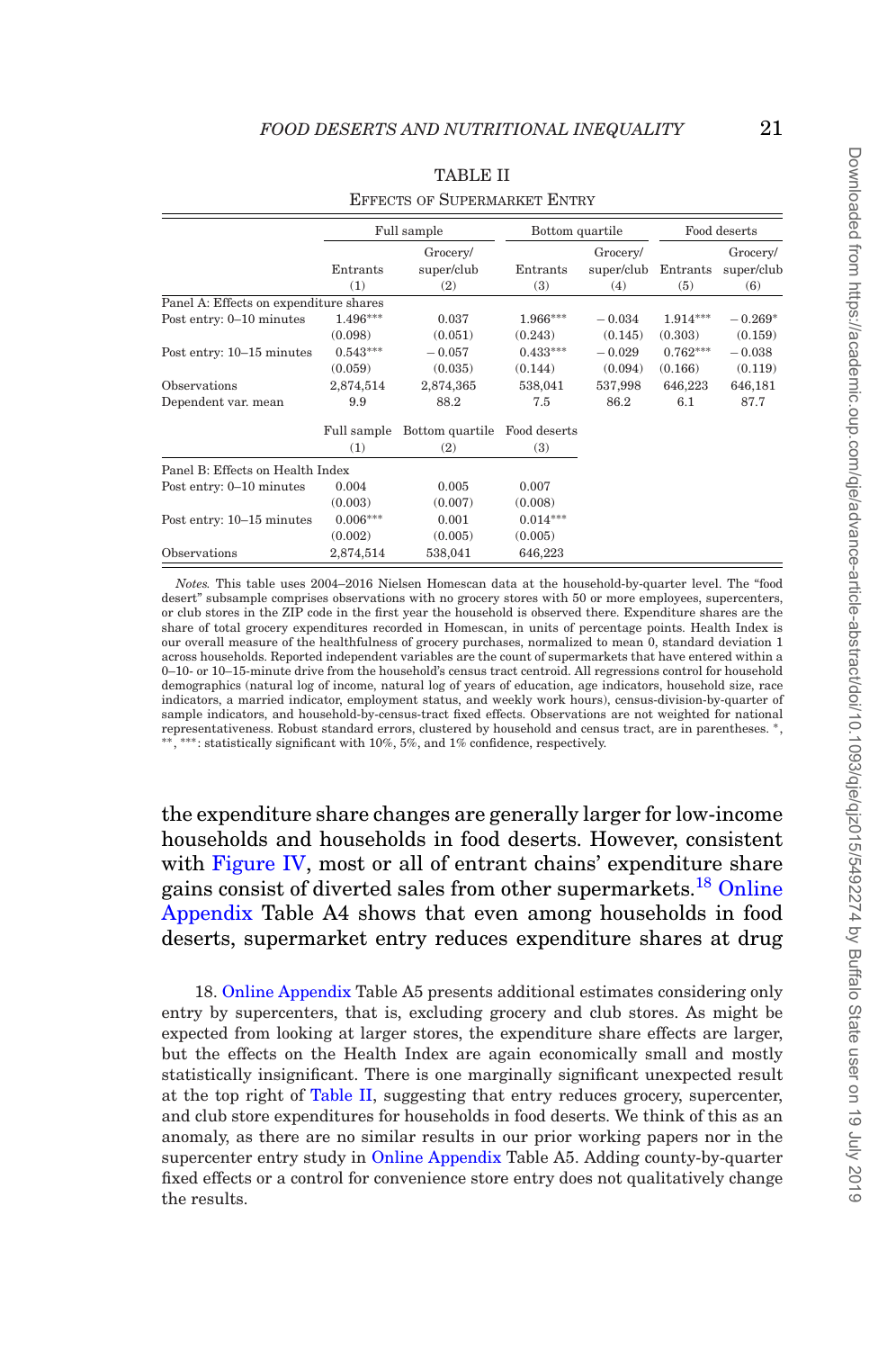and convenience stores—which offer fewer healthy UPCs—by only a small fraction of a percentage point.

[Table II,](#page-20-0) Panel B presents effects on the Health Index. All of the six point estimates are positive, and in two cases they are statistically significant, but the effect sizes are economically small. [Online Appendix](file:qje.oxfordjournals.org) Table A4 repeats these estimates using three alternative definitions of food deserts. Again, we find economically small, but in one case statistically significant, effects of supermarket entry on healthy eating. The insignificant effects are not due to limited power: with 60,000 households and all supermarket entries in the entire United States over a 13-year period, we are able to detect very small effects.

We can use these estimates to determine the share of the nutrition–income relationship that can be explained by having more local supermarkets. Recall from [Section III.A](#page-10-1) that households in the top income quartile buy groceries with a Health Index that is 0.56 standard deviations higher than those in the bottom quartile (conditional on household size and age and year indicators). The upper bound of the 95% confidence interval from [Table II,](#page-20-0) Panel B, column (2) implies that one supermarket entry increases the Health Index by no more than about 0.02 standard deviations for bottom income quartile households. Using ZBP data, we calculate that high-income (low-income) Homescan households have an average of 2.47 (2.03) supermarkets in their ZIP code, which implies an average difference of 0.44 supermarkets. Thus, we can conclude that local access to supermarkets explains no more than  $0.02 \times \frac{0.44}{0.56} \approx 1.5\%$  of the Health Index difference between high- and low-income households. In short, differences in local access to supermarkets do not appear to be driving the nutrition–income relationship.

Given the academic and policy attention to food deserts and local access to healthy groceries, it is remarkable that supermarket entry seems to matter so little for consumption. However, the limited impact of supermarket entry is less surprising in light of two key facts. First, using data from the 2009 National Household Travel Survey (NHTS)—a nationally representative survey that gathers demographics, vehicle ownership, and "trip diaries" from 150,000 households—we find that the average American travels 5.2 miles to shop, with 90% of shopping trips being made by car (see [Online Appendix](file:qje.oxfordjournals.org) Figures A6 and A7). Although average distances are slightly shorter among low-income households (4.8 miles) and slightly longer among households living in food deserts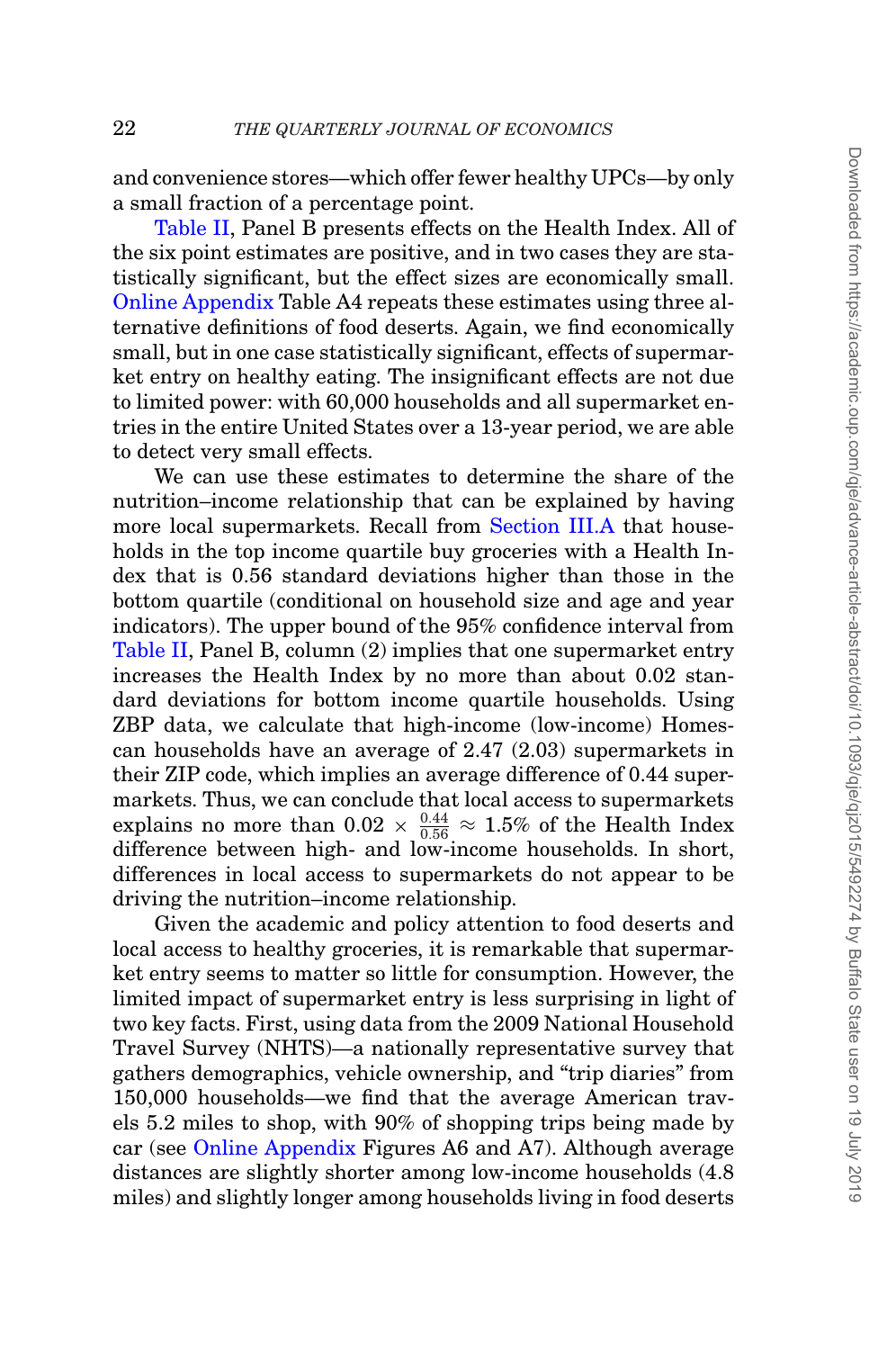(nearly 7 miles), the take-away remains the same: households are willing to travel long distances to purchase their groceries. Second, [Online Appendix](file:qje.oxfordjournals.org) Figure A8 shows that as a result of this travel, households in food deserts spend only about 1% less of their grocery budgets at grocery stores, supercenters, and club stores than households that are not in food deserts. In summary, because most consumers already travel to shop in supermarkets, local supermarket entry does not significantly change choice sets and thus should not be expected to affect healthy eating.

### *IV.B. "Place Effects" Identified by Movers*

<span id="page-22-0"></span>Although we have shown that supermarket entry has little effect on healthy eating, a related hypothesis is that a broader class of "place effects" could drive grocery purchases. For instance, peer effects from the eating habits of friends and neighbors as well as general local knowledge and image concerns related to healthy eating could drive a household's choices.

Healthy eating patterns differ substantially across counties, both within and between regions of the country (see [Online Ap](file:qje.oxfordjournals.org)[pendix](file:qje.oxfordjournals.org) Figure A9). The Health Index of grocery purchases tends to be higher in urban areas and lower in the Southeast and parts of the mountain West. The county-level Health Index is highly correlated with county mean income (correlation coefficient  $\rho \approx 0.42$ ) and with [Chetty et al. \(2016\)'](#page-48-2)s county-level life expectancy measure ( $\rho \approx 0.61$ ), underscoring both the inequities and the potential implications of what Americans eat and drink. Of course, this geographic variation could reflect any combination of causal place effects and geographic sorting of people with similar preferences.

To test for place effects, we measure within-household changes in grocery purchases after the 20,031 cross–ZIP code moves and the 11,728 cross-county moves that Homescan households made during our sample period. While the ideal experiment to measure place effects would randomly assign households to different neighborhoods, households in our data move for reasons that may create endogeneity concerns. For example, [On](file:qje.oxfordjournals.org)[line Appendix](file:qje.oxfordjournals.org) Figure A12 and [Online Appendix](file:qje.oxfordjournals.org) Table A6 show that moves to healthier counties (although not moves to healthier ZIP codes) are associated with increased household income. In what follows, we study how the estimates are affected by including controls for observed changes in income, job responsibilities, household composition, and marriage status that could generate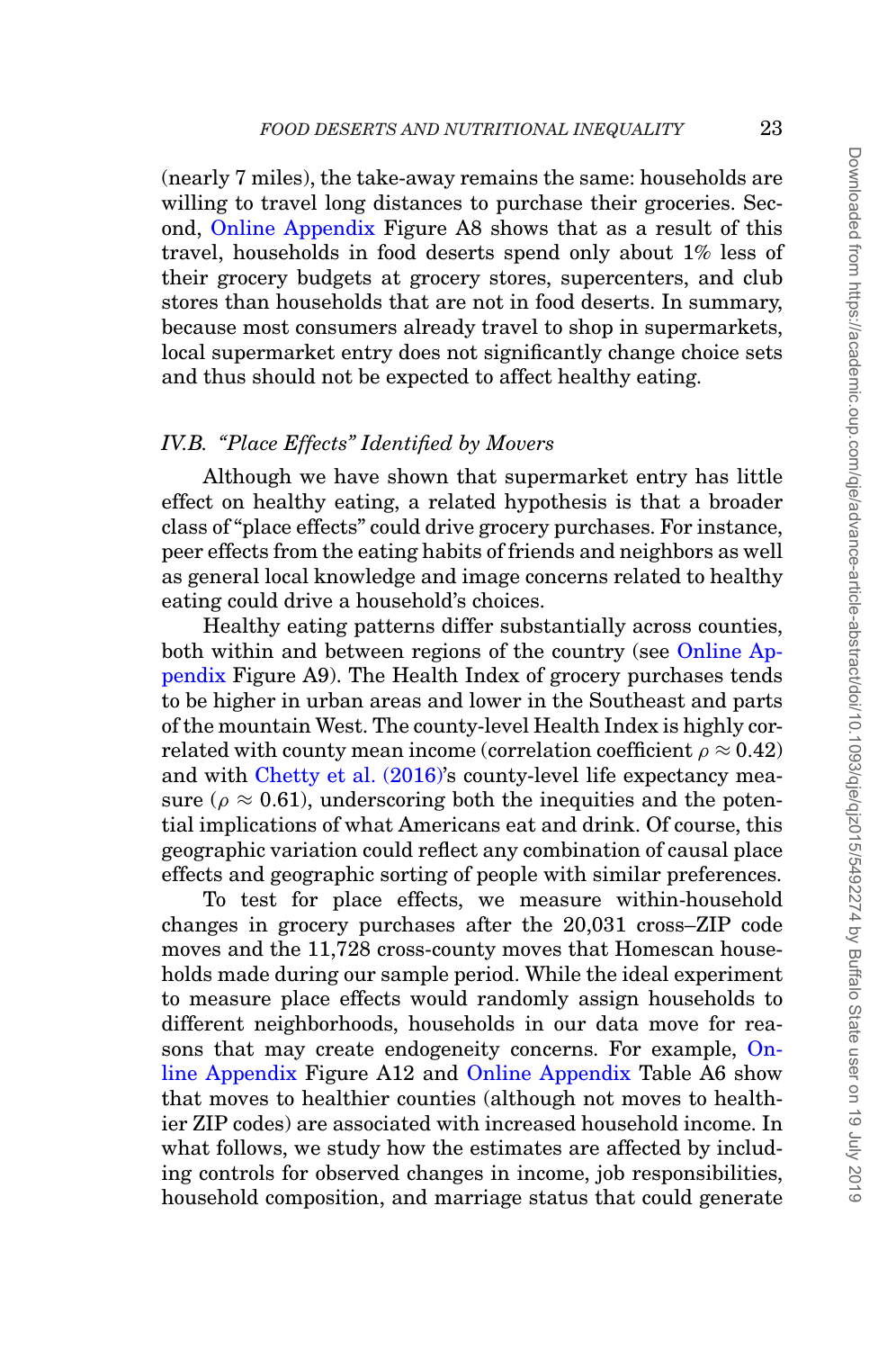endogeneity. While we cannot be certain, any remaining endogeneity would likely bias us toward finding place effects, because unobserved lifestyle changes and unreported salary increases that cause people to move to healthier places may also cause healthier eating. We therefore interpret the results in this section as likely upper bounds on true place effects.

Define  $H_m$  as the Health Index of packaged groceries purchased in RMS stores in geographic area *m*, where *m* is either a ZIP code or a county.<sup>[19](#page-23-0)</sup> We estimate the following regression in household-by-year Homescan data:

(3) 
$$
Y_{imt} = \tau H_m + \gamma X_{it} + \mu_t + \phi_i + \varepsilon_{imt},
$$

where  $\mu_t$  denotes year indicators,  $\phi_i$  is a household fixed effect, and  $X_{it}$  is again a vector of potentially time-varying household covariates described in [Table I.](#page-8-0) We return to using annual data for this event study because Nielsen only reports the household's location of residence as of the end of each year. By conditioning on household fixed effects, we isolate changes in grocery purchases associated with changes in neighborhood variables generated by household moves. Because most Homescan households are in the sample for only a few years, this within-household design only allows us to estimate place effects over the medium term—that is, a few years after a move. Because the set of movers is not nationally representative, we again do not use the Homescan sample weights for this analysis. When estimating equations  $(3)$  and  $(4)$ , we use robust standard errors with two-way clustering by household and geographic area (ZIP code or county).

Before estimating equation (3), we show graphical results of the event study. As before, let  $B_{it}$  be an indicator for whether observation *it* is part of a balanced panel around a move, meaning that the household is observed continuously from one year before

<span id="page-23-0"></span>19. The average Homescan panelist lives in a ZIP code with 4.3 RMS stores and a county with 104 RMS stores. Because the RMS data do not contain the complete census of stores, the distribution of store types in the RMS sample may not match a county's true distribution. For example, the RMS sample might include most of the grocery stores in county A, but few of the grocery stores and most of the drug stores in county B. To estimate the area average Health Index, we thus take the calorie-weighted average Health Index of groceries sold in RMS stores and regression-adjust for the difference between the distribution of store channel types in the RMS data versus the true distribution of store channel types observed in ZBP data.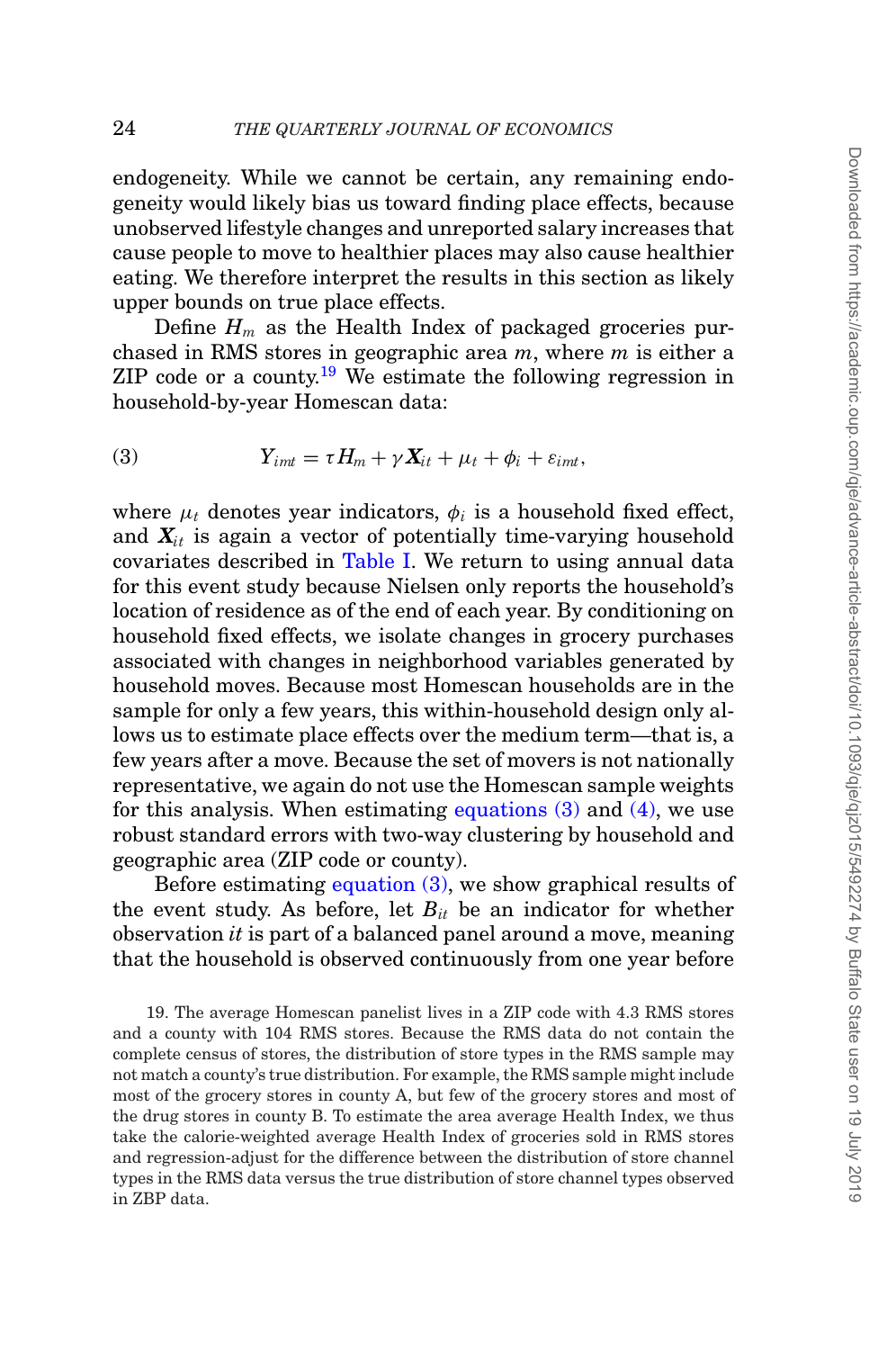the move to two years after and at least 50% of the household's trips to RMS stores are to stores located in the household's endof-year county of residence in all three years other than the year of the move.<sup>[20](#page-24-0)</sup> These restrictions result in balanced panels that include 2,869 cross–ZIP code moves and 2,277 cross-county moves.

Letting  $\Delta_i$  denote the change in the average Health Index between a household's final and original location, we estimate the following regression in household-by-year Homescan data:

(4) 
$$
Y_{it} = B_{it} \cdot \left( \alpha \Delta_i + \sum_{y} (\tau_y \Delta_i + \omega_y) \right) + \gamma \mathbf{X}_{it} + \mu_t + \phi_i + \varepsilon_{it},
$$

where *y* indexes years around the move, with the premove year  $y = -1$  as the omitted category. The  $\omega<sub>y</sub>$  coefficients are intercepts for each year,  $\alpha$  measures the association between the household Health Index and the change in local environment in the year before the move  $(y = -1)$ , and  $\tau<sub>y</sub>$  measures the difference in that association between  $y = -1$  and each other year in the event study window. As in **Section IV.A**, the interaction with  $B_{it}$  means that we identify the coefficients of interest using only households in the balanced panel, although we include the full sample in the regression to improve the precision on the demographic associations  $\gamma$ , year effects  $\mu_t$ , and household fixed effects  $\phi_i$ .

[Figure V](#page-25-0) presents this event study analysis for cross-county moves.<sup>[21](#page-24-1)</sup> The top left panel shows the share of shopping trips to RMS stores that are in the new versus the old county for households with  $B_{it} = 1$ . For these households, almost all trips are in the old county before the move, and almost all trips are in the new county after. The top right panel presents the distribution of changes in the local Health Index  $\Delta_i$  across household moves. The median cross-county mover experiences a local Health Index change of 0.13 standard deviations; this variation in  $\Delta_i$  is what identifies τ*y*.

<span id="page-24-0"></span>20. The 50% local shopping restriction aims to eliminate households that move multiple times within a year or otherwise are less strongly exposed to the retail environment in the county where they report living.

<span id="page-24-1"></span>21. [Online Appendix](file:qje.oxfordjournals.org) Figures A10 and A11, respectively, present an analogue of [Figure V](#page-25-0) for cross–ZIP code moves and results for balanced panel windows that include more years before and after moves. Some of the postmove point estimates are again positive, but there is no statistically significant evidence that the average household's Health Index converges toward the Health Index of the new area after a move, nor is there evidence of potentially problematic premove trends.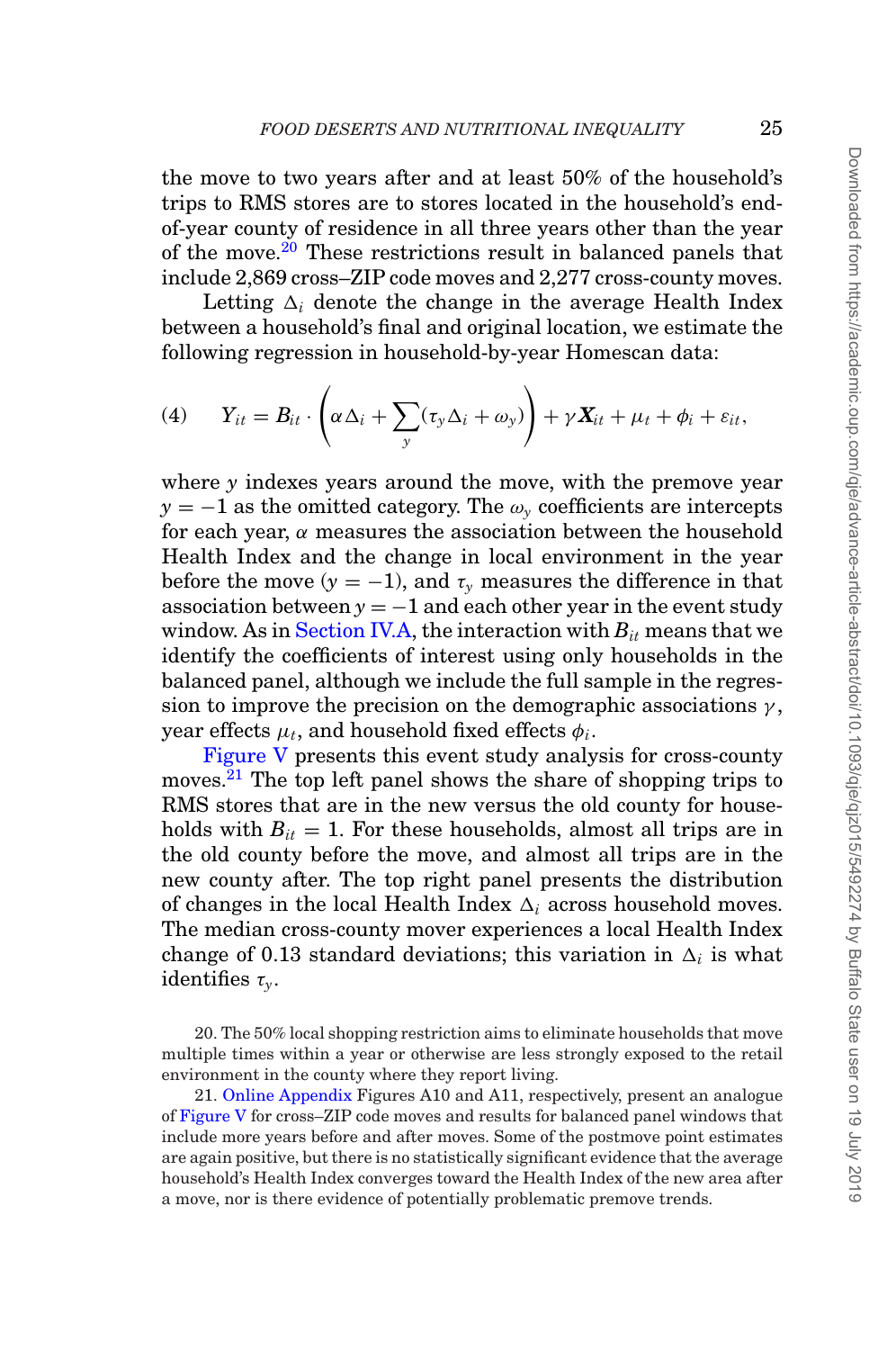<span id="page-25-0"></span>

FIGURE V

Event Study of Moves across Counties

Using 2004–2016 Homescan data, these figures present results for the event study of moves across counties. The top left panel presents the share of shopping trips that are in the new versus old county. The top right panel presents the distribution across balanced panel households of the difference in the Health Index between the new and old county. The bottom panels present the  $\tau_{\nu}$  parameters and 95% confidence intervals from estimates of equation (4): associations between the household-level Health Index and the difference in the average local Health Index between postmove and premove locations. The bottom right panel includes controls for household demographics (natural log of income, natural log of years of education, age indicators, household size, race indicators, a married indicator, employment status, and weekly work hours). The Health Index is our overall measure of the healthfulness of grocery purchases and is normalized to have a mean of 0 and a standard deviation of 1 across households. Observations are not weighted for national representativeness.

The bottom panels of [Figure V](#page-25-0) show the estimated  $\tau_{\rm v}$  coefficients and 95% confidence intervals. The bottom left panel shows results excluding household demographics  $X_{it}$ , and the bottom right panel includes  $X_{it}$ . In both cases, there is no statistically significant postmove Health Index change associated with  $\Delta_i$ , although the point estimates are positive. In other words, the figures show suggestive but insignificant evidence that households purchase more (less) healthy groceries when they move to counties where other households purchase more (less) healthy groceries.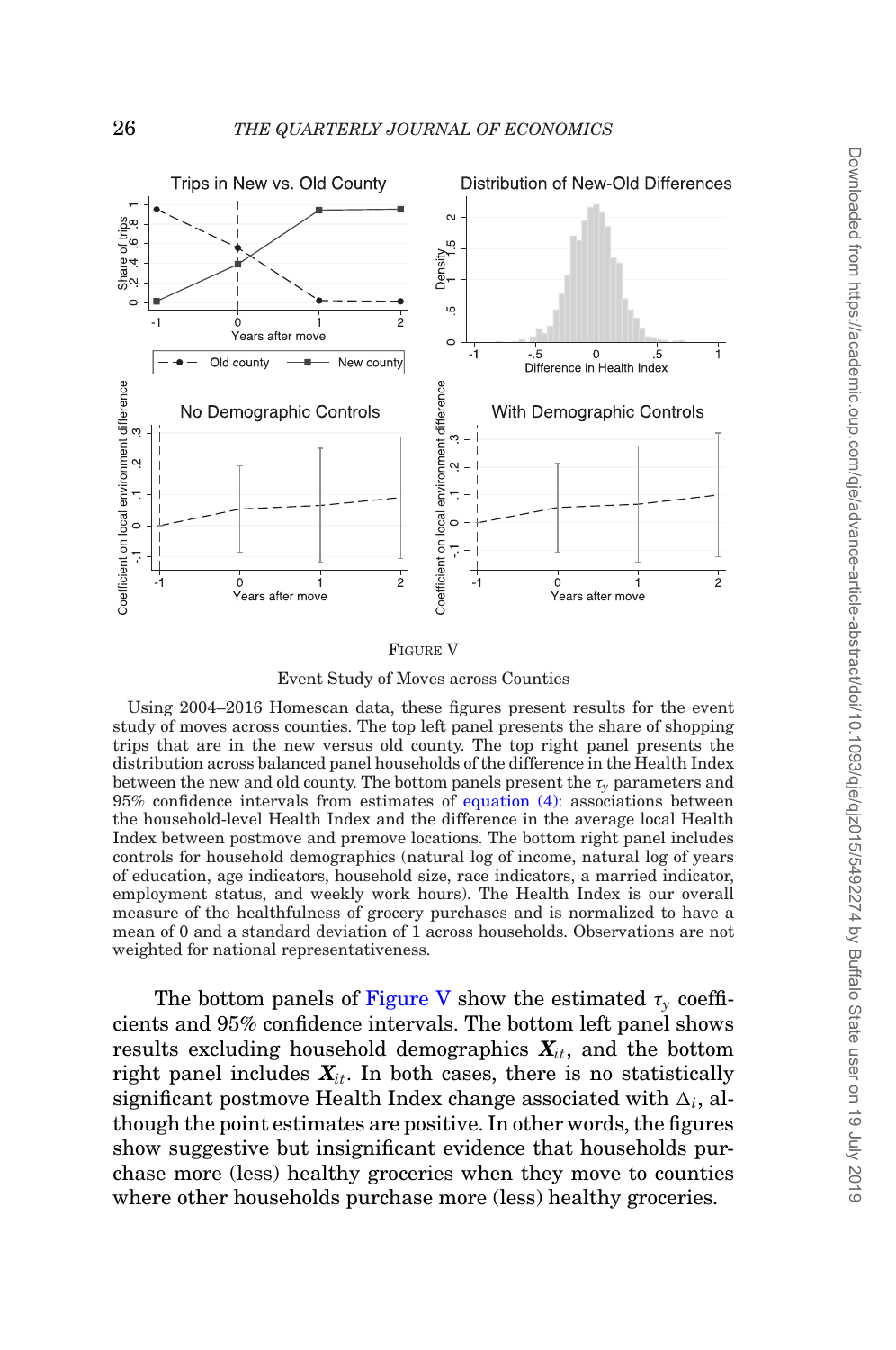|                                     | (1)        | (2)        | (3)       | (4)        |
|-------------------------------------|------------|------------|-----------|------------|
| ZIP code average Health Index       | $0.0511**$ | $0.0487**$ |           |            |
|                                     | (0.0247)   | (0.0245)   |           |            |
| County average Health Index         |            |            | $0.1067*$ | $0.1100**$ |
|                                     |            |            | (0.0565)  | (0.0560)   |
| Household demographics              | No         | Yes        | No        | Yes        |
| Observations                        | 564,944    | 564,944    | 570,279   | 570,279    |
| 95% confidence interval upper bound | 0.100      | 0.097      | 0.217     | 0.220      |

<span id="page-26-0"></span>TABLE III ASSOCIATION OF HEALTH INDEX WITH LOCAL AREA HEALTH INDEX USING MOVERS

*Notes.* This table uses 2004–2016 Nielsen Homescan data at the household-by-year level. The sample excludes observations where less than 50% of trips to RMS stores are not in the household's end-of-year county of residence. The Health Index is our overall measure of the healthfulness of grocery purchases and is normalized to have a mean of 0 and a standard deviation of 1 across households. Household demographics are natural log of income, natural log of years of education, age indicators, household size, race indicators, a married indicator, employment status, and weekly work hours. All regressions also control for year indicators and household fixed effects. Observations are not weighted for national representativeness. Robust standard errors, clustered by household and local area (ZIP code or county), are in parentheses. \*, \*\*, \*\*\*: statistically significant with 10%, 5%, and 1% confidence, respectively.

[Table III](#page-26-0) presents estimates of equation (3). Columns (1) and (2) consider cross–ZIP code moves, and columns (3) and (4) consider cross-county moves. Sample sizes are slightly smaller in columns (1) and (2) because  $H_m$  is missing for ZIP codes with no RMS stores. In all four columns,  $\hat{\tau}$  is positive and statistically significant.<sup>22</sup> Columns (2) and (4) include controls for household demographics  $X_{it}$ ; including these demographics has very little impact on the results. However, adding demographic controls only slightly increases the regression  $R^2$ , suggesting that unobserved within-household changes could be relevant [\(Oster 2019\)](#page-50-15).

Using these results, we can bound the extent to which location explains the nutrition–income relationship. We consider a partial equilibrium thought experiment in which an individual household moves from a low- to high-income retail environment, leaving aside general equilibrium effects that would occur if this happened on a large scale. The average household in the top

<span id="page-26-1"></span>22. As a point of comparison, [Online Appendix](file:qje.oxfordjournals.org) Table A7 uses this same strategy to replicate the immediate brand choice effect in [Bronnenberg, Dube, and](#page-48-13) ´ [Gentzkow \(2012\),](#page-48-13) focusing on Coke versus Pepsi. Specifically, we estimate equation (3) using county-level Coke market shares for  $H_m$ , where Coke market shares are defined as  $\left[\frac{\text{Coke}\text{ calories}\text{ purchased}}{\text{(Coke}\text{ and }\text{Pepsi}\text{ related})}\right]$ . We estimate a highly statistically significant  $\hat{\tau} \approx 0.16$ , which implies that moving to a county with a 10 percentage point higher Coke market share is associated with a 1.6 percentage point increase in the share of a household's Coke and Pepsi purchases that are of Coke.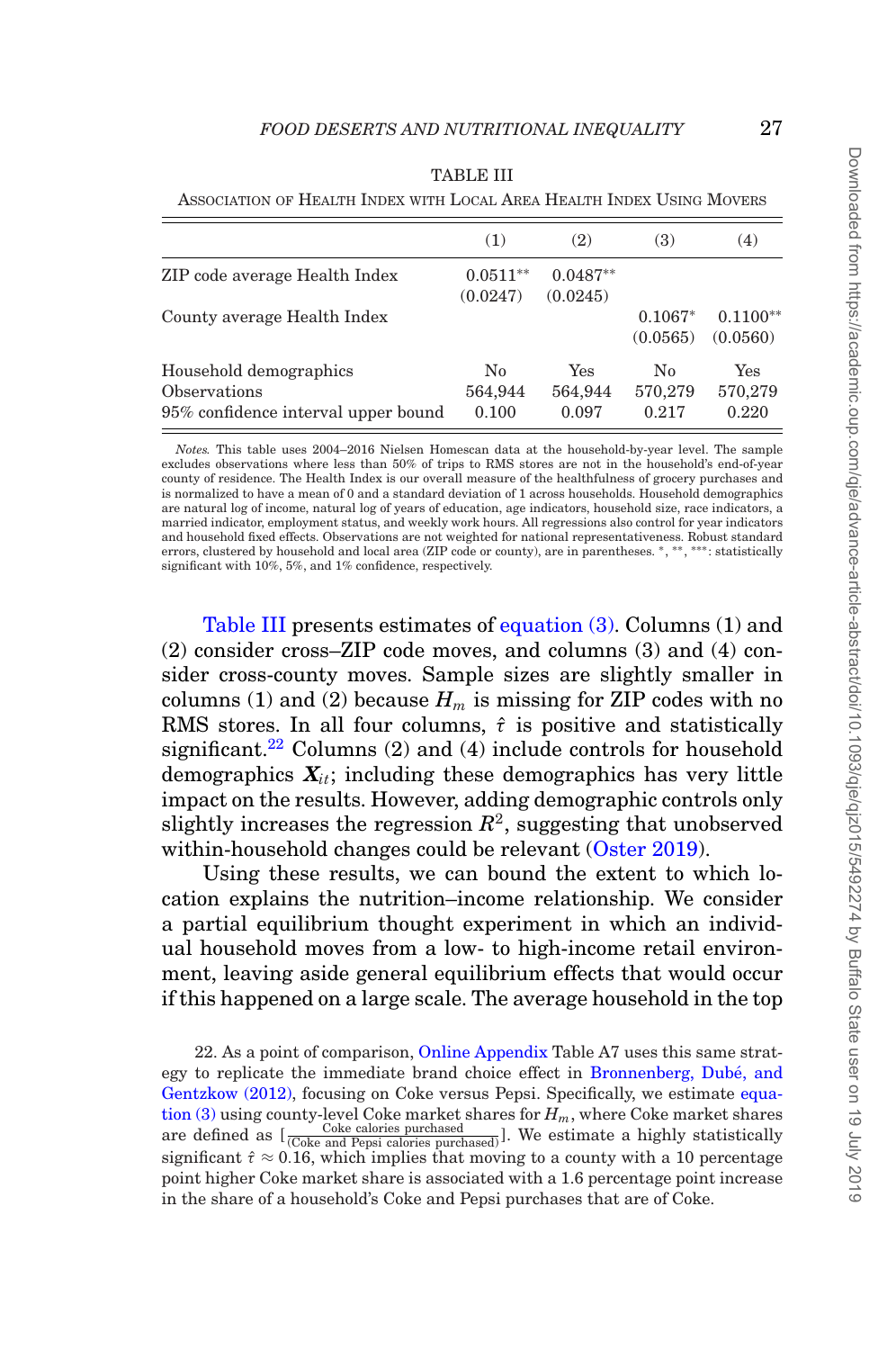quartile of income (residual of household size and age and year indicators) lives in a ZIP code (county) with a Health Index that is 0.11 (0.08) higher than households in the lowest income quartile. The upper bound of the confidence interval on  $\tau$  for ZIP codes (counties) from [Table III](#page-26-0) is about 0.10 (0.22), and the difference between the high- and low-income Health Index is 0.56 standard deviations. Thus, in combination with the assumption that any endogeneity would bias  $\tau$  upward relative to the causal effect of place, we conclude that medium-term place effects can explain no more than  $0.11 \times \frac{0.10}{0.56} \approx 2.0\%$  of the high-versus low-income difference in the Health Index using cross–ZIP code moves, and no more than  $0.08 \times \frac{0.22}{0.56} \approx 3.2\%$  using cross-county moves. Although we have the power to detect statistically significant associations, it is clear that place effects do not explain a large share of nutritional inequality.

#### V. A MODEL OF GROCERY DEMAND

In this section, we estimate a structural model of grocery demand and use the estimates to decompose the nutrition–income relationship into supply-side and demand-side factors. We then use the model to evaluate counterfactual policies that could reduce nutritional inequality.

We build our structural approach on the framework introduced by [Dubois, Griffith, and Nevo \(2014\),](#page-49-2) although our estimation strategy will differ. Similar to the aisles of a typical store, we assume that there are *J* product groups indexed  $j = 1, \ldots$ , *J*, such as milk, carbonated soft drinks, and bread. Each product group has  $K_i$  food products (UPCs) indexed  $k = 1, \ldots, K_i$ . We denote a household's consumption of product *k* in group *j* (measured in calories) as  $y_{kj}$ , and we denote the corresponding price paid per calorie as  $p_{ki}$ . We let x denote the composite good capturing all other expenditures, with price normalized to  $p_x = 1$ .

Each product *k* in group *j* is characterized by *C* characteristics  ${a_{ki1}, \ldots, a_{kiC}}$ , which could include flavor, health implications, shelf life, and so on. We denote the household's total consumption of each characteristic  $c = 1, \ldots, C$  as  $z_c = \sum_j \sum_k a_{kjc} y_{kj}$ .

Following [Dubois, Griffith, and Nevo \(2014\),](#page-49-2) we assume household's preferences for food are defined by a utility function with constant elasticity of substitution preferences over calories from each of  $K_i$  products within each product group *j*, Cobb-Douglas preferences over *J* product groups, and linear preferences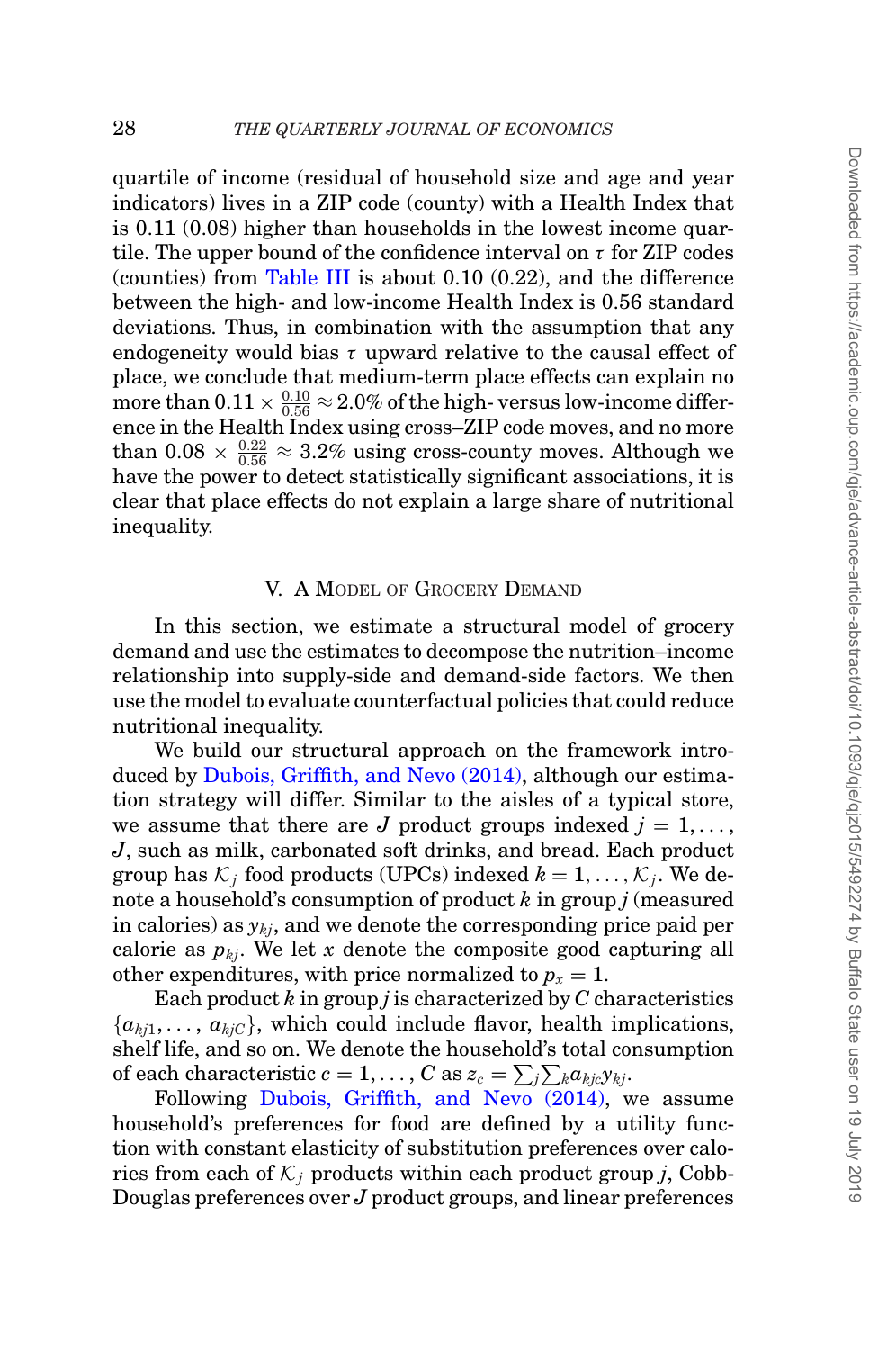over characteristics:

(5) 
$$
U(x, z, y; \Theta, \Psi) = \sum_{j=1}^{J} \mu_j \ln \left( \sum_{k=1}^{K_j} \Psi_{kj} y_{kj}^{\theta_j} \right) + \sum_{c=1}^{C} \beta_c z_c + \lambda x.
$$

The parameter  $\mu_i$  captures a household's satiation rate over calories consumed in group  $j$ ;  $\theta_j$  determines the household's satiation rate over calories consumed through product k in group *j*;  $\Psi_{ki}$  allows for perceived product differentiation, so that the household's marginal benefit of calories can differ across products within a group;  $\lambda$  represents the marginal utility of consuming the outside good; and  $\beta_c$  represents the marginal utility of consuming characteristic *c*.

Let  $K_i$  denote the number of products that the household actually purchases in group *j*. The first-order conditions from maximizing equation (5) subject to a budget constraint can be summed over all products purchased in group *j* and rewritten as follows:

(6) 
$$
\sum_{k=1}^{K_j} p_{kj} y_{kj}^* = \sum_{c=1}^C \frac{\beta_c}{\lambda} \sum_{k=1}^{K_j} a_{kjc} y_{kj}^* + \frac{\mu_j \theta_j}{\lambda}, \ j = 1, \ldots, J.
$$

The term  $\frac{\mu_j \theta_j}{\lambda}$  represents what the household would spend on product group *j* if products in that group had zero characteristics, and  $\text{the term } \sum_{c=1}^C \frac{\beta_c}{\lambda} \sum_{k=1}^{K_j} a_{kjc} \text{y}_{kj}^* \text{ captures the household's additional}$ expenditures in group *j* due to the products' characteristics. A household will spend more in group *j* (the left side will be larger) if it satiates more slowly in that group  $(\mu_i$  and  $\theta_i$  are larger) or if it gets more characteristics that it values from that group  $(a_{kic})$  is larger for characteristics with more positive  $\beta_c$ ). Higher marginal utility of outside good consumption  $\lambda$  reduces grocery expenditures.

#### VI. ESTIMATION AND RESULTS

#### *VI.A. Empirical Model*

To apply the model to data, let  $i = 1, \ldots, I$  index households, and let  $t = 1, \ldots, T$  index years. As shown in [Online Appendix](file:qje.oxfordjournals.org) D.A, we can aggregate the first-order conditions from equation (6)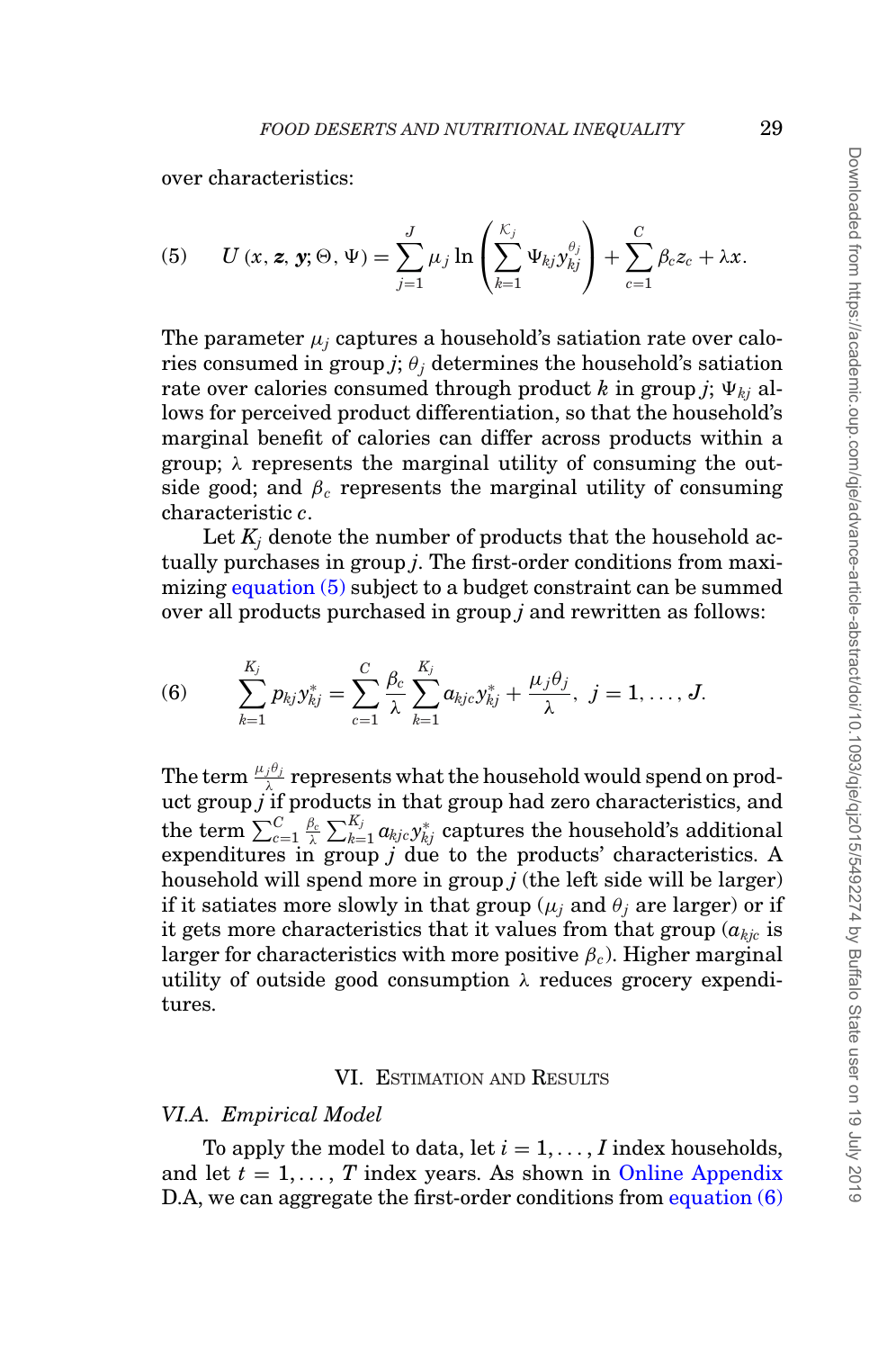over time to obtain the following annual calorie demand:

(7) 
$$
\ln Y_{ijt} = -\ln\left(\tilde{p}_{ijt} - \sum_{c=2}^{C} \tilde{\beta}_c \tilde{a}_{ijct} - \xi\right) + \delta_j + \phi_m + \phi_t + \varepsilon_{ijt},
$$

where  $Y_{i,i}$  is the total calories consumed by household  $i$  in product group *j* during year *t*;  $\tilde{p}_{iit}$  and  $\tilde{a}_{i, ict}$ , respectively, are the average price paid per calorie and average amount of characteristic *c* per calorie for household *i*'s purchases in group *j* in year *t*;  $\tilde{\beta}_c = \frac{\beta_c}{\lambda}$  is the money-metric marginal utility of characteristic *c*; and  $\xi$  is a product characteristic that is unobserved to the econometrician (indexed  $c = 1$ ). The model also includes product group, market, and year fixed effects  $(\delta_j, \phi_m, \text{and } \phi_t, \text{respectively})$ , and a random demand disturbance,  $\varepsilon_{iik}$ . We allow different parameters for each income quartile.

Equation (7) uses intuitive variation to estimate the preference parameters. The independent variable inside the parentheses is an "implicit price": the actual price adjusted for the utility value of the characteristics in product group *j*. As this implicit price increases, quantity purchased decreases. Despite using a Cobb-Douglas functional form that typically restricts product group price elasticities to 1, variation in the level of the unobserved characteristic will lead to variation in price elasticities. Specifically, an income group's price elasticity is determined by  ${\rm the\,\, absolute\,\, magnitudes\,\, of\,\,} \tilde{\beta}_c \,\, {\rm and} \,\, \xi: larger\,\, (smaller)\,\,} \tilde{\beta}_c \,\, {\rm and} \,\, \xi\,\, {\rm par}$ rameters scale down (up) the importance of price variation in determining quantity purchased *Yijt*. By allowing these preference parameters to vary by income group, we allow different income groups to differentially value both characteristics and price.

#### <span id="page-29-0"></span>*VI.B. Price Endogeneity*

A worrisome source of endogeneity arises from a potential correlation between a household's idiosyncratic product group preferences  $\varepsilon_{iik}$  and the household's average price paid  $\tilde{p}_{iik}$ :

$$
(8) \t\t\t \mathbb{E} \left( \varepsilon_{ijt} \tilde{p}_{ijt} \right) \neq 0.
$$

Such endogeneity could arise if households shop at stores offering lower prices for product groups on which they spend more or if households seek out systematically different quality levels (and thus price levels) in groups on which they spend more.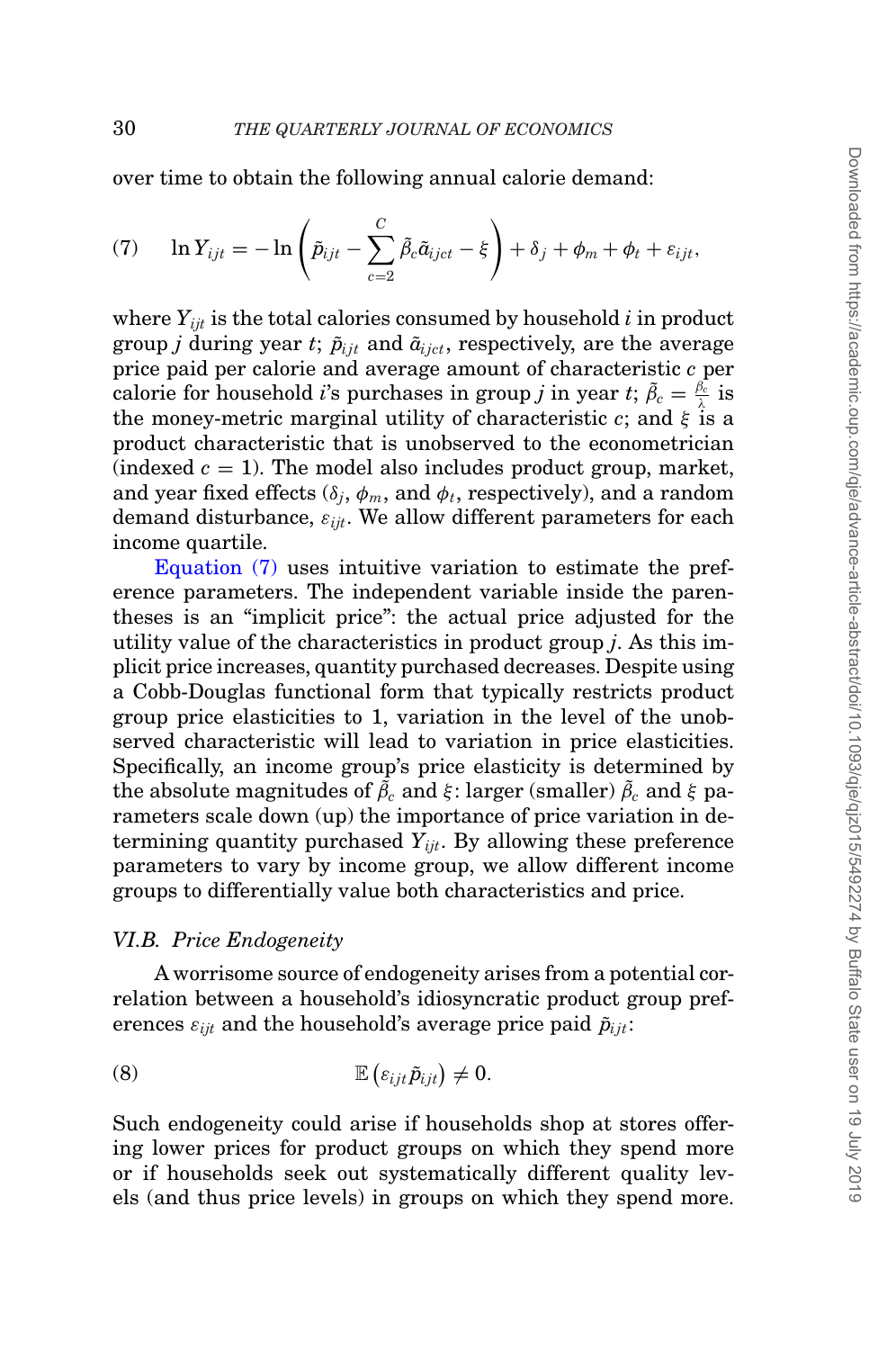Endogeneity could also arise through simultaneity bias, in which retailers set higher markups in response to higher demand.

To address the possibility of price endogeneity, we develop a new instrument for prices. The underlying intuition for the instrument is that retail chains differ in their sourcing and distribution costs across products, giving different chains heterogeneous comparative advantages in supplying different products. Then, because different chains are present in different geographic areas, the relative prices of different products also vary across areas. To illustrate, consider a simple example in which there are two types of foods, apples and pizza, and two grocery chains, Safeway and Shaw's. Suppose that Safeway is able to supply pizza cheaply, and Shaw's can supply apples cheaply. In this case, areas dominated by Safeway will have relatively low pizza prices, and areas dominated by Shaw's will have relatively low apple prices.

Conversations with insiders from the grocery industry suggest that several factors contribute to differences in comparative advantage across retail chains within a product group. First, different products are produced in different parts of the country, generating transportation costs that vary across retail chains in different regions. Second, some retailers are larger than others, and economies of scale vary across product groups. Third, although the Robinson-Patman Act prohibits wholesale price discrimination, the act is increasingly unenforced [\(Lipman 2012\)](#page-50-16), and producers often offer more subtle contractual incentives that generate variation in effective marginal cost across retailers. Fourth, grocers are increasingly offering private-label brands and sometimes even vertically integrating into production of some products, generating differential pricing advantages across categories. For example, Walmart makes some of its own milk, Lidl makes its own ice cream, and large chains benefit from economies of scale in certain categories when purchasing from private-label manufacturers [\(Frank 2012;](#page-49-19) [Watson 2017;](#page-51-14) [Boss 2018;](#page-48-17) [Parker et al.](#page-50-17) [2018\)](#page-50-17).

We construct our instrument as follows. For retail chain *r* in market (i.e., county) *m* during time period *t*, let  $\ln (p_{krt, -m})$  denote the average log price of UPC *k* in stores from the same chain but in all markets excluding market *m*. Similarly, let  $\ln (p_{kt-m})$ denote the national average log price of UPC *k* in period *t* in all markets excluding *m*. We exclude market *m* to ensure that the IV reflects a chain's comparative advantages in supplying product *k* based on other markets, not local demand conditions in market *m*.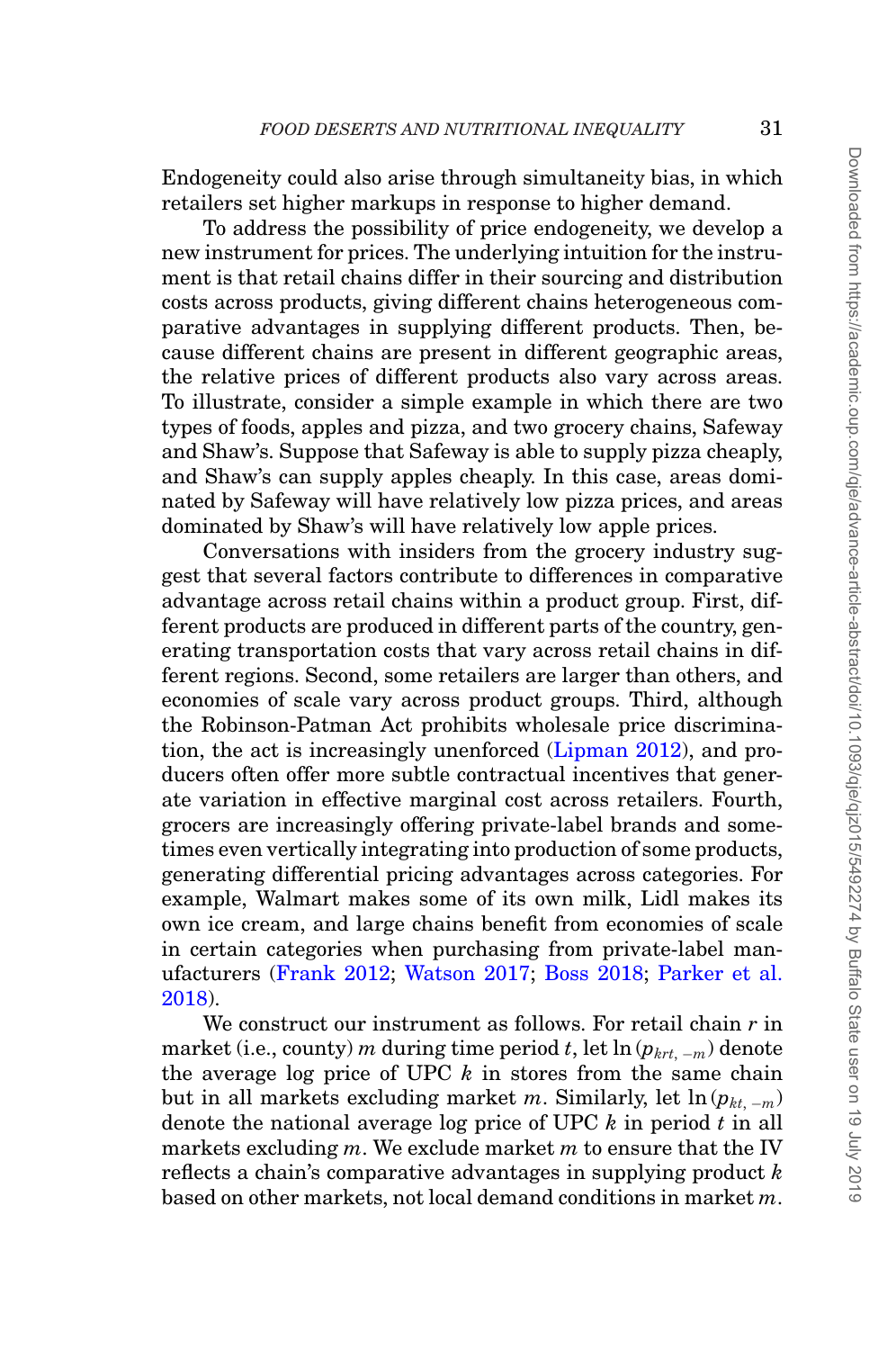Retail chain *r*'s cost advantage in supplying UPC *k* relative to the national average is thus  $\Delta \ln (p_{krt, -m}) = \ln (p_{krt, -m}) - \ln (p_{kt, -m}).$ 

Let  $N_{rmt}$  denote retailer *r*'s number of establishments in market *m* in year *t*, let  $N_{irt}$  denote the average sales per store of a UPC in product group *j* at retailer *r* in year *t*, and let  $N_{kt}$  denote the total calories of product *k* sold nationwide in year *t*. The price instrument  $P_{imt}$  is the weighted average cost advantage that chains in market *m* have for UPCs in product group *j*:

(9) 
$$
P_{jmt} = \frac{\sum_{r \in m} N_{rmt} N_{jrt} \cdot \sum_{k=1}^{K_j} N_{kt} \Delta \ln(p_{krt,-m})}{\sum_{r \in m} N_{rmt} N_{jrt} \cdot \sum_{k=1}^{K_j} N_{kt}}.
$$

The variation in our instrument comes from the interaction between retail chains' differing pricing advantages,  $\Delta \ln (p_{krt, -m})$ , and their differing presence across geographic markets, *NrmtNjrt*. Because equation (7) includes product group, market, and year fixed effects, identification comes only from variation in the relative prices across product groups within a market in a given year.[23](#page-31-0)

[Online Appendix D.](file:qje.oxfordjournals.org)C presents a series of additional tables and figures illustrating the variation in this instrument. [Online](file:qje.oxfordjournals.org) [Appendix](file:qje.oxfordjournals.org) Table A8 shows that most of the variation within product groups is explained by retailer-specific pricing variation that is constant across counties, not county-specific pricing variation that is constant across retailers. This implies that little of our identification could possibly come from endogenous pricing responses to variation in consumer preferences across markets.

[Online Appendix](file:qje.oxfordjournals.org) Figure A11 maps the geographic presence of the five largest retailers in RMS, illustrating substantial variation within and between regions of the country. [Online Appendix](file:qje.oxfordjournals.org) Figure A14 shows that those five retailers set different relative prices for four example product groups. [Online Appendix](file:qje.oxfordjournals.org) Figure A15 illustrates the resulting geographic variation in the instrument for those four product groups. Produce is predicted to be cheap on the West Coast and expensive on the East Coast. This is likely because so much produce is grown in California and there are

<span id="page-31-0"></span>23. [DellaVigna and Gentzkow \(2019\)](#page-49-20) show that retail chains whose stores are in markets with more inelastic demand tend to charge higher prices than other retail chains whose stores are in markets with more elastic demand. Our market fixed effects are designed to address this form of endogeneity in response to overall market demand patterns.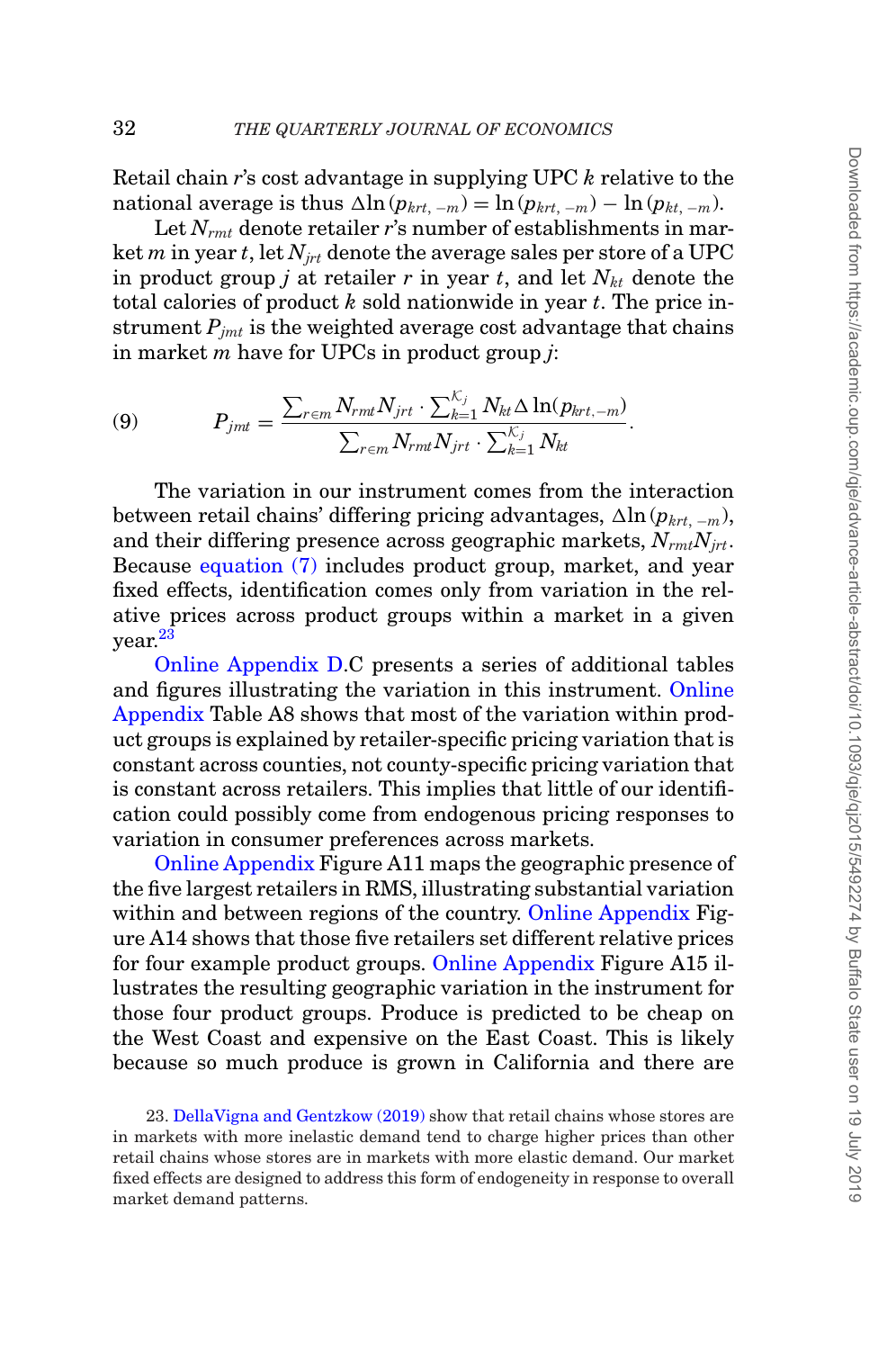material transport costs, so grocery chains on the West Coast can source produce more cheaply. Yogurt is predicted to be cheap for a dispersed set of counties in the Midwest, and cookies are predicted to be relatively cheap in Massachusetts and western Texas. The figures make clear that there is substantial within-region variation, that this variation is not closely related to county income, and that there are substantial differences in the spatial patterns across product groups.

[Online Appendix](file:qje.oxfordjournals.org) Figure A16 plots the standard deviation in our instrument for the six product "departments" (broadly aggregated product categories as defined by Nielsen), after residualizing against year, market, and product group fixed effects. Fresh produce has the most variation, followed in order by dairy, frozen foods, packaged meats and deli items, and dry grocery. This ordering is consistent with how costs vary across chains. Because produce is grown more in certain areas of the country, transportation costs differ considerably across chains in different regions. Furthermore, fresh produce and dairy require refrigeration and are highly perishable, making their cost quite sensitive to a chain's distribution network. By contrast, dry grocery items require no refrigeration and have long shelf lives, and are thus equally easy for different retailers to transport.

The instrument is very powerful. [Online Appendix](file:qje.oxfordjournals.org) Figure A17 shows that there is a robust linear relationship between log prices and the instrument, controlling for market and product group fixed effects. A linear version of our IV procedure has first-stage *F*-statistics ranging from 243 to 260 in the four income groups.

Our identifying assumption is that household *i*'s idiosyncratic preferences for product group *j* are uncorrelated with the price instrument  $P_{imt}$  for group *j* in household *i*'s market:

$$
(10) \t\t\t\t\mathbb{E} \left( \varepsilon_{ijt} P_{jmt} \right) = 0.
$$

The key economic content of our identifying assumption is that chains do not have comparative pricing advantages in product groups where their customers have unobservably stronger tastes.

Of course, we cannot test whether the instrument is correlated with unobserved tastes. We can, however, present suggestive tests of whether the instrument is correlated with tastes predicted by observable characteristics. The economic forces that would violate the exclusion restriction would probably generate correlations between the instrument and both econometrically predictable and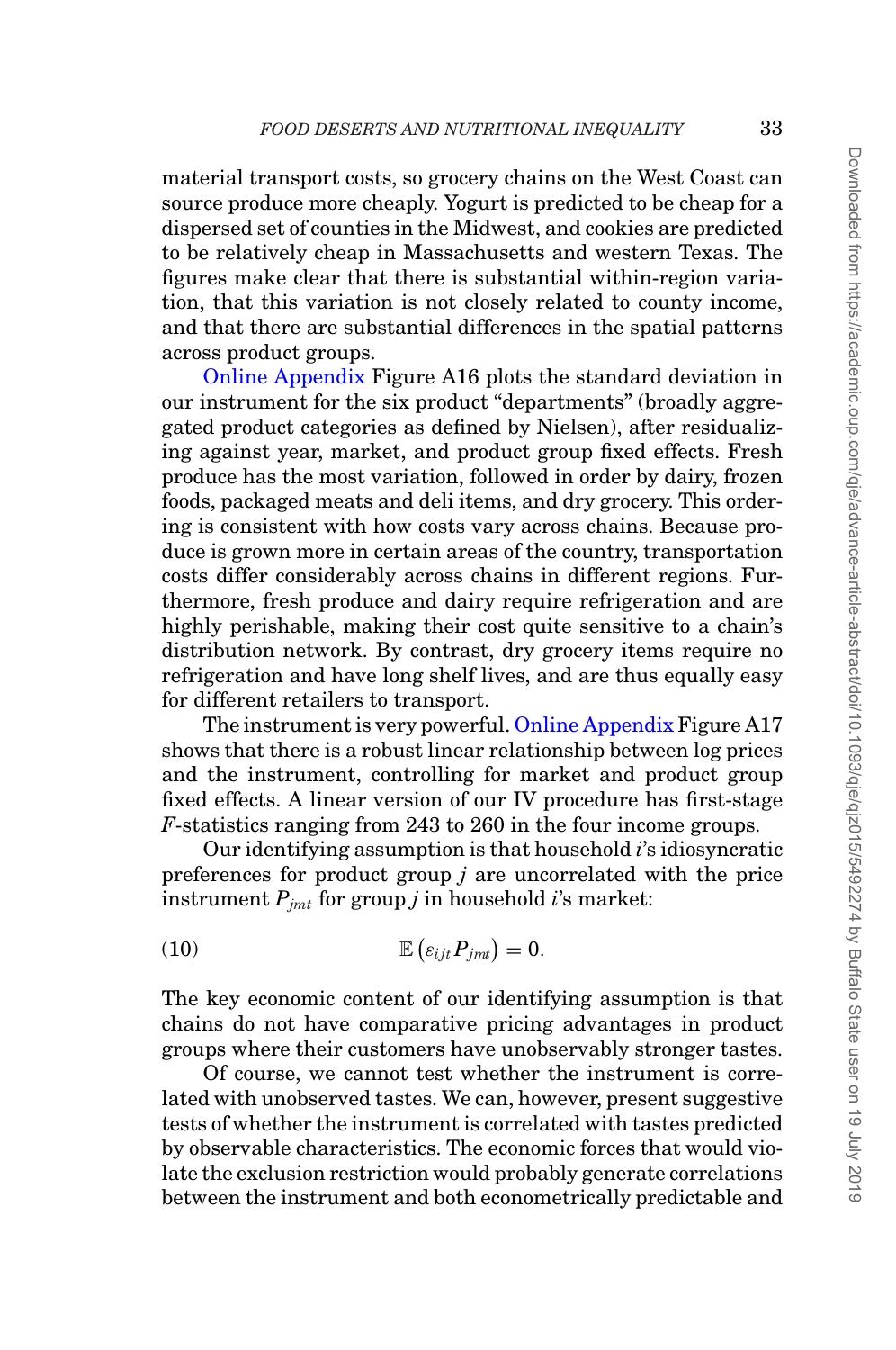unpredictable tastes. If the instrument is valid, we should expect to see no relationship between the instrument and predictable tastes. For example, imagine that high-income households demand more produce, and low-income households demand more pasta. If our instrument is valid, we should expect no relationship between *Pjmt* and the consumption of produce versus pasta as predicted by county income.

We implement two tests, each of which predicts tastes in a different way. First, we predict purchases of product group *j* using household demographics and then predict county-level purchases on the basis of county average demographics. We find that the instrument is not associated with predicted purchases conditional on our standard set of county, product group, and year fixed effects. Second, on the basis of the nutrition–income relationship documented in [Section III.A,](#page-10-1) we recognize that higher county income predicts more purchases of healthy foods. We find that the instrument is not systematically different in high–Health Index product groups in low- versus high-income counties. See [Online](file:qje.oxfordjournals.org) [Appendix](file:qje.oxfordjournals.org) Table A9 for details.

This instrument is novel in the literature, and it can be used in situations in which other instruments do not generate identification or fail the exclusion restriction. [DellaVigna and](#page-49-20) [Gentzkow \(2019\),](#page-49-20) for example, use price variation from individual stores' short-term promotions. Although this variation can identify a store's residual demand elasticity, it does not identify consumers' demand elasticity if consumers substitute across stores. [Hausman \(1996\)](#page-50-18) uses variation in prices over time in other markets, which is valid only under the assumption that demand shocks are uncorrelated across markets. By contrast, our instrument generates cross-sectional identification, while relying on an exclusion restriction that could be relatively plausible in many applications.

#### *VI.C. Method of Moments Estimation*

For estimation, we construct separate data sets for four household income quartiles, where income is residual of household size and age and year indicators to be consistent with the earlier parts of the article. Data are at the household-by–product group–byyear level. We define  $J = 45$  product groups using a slight modification of Nielsen's original "product group" variable, combining a handful of groups with infrequent purchases so as to minimize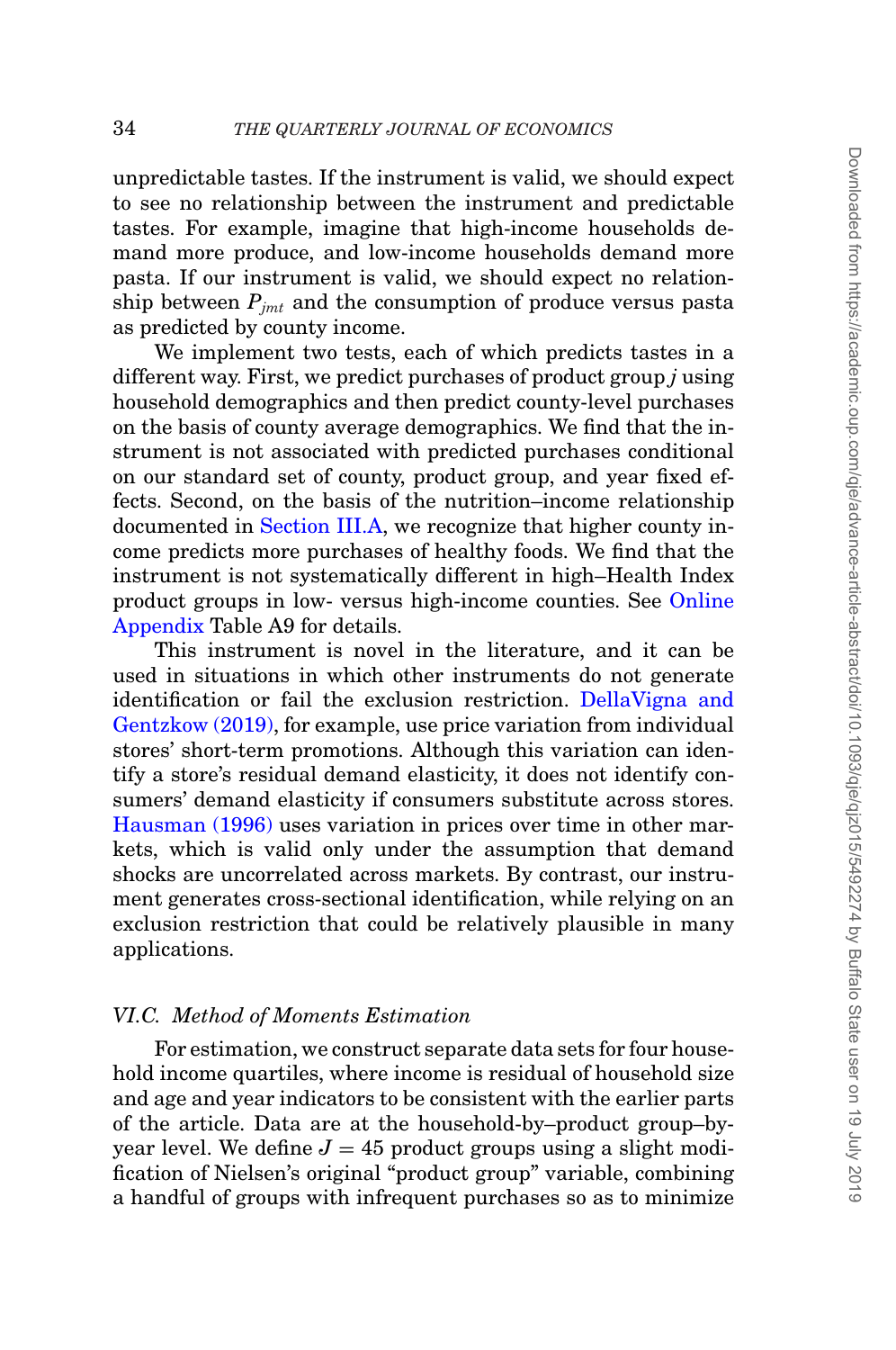observations with zero purchases. We drop any remaining observations with zero purchases, because the first-order condition does not hold for these observations.<sup>[24](#page-34-0)</sup> We define  $C - 1 = 12$  observed product characteristics for the 12 dietary components that enter the Health Index: grams of sodium per 1,000 calories, ounces of whole grains per 1,000 calories, and so on. For each income group, we estimate four parameter vectors: the  $(C - 1) \times 1$  vector  $\tilde{\beta}$  of preferences for observed characteristics, the scalar  $\xi$  representing the unobserved characteristic, the  $J \times 1$  vector  $\delta$  of product group fixed effects, and the  $M \times 1$  vector  $\phi$  of market fixed effects.

To specify the moment conditions, let  $\boldsymbol{D}_i$  be a  $J \times 1$  vector of dummy variables for whether the observation is in product group *j*, and let  $D_m$  be an  $M \times 1$  vector of dummy variables for whether the household is in market *m*. The model estimation relies on the following set of  $(C+J+M)$  identifying moments that just identify our model parameters:

(11) 
$$
\mathbb{E} \left( (\delta_j + \varepsilon_{ijt}) \tilde{a}_{ijct} \right) = 0, \ c = 1, ..., C
$$

$$
\mathbb{E} \left( \varepsilon_{ijt} P_{jmt} \right) = 0
$$

$$
\mathbb{E} \left( \varepsilon_{ijt} D_{ijt} \right) = 0, \ j = 1, ..., J
$$

$$
\mathbb{E} \left( \varepsilon_{ijt} D_{im} \right) = 0, \ m = 1, ..., M.
$$

Loosely, the first set of moments identifies the  $\tilde{\beta}$  parameters, the second identifies  $ξ$ , the third set identifies  $δ$ , and the fourth set identifies *φ*. The first set of moments identifies characteristic preferences using two types of variation. First, we use the variation between product groups: we infer that  $\tilde{\beta}_c$  for sodium is high if consumers spend more on product groups with high sodium. Second, we use variation across households within product groups: we also infer that  $\tilde{\beta}_c$  for sodium is high if consumers who purchase especially salty products within a group purchase more calories in that group. See [Online Appendix D.](file:qje.oxfordjournals.org)B for details about the method

<span id="page-34-0"></span>24. We drop 10.6% of observations at the household-by–product group–byyear level because they have zero purchases. "Baby food" is the product group with the most missing observations. The differences across income groups in a product group's share of missing observations are not correlated with the product group's average characteristic contents, suggesting that these dropped observations do not affect our estimated preference heterogeneity across income groups.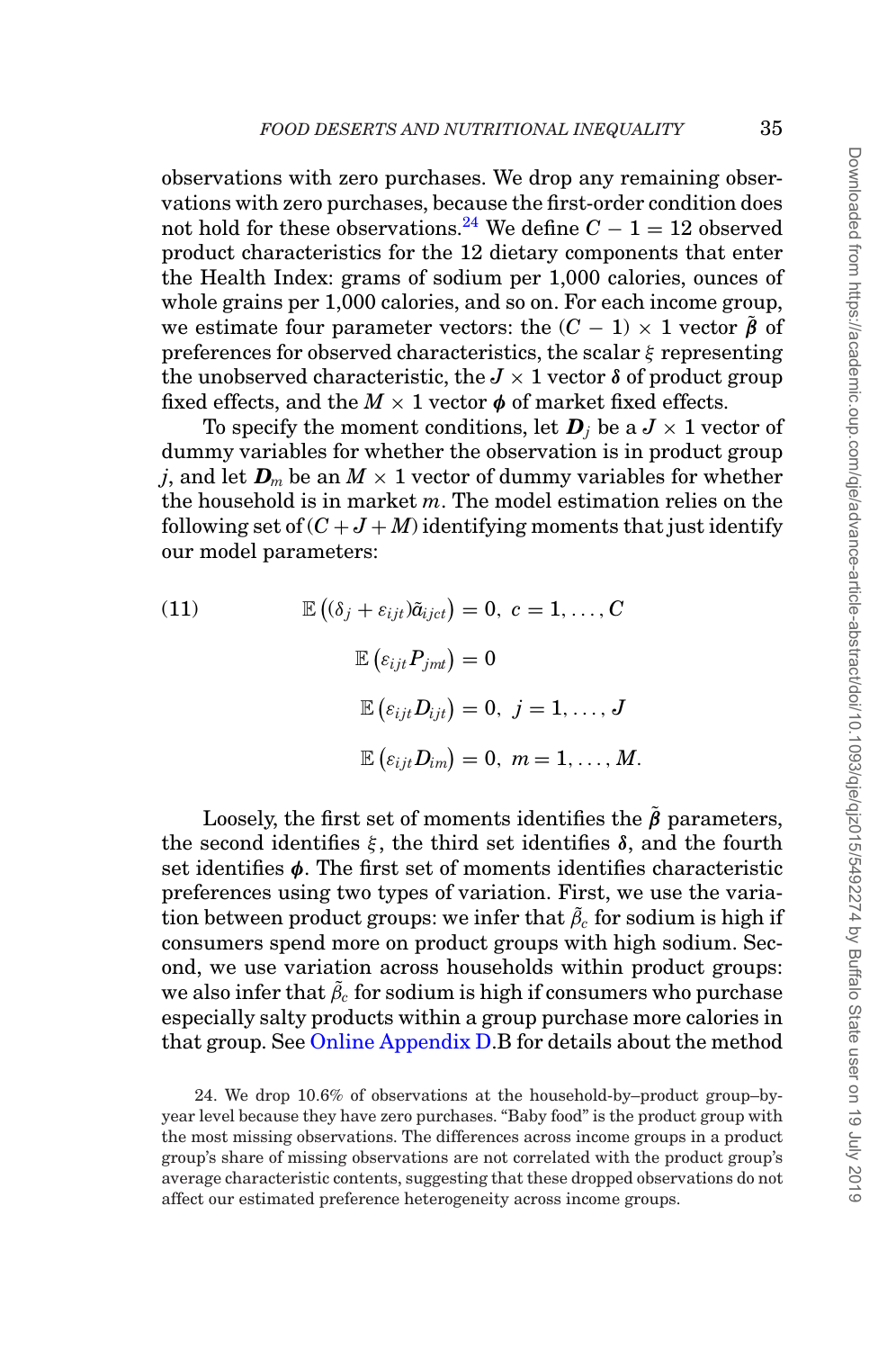<span id="page-35-0"></span>

| Income quartile | Sodium<br>(1)          | Whole<br>fruit<br>(2)  | Other<br>fruit<br>(3) | Whole<br>grains<br>(4) | Refined<br>grains<br>(5) | Greens,<br>beans<br>(6)     | Other<br>veg<br>(7)    |
|-----------------|------------------------|------------------------|-----------------------|------------------------|--------------------------|-----------------------------|------------------------|
| Income Q1       | $-0.242***$            | $-0.252***$<br>(0.017) | $0.177***$<br>(0.004) | $0.252***$<br>(0.004)  | $0.022***$<br>(0.001)    | $0.965***$                  | $-0.438***$            |
| Income Q2       | (0.009)<br>$-0.351***$ | $-0.092***$            | $0.215***$            | $0.312***$             | $0.036***$               | (0.009)<br>$1.02***$        | (0.014)<br>$-0.307***$ |
| Income Q3       | (0.011)<br>$-0.432***$ | (0.012)<br>$-0.057***$ | (0.002)<br>$0.261***$ | (0.006)<br>$0.363***$  | (0.001)<br>$0.045***$    | (0.009)<br>$1.16***$        | (0.010)<br>$-0.319***$ |
| Income Q4       | (0.012)<br>$-0.634***$ | (0.011)<br>$-0.006$    | (0.001)<br>$0.331***$ | (0.006)<br>$0.477***$  | (0.001)<br>$0.073***$    | (0.011)<br>$1.49***$        | (0.010)<br>$-0.337***$ |
|                 | (0.022)                | (0.014)                | (0.001)               | (0.012)                | (0.003)                  | (0.021)                     | (0.014)                |
|                 |                        | Sea, plant             | Meat                  | Added                  | Solid                    | Unobserved                  | WTP for                |
|                 | Dairy                  | protein                | protein               | sugar                  | fats                     | characteristic Health Index |                        |
|                 | (8)                    | (9)                    | (10)                  | (11)                   | (12)                     | (13)                        | (14)                   |
| Income Q1       | $0.144***$             | $-0.275***$            | $0.061***$            | $0.0002***$            | $0.0005***$              | $-0.00076***$               | $0.429***$             |
|                 | (0.001)                | (0.008)                | (0.001)               | (0.0001)               | (0.00001)                | (0.00003)                   | (0.011)                |
| Income Q2       | $0.163***$             | $-0.313***$            | $0.055***$            | $-0.0007***$           | $0.0009***$              | $-0.0010***$                | $0.631***$             |
|                 | (0.001)                | (0.009)                | (0.001)               | (0.0001)               | (0.00002)                | (0.00004)                   | (0.006)                |
| Income Q3       | $0.189***$             | $-0.359***$            | $0.057***$            | $-0.0018***$           | $0.001***$               | $-0.0013***$                | $0.820***$             |
|                 | (0.001)                | (0.009)                | (0.001)               | (0.0001)               | (0.00002)                | (0.00004)                   | (0.003)                |
| Income Q4       | $0.245***$             | $-0.450***$            | $0.059***$            | $-0.004***$            | $0.001***$               | $-0.021***$                 | $1.141***$             |
|                 | (0.002)                | (0.014)                | (0.001)               | (0.0002)               | (0.00003)                | (0.00008)                   | (0.003)                |

|--|

PREFERENCES FOR NUTRIENTS BY HOUSEHOLD INCOME

*Notes.* This table presents GMM estimates of the nutrient preference parameters  $\tilde{\beta}_c$  from equation (7), separately for the four quartiles of income (residual of household size and age and year indicators). Magnitudes represent willingness to pay for a unit of the nutrient, where the units are those used in the Healthy Eating Index. Sodium is in grams; whole fruit, other fruit and dairy are in cups; whole grains, refined grains, and both types of protein are in ounces, added sugar is in teaspoons; solid fats are in calories. "WTP for Health Index" in column (14) equals  $\sum_c \hat{\beta}_c s_c r_c$ , where  $s_c$  is the maximum possible score on the Healthy Eating Index for dietary component *c*, and  $r_c$  is the difference in consumption of component *c* to receive the maximum instead of the minimum score. Standard errors, clustered by household, are in parentheses. <sup>∗</sup>, ∗∗, ∗∗∗: statistically significant with 10%, 5%, and 1% confidence, respectively.

of moments estimator for our model parameters,  $\left(\hat{\pmb{\delta}},\hat{\pmb{\phi}},\hat{\pmb{\beta}},\hat{\varepsilon}\right)',$  and their standard errors.

#### *VI.D. Estimation Results*

<span id="page-35-1"></span>[Table IV](#page-35-0) reports the estimated characteristic preference parameters  $\hat{\tilde{\beta}}_c$  for the four income quartiles. The  $\hat{\tilde{\beta}}_c$  parameters represent willingness to pay (WTP) in dollars per unit of characteristic *c*, where the unit is as originally specified by the HEI. For example, produce is measured in cups, whereas protein is measured in ounces. The normalization of  $\hat{\beta}_c$  into dollar units removes differences in λ, the marginal utility of money, across income groups.

Among the eight "healthy" dietary components, six (whole fruit, other fruit, whole grains, greens and beans, vegetables other than greens and beans, and dairy) display a strong and almost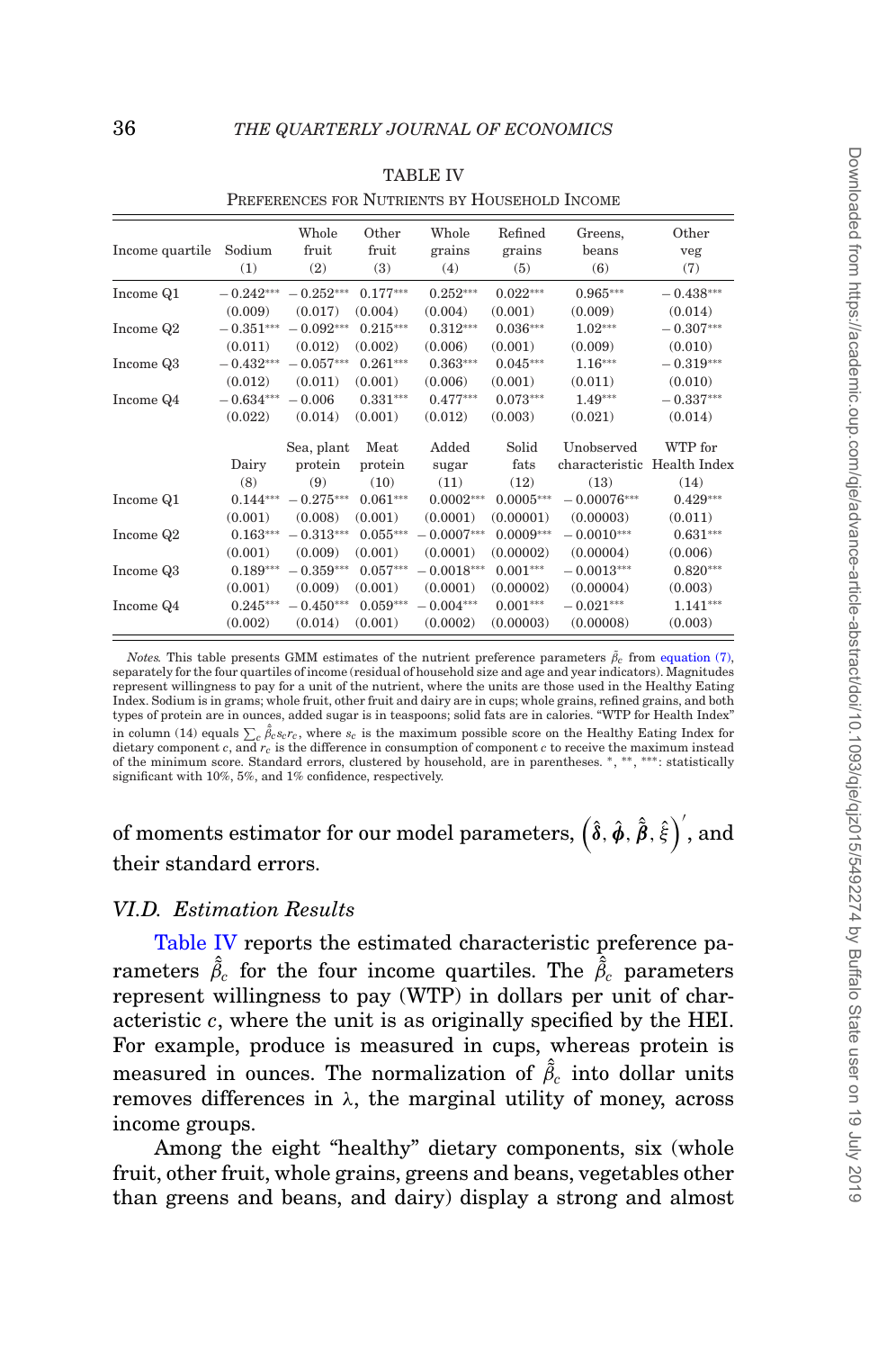uniformly monotonic increase in WTP as household income increases. The only healthy characteristic not fitting this pattern is protein from fish and plants. All households dislike this type of protein, especially high-income households. Meat protein is valued similarly across the income distribution. Among the four "unhealthy" dietary components, two (sodium and added sugar) are more strongly disliked by high-income households. The estimated WTP for added sugar is especially striking: bottom income quartile households are willing to pay \$0.0002 to consume a gram of added sugar, whereas top income quartile households are willing to pay \$0.004 to avoid consuming a gram of added sugar. Added sugar is the only component for which high- and low-income households have opposite-signed preferences, highlighting substantial differences in preferences for added sugar across the income distribution. High-income households have stronger preferences for the remaining two unhealthy components, refined grains and solid fats. The magnitudes of some preference differences are large: the highest-income quartile dislikes sodium nearly three times as much and likes dairy about twice as much as the lowest-income quartile. We also find that higher-income households have the lowest estimated unobserved characteristic. Accordingly, higherincome households are less sensitive to prices.

To derive a summary statistic for overall preferences for healthy eating, we sum the  $\hat{\tilde{\beta}}_c$ , weighting by the healthfulness of each dietary component. To implement this, recall that the HEI grants points for consuming more "healthy" components and fewer "unhealthy" components, with a minimum component score of 0 and a maximum score of 5 or 10 achieved at minimum and maximum thresholds. If  $s_c \in \{5, 10\}$  is the maximum HEI score for dietary component  $c$  and  $r_c$  is the difference in consumption of component *c* per 1,000 calories to receive the maximum instead of the minimum score (with  $r_c > 0$  for "healthy" components and  $r_c$  $< 0$  for "unhealthy" components), column (14) reports  $\sum_c \hat{\tilde{\beta}}_c s_c r_c$ . All income groups value healthy groceries, but the highest-income group is willing to pay the most, making healthy eating a normal good. The lowest-income quartile is willing to pay \$0.43 per 1,000 calories to consume the maximum-scoring bundle, while the highest-income quartile is willing to pay \$1.14 per 1,000 calories.

The  $\hat{\tilde{\beta}}_c$  parameters are most safely interpreted as preferences for dietary component *c* and any unmeasured correlates. For example, shelf life and preparation time could be correlated with characteristics such as salt or added sugar content. To consider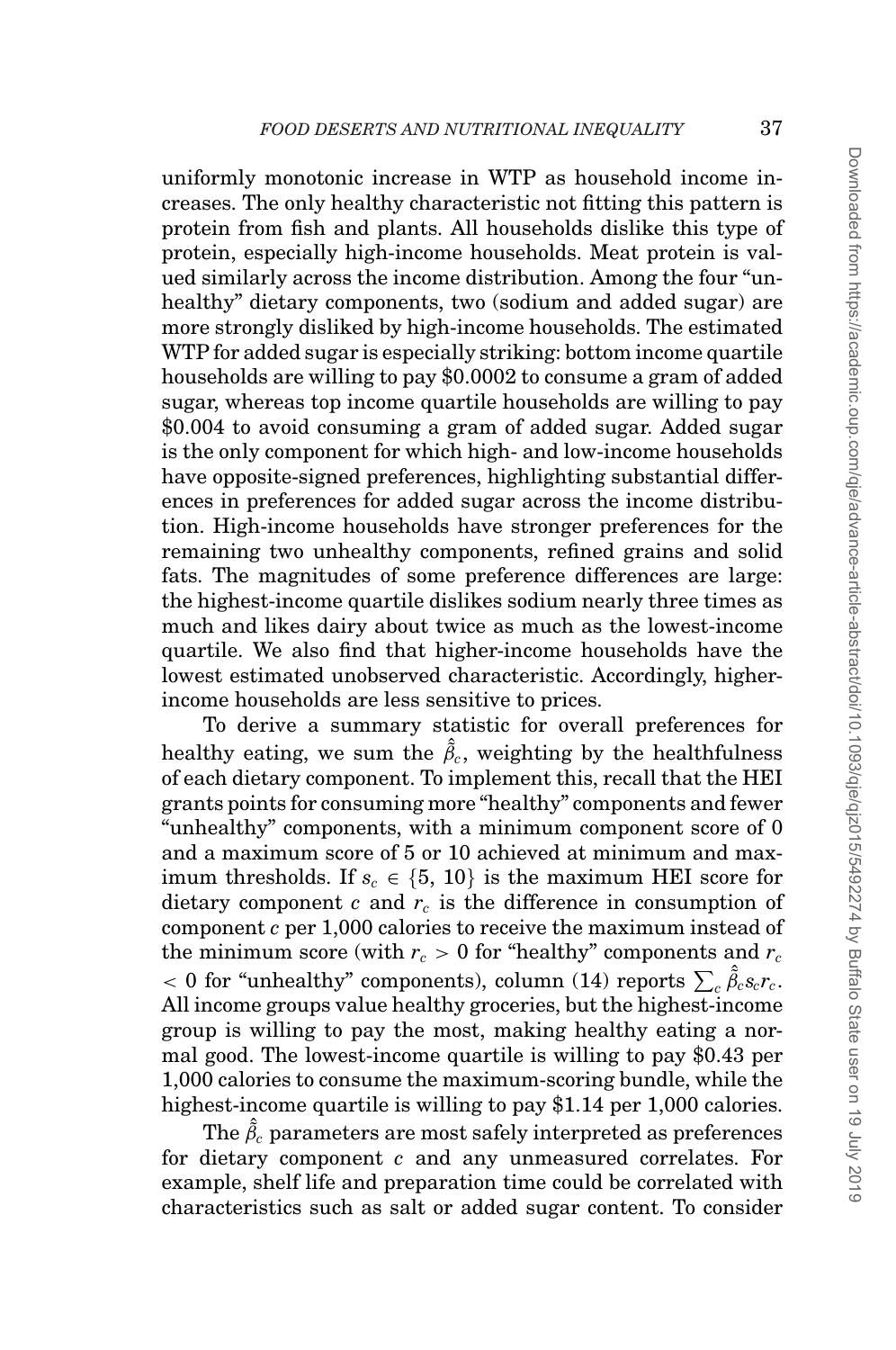this possibility, we collected data on each UPC's shelf life from the U.S. government's FoodKeeper app [\(U.S. Department of Health](#page-51-15) [and Human Services 2015\)](#page-51-15) and convenience of preparation from [Okrent and Kumcu \(2016\).](#page-50-19) [Online Appendix](file:qje.oxfordjournals.org) Table A10 reports the model estimates including these two additional characteristics. Higher-income households have stronger preferences for convenience and fresher foods with shorter shelf lives, but the patterns of preferences for dietary components across the income distribution are similar to the primary estimates. WTP to consume the maximum-scoring bundle of dietary components is now lower for all income quartiles: \$0.20 per 1,000 calories for the lowest-income quartile and \$0.63 for the highest-income quartile. Even though these dollar values are lower, the ratio of the high-income WTP to the low-income WTP is now larger:  $\frac{0.63}{0.20}$  $\approx 3.15$ , compared with  $\frac{$1.14}{$0.43} \approx 2.65$  in the primary specification.

As discussed in [Section VI.B,](#page-29-0) a key identifying assumption is that the variation in retail chains' prices across product groups is uncorrelated with unobserved consumer preferences. One key concern might be that retailer chains develop comparative advantages or set prices endogenously in response to local demand in the regions where they operate. To consider this, we reestimate the model including additional fixed effects that absorb possible variation in local demand. Specifically, we add (i) census-region-by– product group fixed effects, (ii) census-region-by–product group fixed effects interacted with an indicator for whether the county is designated as urban or rural, and (iii) census-region-by–product group fixed effects interacted with an indicator for whether the county median income is above the national median. As shown in [Online Appendix](file:qje.oxfordjournals.org) Table A11, the estimates are all very similar. Thus, any concerns about the exclusion restriction must derive from a model in which adding or removing these types of controls for preference variation does not affect the main conclusions.

## <span id="page-37-0"></span>VII. EXPLAINING AND REDUCING NUTRITIONAL INEQUALITY

# *VII.A. Decomposing Consumption Differences into Supply versus Demand Factors*

Using the model estimates from [Section VI.D,](#page-35-1) we decompose the observed differences in healthy eating across income groups into underlying supply-side factors (prices and availability) and demand-side factors (preferences for product groups and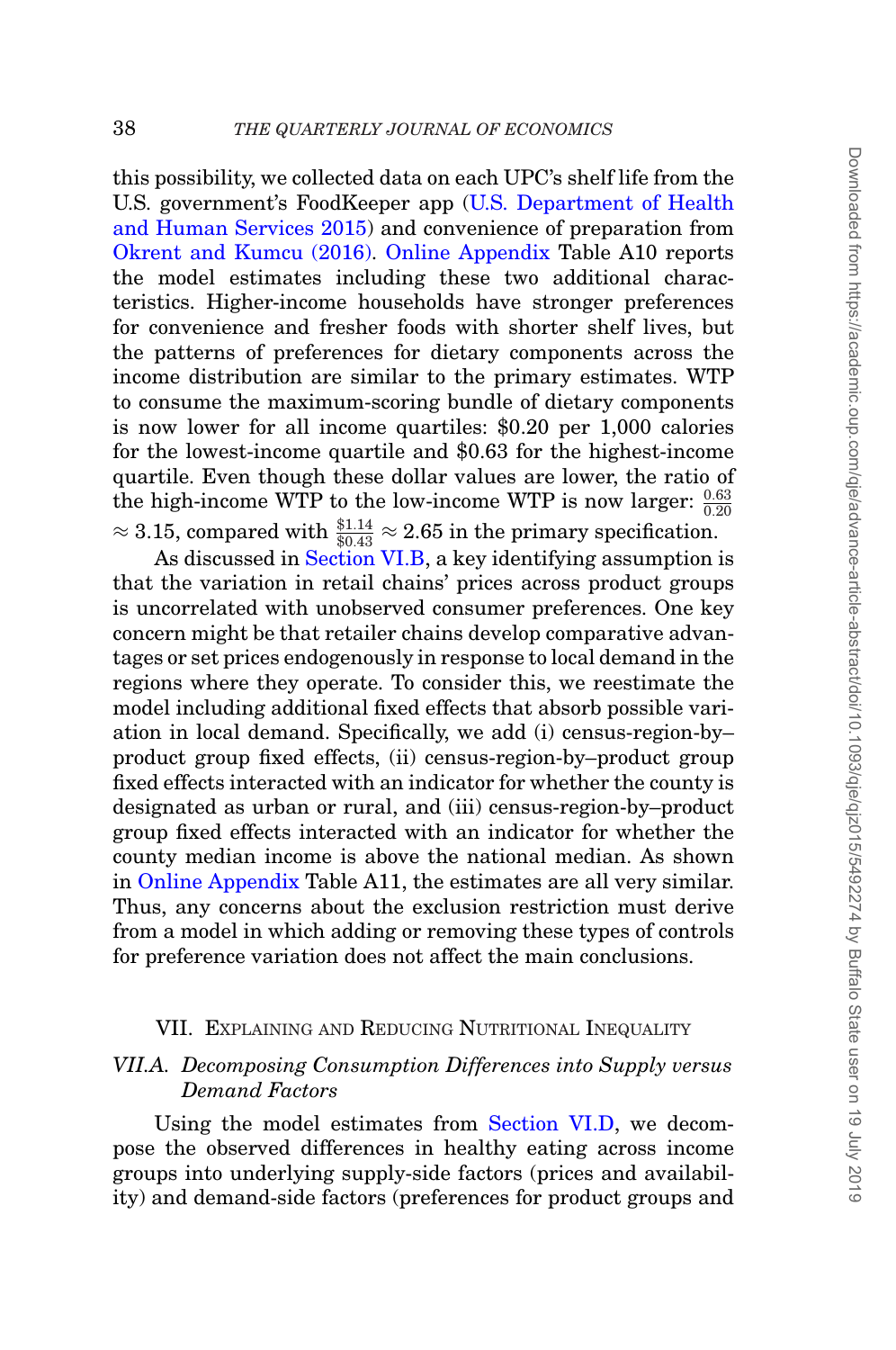characteristics). Because our model is estimated at the product group level, our counterfactuals only allow households to reoptimize their calorie demand across product groups. We do not analyze how households would change their relative quantities across UPCs within product groups.

We now index parameters for the four household income groups (residual of household size and age and year indicators) by  $g \in \{1, 2, 3, 4\}$ . For each income group, we construct a representative product for each product group, and we calculate the resulting representative price  $\tilde{p}_{gi}$ , observed characteristics  $\tilde{a}_{gi}$ , and Health Index *Hgj*. This representative product is the weighted average of products available in RMS stores where each income group shops, weighting stores by their share of nationwide trips and weighting UPCs by their share of nationwide calorie consumption.<sup>[25](#page-38-0)</sup> For a given set of prices, observed characteristics, and parameter estimates, we can predict  $\hat{Y}_{gj}$ , the total calories that income group  $g$ consumes within product group *j*:

(13) 
$$
\hat{Y}_{gj} = \frac{\exp(\hat{\delta}_{gj})}{\tilde{p}_{gj} - \sum_{c=2}^{C} \hat{\beta}_{gc} \tilde{\alpha}_{gjc} - \hat{\xi}_{g}}.
$$

This equation excludes  $\hat{\phi}_{\text{cm}}$ , as these fixed effects proportionally scale consumption of all product groups, leaving the overall Health Index unaffected. We can then calculate the overall Health Index of the grocery purchases characterized by the predicted  $\hat{Y}_{gj}$ :

$$
(14) \t\t \hat{H}_g = \sum_j \hat{Y}_{gj} H_{gj}.
$$

## For this subsection, we renormalize the Health Index so that the initial difference between the highest and lowest income groups

<span id="page-38-0"></span>25. Specifically, let  $Q_{ki}$  denote the total nationwide quantity of calories sold of UPC  $k$  in product group  $j$ , let  $N_{gs}$  denote the number of trips made by Homescan households of income group *g* to store *s*, and let  $1(kj \in s)$  denote the indicator function for whether product *kj* is stocked in store *s*. The Health Index of the representative product is the weighted average of the Health Index for each UPC within the product group:

(12) 
$$
H_{gj} = \frac{\sum_{k} Q_{kj} \sum_{s} N_{gs} \mathbf{1}(kj \in s) H_{kj}}{\sum_{k} Q_{kj} \sum_{s} N_{gs} \mathbf{1}(kj \in s)}.
$$

The representative price and observed characteristics are calculated analogously, substituting  $\tilde{p}_{gj}$  and  $\tilde{a}_{gjc}$  for  $H_{kj}$ .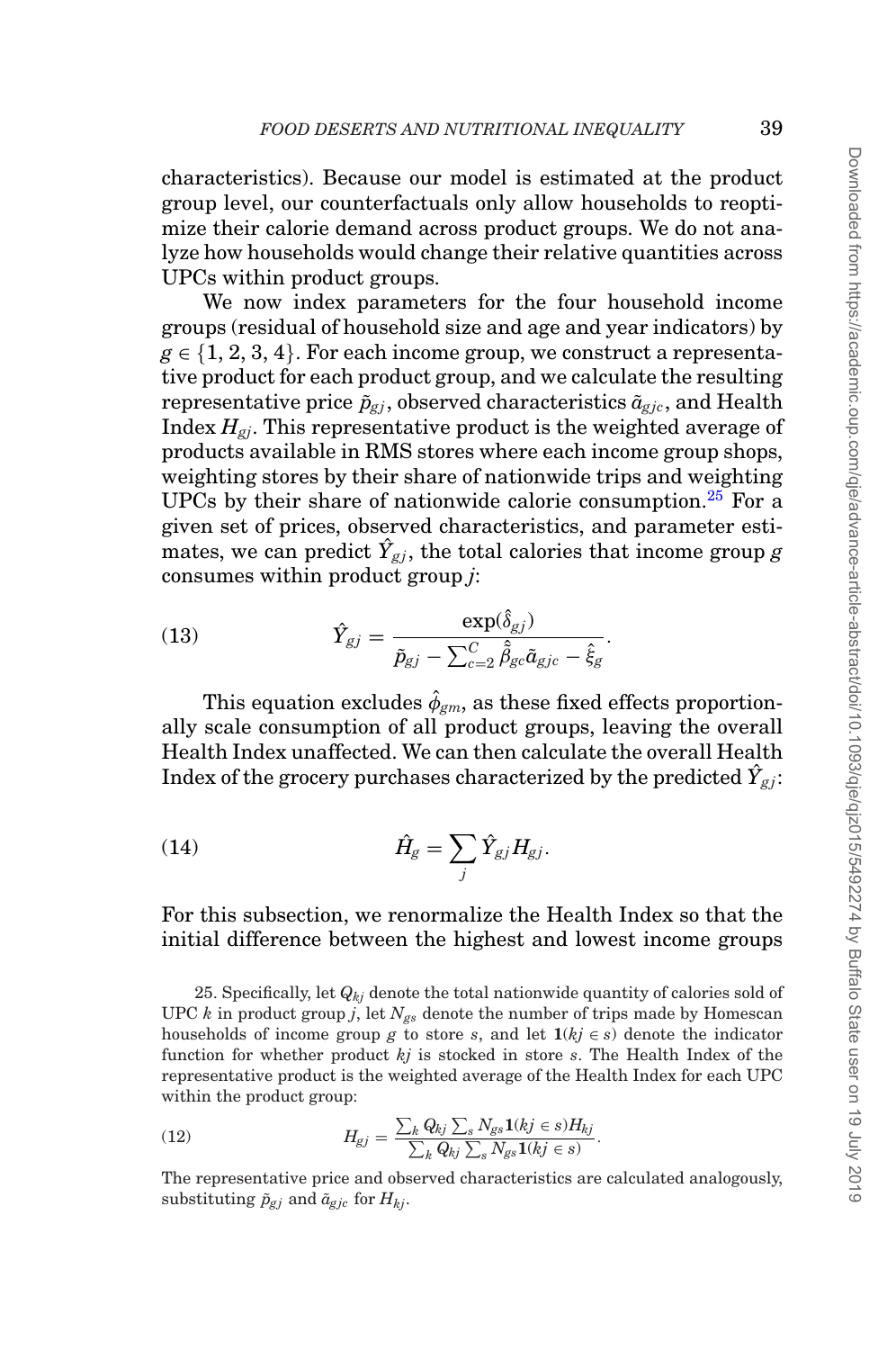<span id="page-39-0"></span>

#### FIGURE VI

Predicted Health Index for Each Income Group

Each category on the *x*-axis represents a separate counterfactual calculation. Income groups are quartiles of income, residual of household size and age and year indicators. The base category measures the Health Index for each income group when each group retains their own preferences and faces their own local supply conditions. The second category sets all prices to those observed for the high-income group. The third category sets all prices and product nutrient characteristics to those in the high-income group. The fourth and fifth categories, respectively, set nutrient preferences and product group preferences equal to those for the highincome group. The Health Index presented on the *y*-axis is renormalized so that the base difference between the highest- and lowest-income groups equals 1.

equals 1. The leftmost column of points in [Figure VI](#page-39-0) displays each income group's initial Health Index level, calculated by substituting the predictions of equation (13) into equation (14).

We can now simulate the changes in healthy eating that would occur under different counterfactual scenarios for supplyand demand-side factors. We begin with the supply side, motivated by the arguments that food deserts are a key cause of the nutrition–income relationship. Our first counterfactual measures the effect of prices by equalizing the prices that all income groups pay for each product group. To implement this, for each income group and product group, we recalculate consumption from equation (13) using  $\tilde{p}_{4j}$  instead of  $\tilde{p}_{gj}$ , and then recalculate the overall Health Index using equation (14). The second column of points in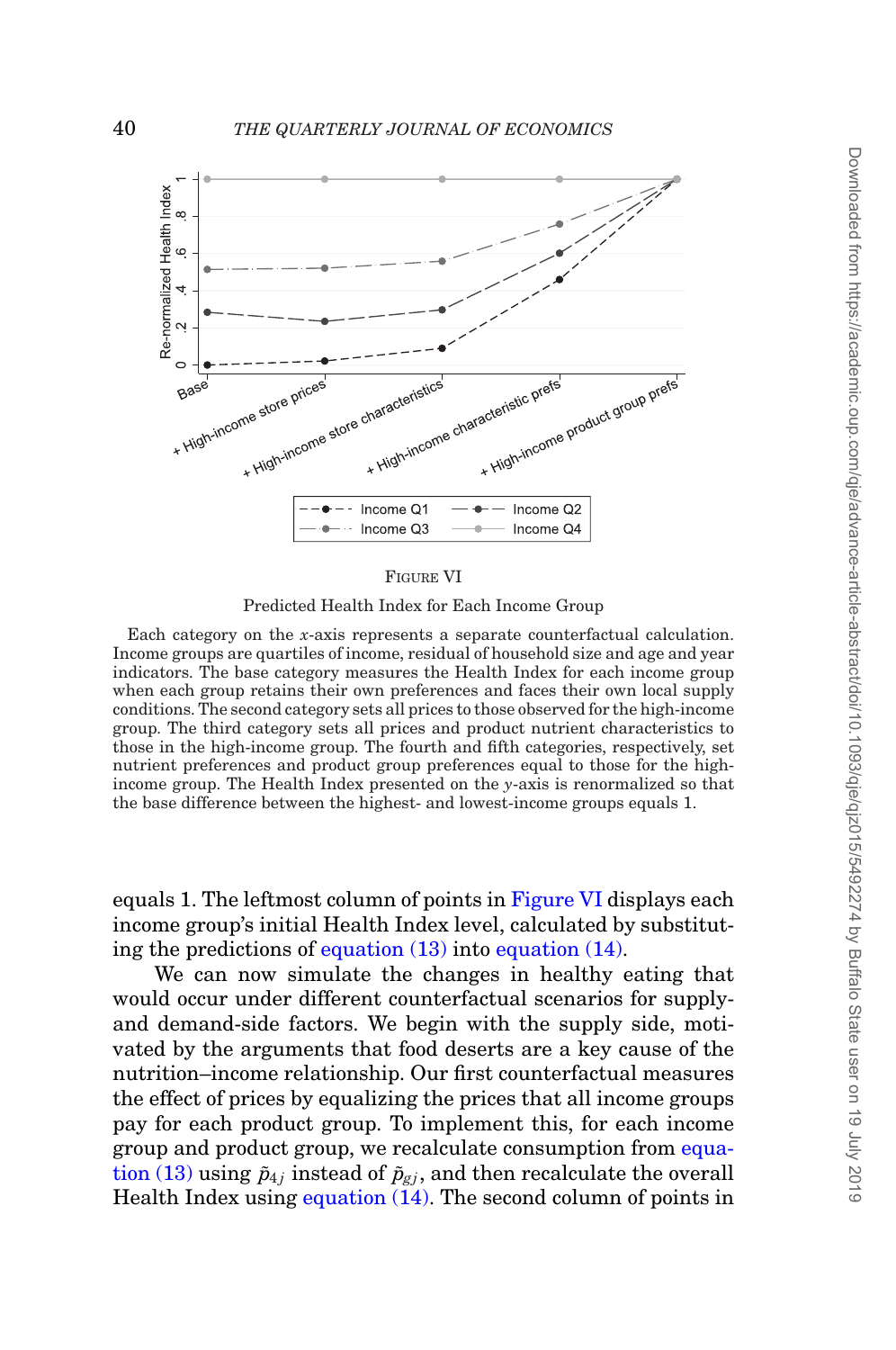[Figure VI](#page-39-0) shows that equalizing prices has essentially no effect on the differences in the Health Index across income groups.

Our next counterfactual measures the effect of availability of healthy versus unhealthy groceries, by also equalizing the observed characteristic levels for each product group. To implement this, we recompute each income group's consumption and resulting Health Index using both  $\tilde{p}_{4i}$  and  $\tilde{a}_{4ic}$  in place of  $\tilde{p}_{gi}$  and  $\tilde{a}_{\text{circ}}$ . The third column of points in [Figure VI](#page-39-0) shows that equalizing both prices and the availability of product characteristics decreases the Health Index difference between the highest and lowest income quartiles by 9%. This confirms our findings from [Section IV:](#page-15-2) differences in supply do not explain very much of the nutrition–income relationship.

We now explore the role of differences in demand. In addition to equalizing prices and observed characteristics, we equalize preferences for observed and unobserved characteristics.<sup>26</sup> To implement this, we recompute consumption and the Health In- $\det$  after additionally substituting  $\hat{\tilde{\beta}}_{4c}$  and  $\hat{\xi}_4$  in place of  $\hat{\tilde{\beta}}_{gc}$  and  $\hat{\xi}_g$ . The fourth column of points in [Figure VI](#page-39-0) shows that equalizing these preferences closes almost half of the remaining gap in healthy eating. Finally, we also set the product group preferences  $\hat{\delta}_{gj}$  equal to  $\hat{\delta}_{4j}$ . As the rightmost column of points in the figure shows, this last counterfactual mechanically equalizes the observed purchases across each of the income groups. Equalizing demand patterns eliminates 91% of the original Health Index difference between the highest and lowest income quartiles.

As a robustness check, [Online Appendix](file:qje.oxfordjournals.org) Table A11 repeats this decomposition using our alternative estimates that add census-region-by–product group fixed effects and the interactions with urban/rural and above median income indicators. Across these three alternative specifications, we find that supply accounts for 7%–12% of the nutrition–income relationship, while demand accounts for 88%–93%.

In summary, about 90% of the nutrition–income relationship is due to demand-side factors related to preferences, and only about 10% is explained by the supply side. Consistent with our

<span id="page-40-0"></span><sup>26.</sup> The unobserved characteristic  $\hat{\xi}$  represents a combination of the amount of the unobserved characteristic and the income group's preference for it. Although this is a mix of supply and demand forces, we attribute it to demand because it primarily determines the consumer's demand elasticity with respect to price, a demand-side force.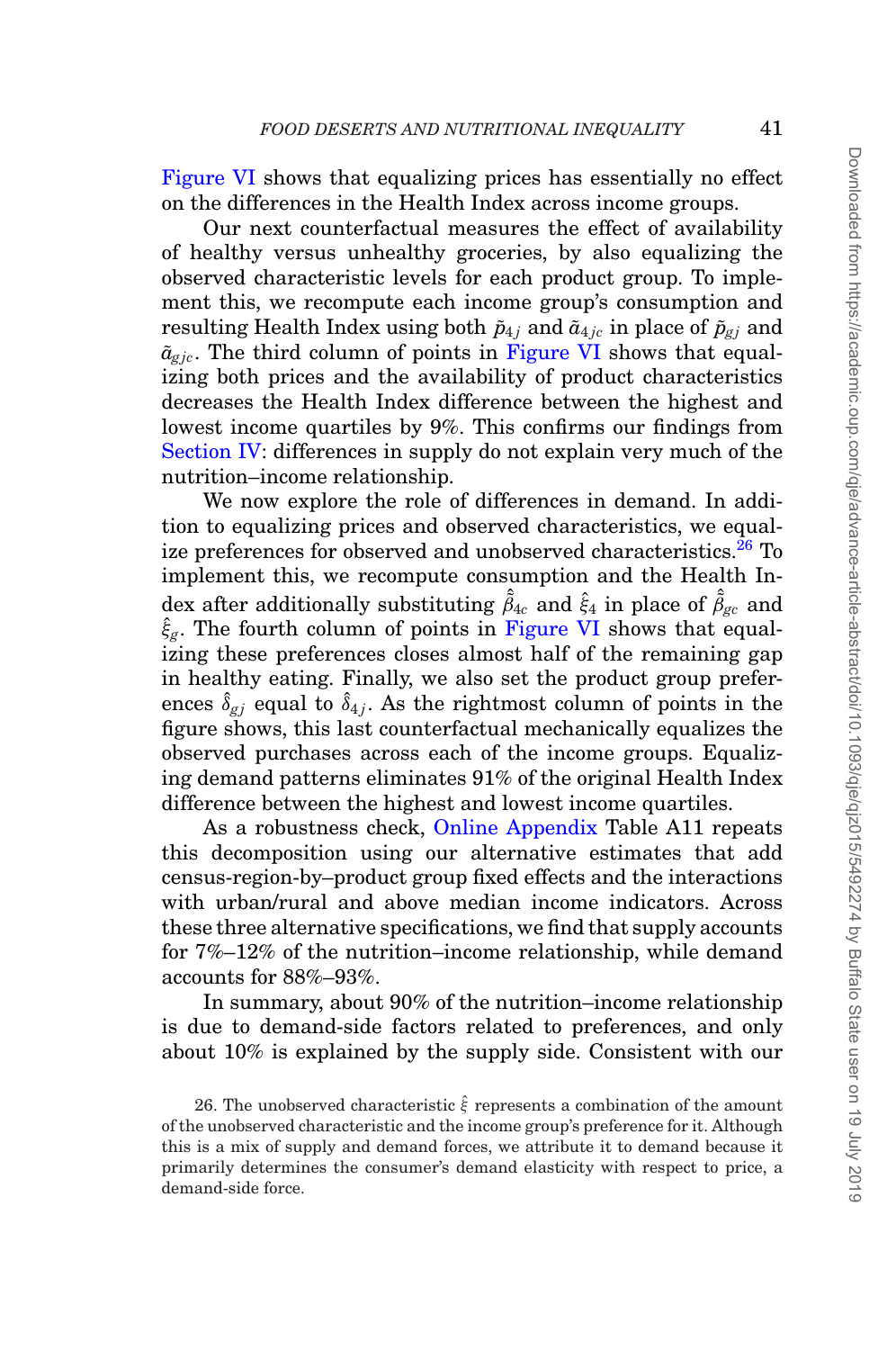event study analyses in [Section IV,](#page-15-2) this finding counters arguments that food deserts are important contributors to nutritional inequality.

# *VII.B. Using Observables to Explain Demand for Healthy Groceries*

The results of the previous section highlight that demand-side factors, not supply, are central to explaining the nutrition–income relationship. We ask the next natural question: what factors might explain why demand differs by income?

The structural model allows us to make a key distinction: instead of analyzing equilibrium purchases of healthy groceries, we isolate each household's demand for healthy groceries, holding constant supply conditions as measured by prices and observed characteristics. To do this, we compute the sample average prices and observed characteristics for each product group, denoted  $\bar{p}_i$ and  $\bar{a}_{ic}$ . We also back out each observation's fitted error term,  $\hat{\varepsilon}_{iit}$ . For household *i* in year *t*, we compute the total calorie demand in all product groups under sample average supply conditions:

(15) 
$$
\hat{Y}_{ijt} = \frac{\exp(\hat{\delta}_{gj} + \hat{\phi}_{gm} + \hat{\varepsilon}_{ijt})}{\bar{p}_j - \sum_{c=2}^{C} \hat{\beta}_{ge} \bar{a}_{jc} - \hat{\xi}_{g}}.
$$

We then insert  $\hat{Y}_{ijt}$  into an analogue of equation (14) to calculate  $\hat{H}_{it}^D$ , the Health Index of household *i*'s grocery demand at sample average supply, and normalize  $\hat{H}^D_{it}$  to have a standard deviation of 1.

We can now ask what observable characteristics mediate the relationship between income and healthy grocery demand. Consider the following regression:

(16) 
$$
\hat{H}_{it}^D = \alpha \ln w_i + \gamma^1 \mathbf{X}_{it}^1 + \gamma^0 \mathbf{X}_{it}^0 + \mu_t + \varepsilon_i,
$$

where  $w_i$  denotes household *i*'s sample average income,  $\mu_t$  are year indicators, and  $\textbf{\emph{X}}_{it}^{0}$  denotes household size and indicators for age.  $\textbf{\emph{X}}_{it}^{\text{1}}$  denotes the remaining demographics from [Section IV](#page-15-2) (natural log of years of education, race indicators, an indicator for whether the household heads are married, employment status, and weekly work hours) plus two additional variables from the Homescan add-on survey carried out by Nielsen for [Allcott,](#page-48-8) [Lockwood, and Taubinsky \(2019\):](#page-48-8) the self-reported importance of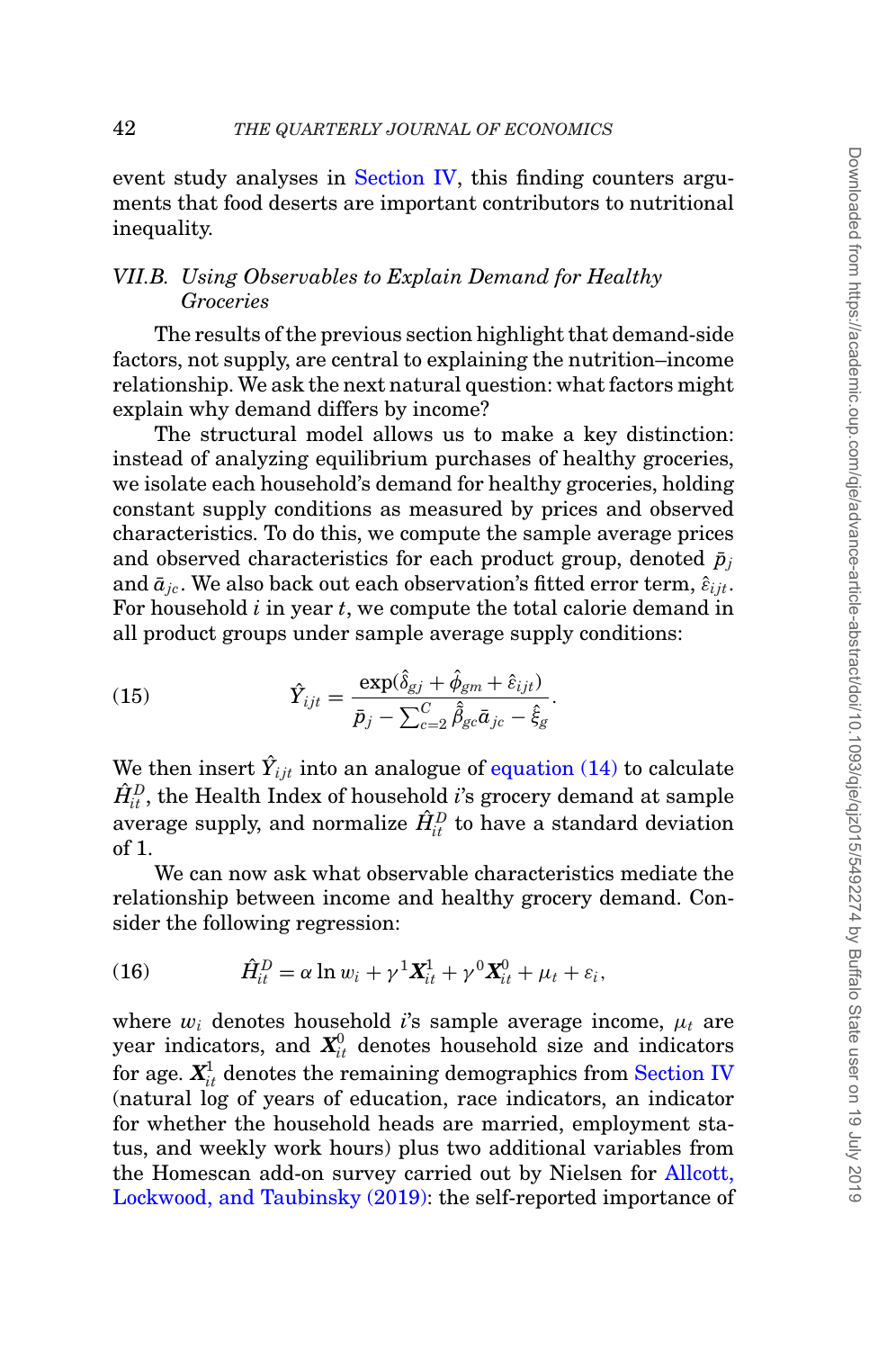staying healthy and nutrition knowledge, both normalized to have a standard deviation of 1. As discussed in [Section III.A,](#page-10-1) we control for  $\textbf{\emph{X}}_{it}^{0}$  so as to interpret  $w_{i}$  as a rough measure of the household's SES, and we think of  $X_{it}^1$  as possible mediators of the relationship between SES and healthy grocery demand.

We use the approach of [Gelbach \(2016\),](#page-50-20) which is to think of covariates  $\mathbf{X}_{it}^1$  as potentially "omitted variables" in the relationship between income and healthy grocery demand and calculate the "omitted variables bias" from excluding each specific covariate. Define  $\hat{\Gamma}_v$  as the conditional covariance between income and the individual variable  $\tilde{\pi}_v$  estimated in an auxiliary regression, and define  $\hat{\tilde{\alpha}}$  as the estimate of  $\alpha$  from equation (16) excluding  $\boldsymbol{X}_{i t}^1.$ Variable  $\tilde{\pi}_v$ 's contribution to the relationship between income and healthy grocery demand is

$$
\tilde{\pi}_v = \frac{\hat{\gamma}_v^1 \hat{\Gamma}_v}{\hat{\tilde{\alpha}}}.
$$

As with standard omitted variable bias, a covariate will explain more of the relationship if it is more strongly associated with healthy grocery demand (measured by  $\hat{\gamma}_v^1$ ) or with income (measured by  $\hat{\Gamma}_v$ ). Dividing by  $\hat{\tilde{\alpha}}$  gives variable  $\tilde{\pi}_v$ 's estimated contribution as a share of the unconditional relationship. See [Online](file:qje.oxfordjournals.org) [Appendix](file:qje.oxfordjournals.org) Table A12 for estimates of equation (16) and the auxiliary regressions.

[Figure VII](#page-43-0) presents the estimated  $\tilde{\pi}_v$  parameters and 95% confidence intervals. Education explains the largest share of the relationship between demand for healthy groceries and income, at about 20%. Nutrition knowledge explains the second-largest share, at about 14%. These results are correlations, so they do not reflect the causal effect of additional education or nutrition knowledge interventions. That being said, they are suggestive of the roles that improved educational opportunities and nutrition information could play in reducing nutritional inequality.

### *VII.C. Using Subsidies to Reduce Nutritional Inequality*

Our analyses suggest that supply-side policies, such as encouraging supermarket entry, will have limited effects on healthy eating. In this section, we study an alternative policy: subsidies for healthy foods. There are many types of taxes and subsidies that could affect healthy eating. To ease interpretation, we focus on a simple subsidy that scales in a product's healthfulness and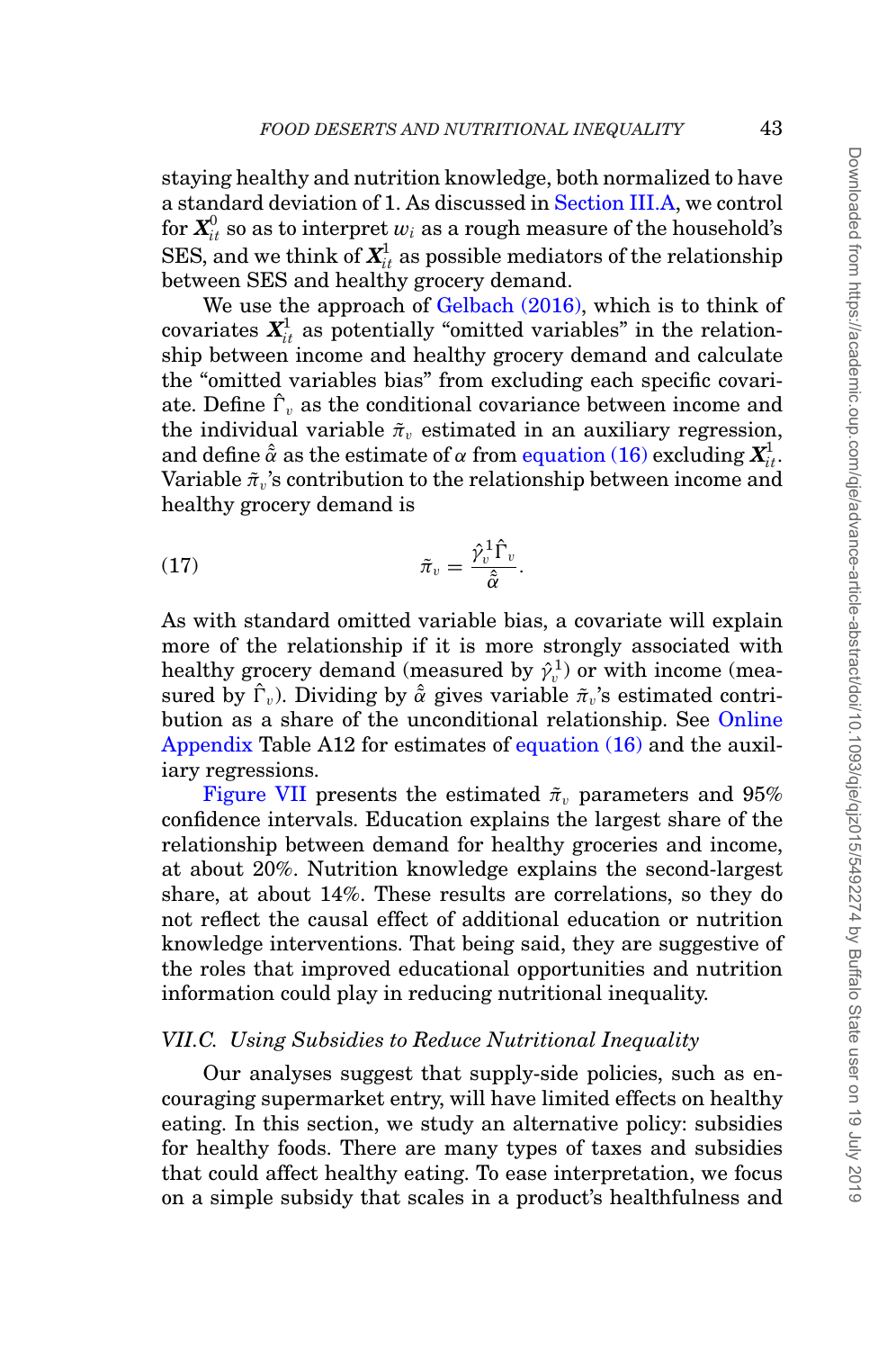<span id="page-43-0"></span>

FIGURE VII

Explaining the Relationship between Income and Healthy Grocery Demand

This figure presents the  $\tilde{\pi}_v$  parameters and 95% confidence intervals from equation (17), representing the share of the correlation between income and demand for healthy groceries that is explained by each variable. The "Census division" bar reflects the joint contribution of the vector of census division indicators.

is available only to the bottom quartile of the income distribution, again conditional on household size and age and year indicators. Although the exact setup of these counterfactuals is developed to fit with our previous analyses, we think of this as a stylized implementation of a healthy food subsidy within SNAP, the U.S. government's means-tested nutritional support program.

Specifically, we consider an ad valorem subsidy for each product that is proportional to its Health Index. To target only healthy groceries, we set the subsidy to zero for all products with a belowmedian Health Index. We continue analyzing composite products representing the calorie-weighted average product sold in product group *j* to income group *g*. Denoting the median product's Health Index as  $H$ , the percent subsidy for product  $j$  for households in the bottom income quartile  $(q = 1)$  is

(18) 
$$
s_{1j} = \begin{cases} \min\{s(H_{1j} - \bar{H}), 0.95\} & \text{if } (H_{1j} - \bar{H}) > 0 \\ 0 & \text{otherwise.} \end{cases}
$$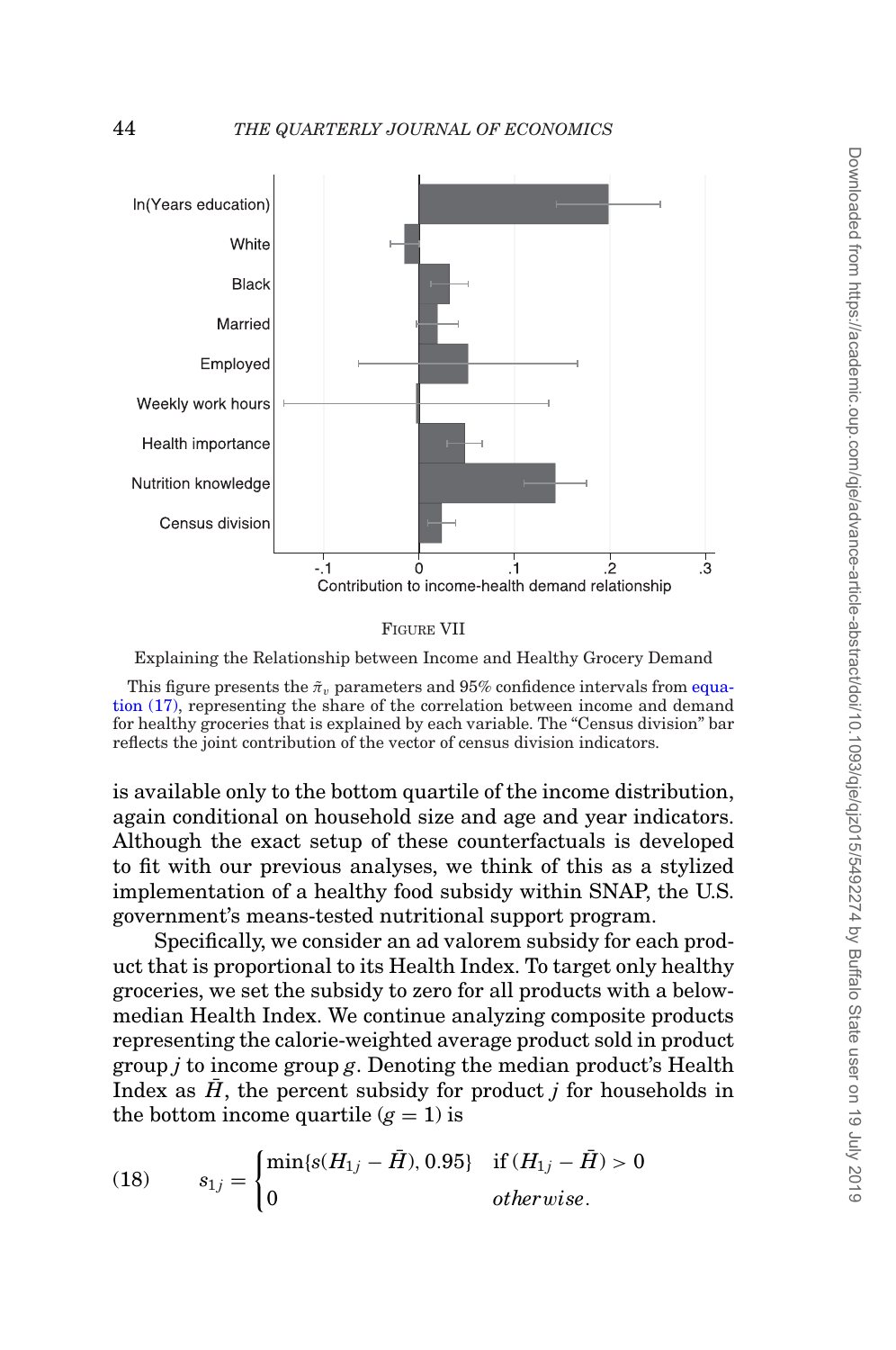<span id="page-44-0"></span>

| <b>IMPACTS OF MEANS-TESTED HEALTHY GROCERY SUBSIDIES</b> |                                                                                                 |                                                                                                   |                                           |  |  |  |
|----------------------------------------------------------|-------------------------------------------------------------------------------------------------|---------------------------------------------------------------------------------------------------|-------------------------------------------|--|--|--|
|                                                          | Subsidy to close<br>gap by $0.9\%$<br><i>(estimated)</i><br>supermarket entry<br>effect)<br>(1) | Subsidy to close<br>gap by $9\%$<br>(structural<br>estimate of equal<br>supply conditions)<br>(2) | Subsidy to close<br>gap by $100\%$<br>(3) |  |  |  |
| Subsidy parameter s                                      | 0.000067                                                                                        | 0.000657                                                                                          | 0.00601                                   |  |  |  |
| Mean subsidy for subsidized<br>products                  | 0.60%                                                                                           | 5.8%                                                                                              | 48.7%                                     |  |  |  |
| Average subsidy payment per<br>household                 | \$2.62                                                                                          | \$26.35                                                                                           | \$336.10                                  |  |  |  |
| Total subsidy, all<br>bottom-quartile households         | \$84 million                                                                                    | \$830 million                                                                                     | $$10.57$ billion                          |  |  |  |

#### TABLE V

*Notes.* This table presents the amounts of healthy grocery subsidies required to reduce the difference in the Health Index between top and bottom income quartile households by given percentages. The subsidies are available to bottom income quartile households in proportion to a product's Health Index, conditional on the Health Index being above the median product's Health Index. "Mean subsidy" is the percent discount among products receiving strictly positive subsidies. "Total subsidy, all bottom-quartile households" is the average subsidy payment per household multiplied by 31.45 million, the number of households in the bottom income quartile.

We limit the subsidy to a maximum of 95% of the product group's price, which binds in a few cases for the highest subsidy considered below.

The bottom income quartile's subsidized price for product group *j* is  $\tilde{p}_{1j}^s = \tilde{p}_{1j}(1 - s_{1j})$ , and their resulting consumption is

(19) 
$$
\hat{Y}_{1j} = \frac{\exp(\delta_{1j})}{\tilde{p}_{1j}^s - \sum_{c=2}^C \tilde{\beta}_{1c} \tilde{a}_{1jc} - \xi_1}.
$$

We again calculate the Health Index using equation (14), and we numerically solve for the subsidy *s* that increases the bottom income quartile's Health Index by a given amount.

[Table V](#page-44-0) presents these results. Column (1) presents the subsidy that reduces the Health Index gap between top- and bottomquartile households by 0.9%—the point estimate of the impact of supermarket entry from [Section IV.A.](#page-15-1)<sup>[27](#page-44-1)</sup> Column (2) presents the subsidy that reduces the Health Index gap by 9%—the effect of equating supply in the primary estimate from [Section VII.A.](#page-37-0) Column (3) presents the subsidy that brings bottom-quartile

<span id="page-44-1"></span><sup>27.</sup> Our point estimate from [Table II,](#page-20-0) Panel B, column (2), is that one supermarket entry within a 10-minute drive of a bottom income quartile household reduces the top minus bottom quartile Health Index difference by  $\frac{0.005}{0.56} \approx 0.9\%$ .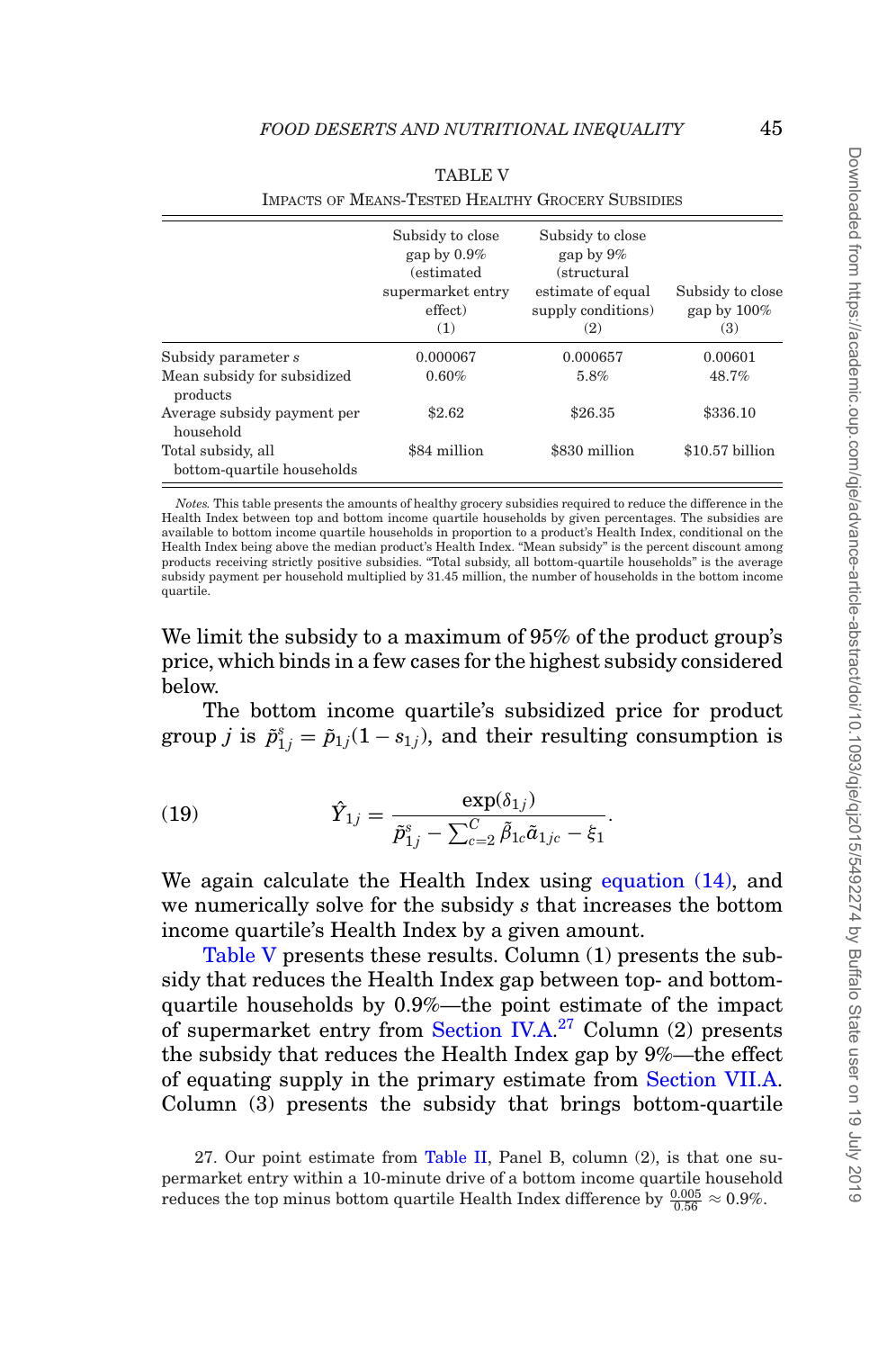households' Health Index to the level of the top quartile. The first two rows present the subsidy parameter *s* and the mean percent subsidy for product groups with an above-median Health Index, which are the product groups receiving nonzero subsidies. The third row presents the average subsidy payment per bottomquartile household. The bottom row presents the total subsidy payment, aggregating over all 31.45 million households in the bottom income quartile.

The results in column (1) show that an annual subsidy of \$84 million would increase healthy eating by the same amount as one additional supermarket entry within a 10-minute drive of all bottom-quartile households. In comparison, the Healthy Food Financing Initiative has spent about \$220 million of its \$400 million budget on store subsidies [\(Reinvestment Fund 2017\)](#page-51-2), and various state programs have spent tens of millions [\(CDC 2011\)](#page-48-10). Of course, the impacts of these supply-side programs on store entry are unclear, healthy eating is not the only social objective, and government expenditures are not a complete measure of social costs. What we can conclude is that a supermarket entry subsidy of more than \$2.62 per year per household within a 10-minute drive would be less cost-effective than this means-tested subsidy at increasing the Health Index of bottom-quartile households' grocery purchases.

Column (2) shows that an annual subsidy of \$830 million would increase healthy eating by the same amount as providing bottom-quartile households the same supply conditions as topquartile households. From this, we can similarly conclude that even a suite of supply-side policies that are somehow able to achieve this full equalization of supply will only be cost-effective if they cost less than \$830 million a year.

Column (3) shows that a subsidy of \$11 billion a year could raise bottom-quartile households' Health Index all the way to the level of top-quartile households. In comparison, the annual SNAP budget in 2016 was \$71 billion [\(Center for Budget and Policy Pri](#page-48-18)[orities 2018\)](#page-48-18). Thus, our model suggests that adding a healthy food subsidy to SNAP could eliminate this measure of nutritional inequality at an additional cost of only  $15\%$  of the SNAP budget.<sup>28</sup>

<span id="page-45-0"></span><sup>28.</sup> Our demand estimates take the existing SNAP program as given, so this counterfactual should be interpreted as adding a subsidy while leaving the rest of SNAP unchanged. Our estimates provide no evidence to evaluate the existing SNAP program.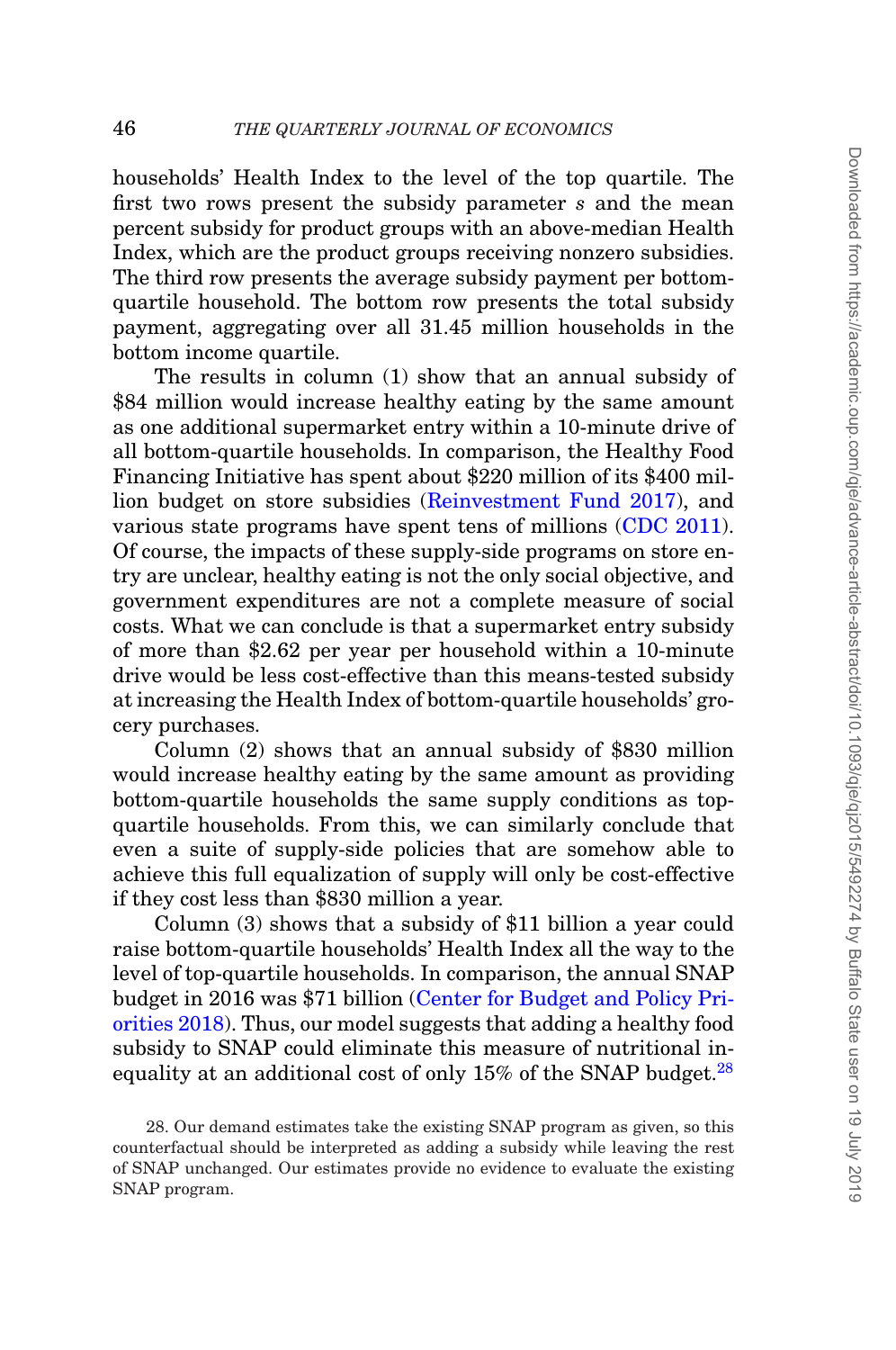Our model requires many assumptions, so we view these results as suggestive and a potential motivation for demonstration projects, ideally using randomized experiments such as in [Bartlett et al.](#page-48-11) [\(2014\),](#page-48-11) to assess the effects of such policies. Furthermore, there are many economic and political considerations around modifying SNAP to encourage healthy eating [\(Shenkin and Jacobson 2010;](#page-51-16) [Richards and Sindelar 2013;](#page-51-17) [Schanzenbach 2017\)](#page-51-18). However, this result on the cost-effectiveness of healthy-eating subsidies, combined with our earlier results on the ineffectiveness of supply-side policies, suggests that policy makers interested in reducing nutritional inequality might redirect efforts away from promoting access to healthy groceries and toward means-tested subsidies.

## <span id="page-46-0"></span>VIII. CONCLUSION

We study the causes of nutritional inequality: why the wealthy tend to eat more healthfully than the poor in the United States. The public health literature has documented that lowerincome neighborhoods suffer from lower availability of healthy groceries and that lower-income households tend to eat less healthfully. In public policy circles and government, this relationship has been taken as causal, with significant policy attention devoted to improving access to healthy groceries in low-income neighborhoods.

We test this hypothesis using several complementary empirical strategies. Entry of a new supermarket has economically small effects on healthy grocery purchases, and we can conclude that differential local supermarket density explains no more than about 1.5% of the difference in healthy eating between high- and lowincome households. The data clearly show why this is the case: Americans travel a long way for shopping, so even people who live in food deserts with no supermarkets get most of their groceries from supermarkets. Entry of a new supermarket nearby therefore mostly diverts purchases from other supermarkets. This analysis reframes the discussion of food deserts in two ways. First, the notion of a food desert is misleading if it is based on a market definition that understates consumers' willingness to travel. Second, any benefits of eliminating food deserts derive less from healthy eating and more from the consumer surplus gains due to increased local variety and decreased travel costs.

In a second event study analysis, we find that moving to an area where other people eat more or less healthfully does not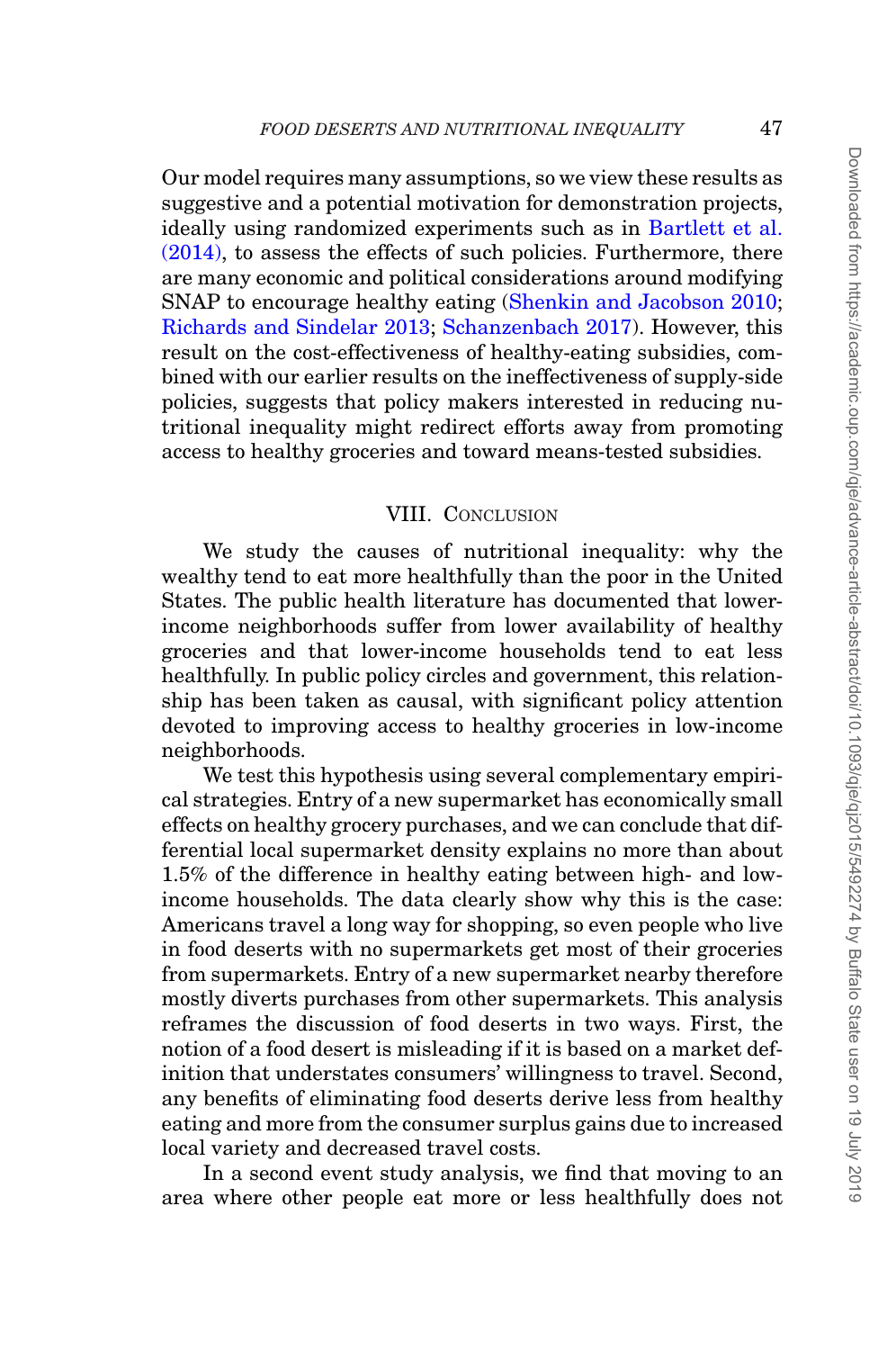affect households' own healthy eating patterns, at least over the several-year time horizon that the data allow. In combination with the assumption that any endogeneity would generate upward bias in our estimated place effects, we can conclude that partial equilibrium place effects explain no more than 3% of differences in healthy eating between high- and low-income households.

Consistent with the event study analyses, decompositions based on our structural demand model suggest that fully equalizing supply conditions would reduce the difference in healthy eating between low- and high-income households by no more than about 10%. By contrast, our model suggests that a means-tested subsidy for healthy groceries could increase low-income households' healthy eating to the level of high-income households at an additional cost of only about 15% of the current SNAP budget. Before advocating for or against such a subsidy, one would need to measure the relevant market failures and study optimal policy in a principled welfare maximization framework. However, our results do allow us to conclude that policies aimed at eliminating food deserts likely generate little progress toward a goal of reducing nutritional inequality.

NEW YORK UNIVERSITY AND NATIONAL BUREAU OF ECONOMIC RESEARCH STANFORD GRADUATE SCHOOL OF BUSINESS AND NATIONAL BUREAU OF ECONOMIC RESEARCH UNIVERSITY OF CHICAGO BOOTH SCHOOL OF BUSINESS AND NATIONAL BUREAU OF ECONOMIC RESEARCH WHARTON AND NATIONAL BUREAU OF ECONOMIC RESEARCH U.S. DEPARTMENT OF AGRICULTURE NORTHWESTERN UNIVERSITY AND NATIONAL BUREAU OF ECONOMIC **RESEARCH** 

# SUPPLEMENTARY MATERIAL

An [Online Appendix](file:qje.oxfordjournals.org) for this article can be found at *[The Quar](https://academic.oup.com/qjecon/article-lookup/doi/10.1093/qjecon/qjz015#supplementary-data)[terly Journal of Economics](https://academic.oup.com/qjecon/article-lookup/doi/10.1093/qjecon/qjz015#supplementary-data)* online. Code replicating tables and figures in this article can be found in [Allcott et al. \(2019\),](#page-48-19) in the Harvard Dataverse, doi: 10.7910/DVN/MSOBYI.

#### **REFERENCES**

<span id="page-47-0"></span>Aizer, Anna, and Janet Currie, "The Intergenerational Transmission of Inequality: Maternal Disadvantage and Health at Birth," *Science*, 344 (2014), 856–861.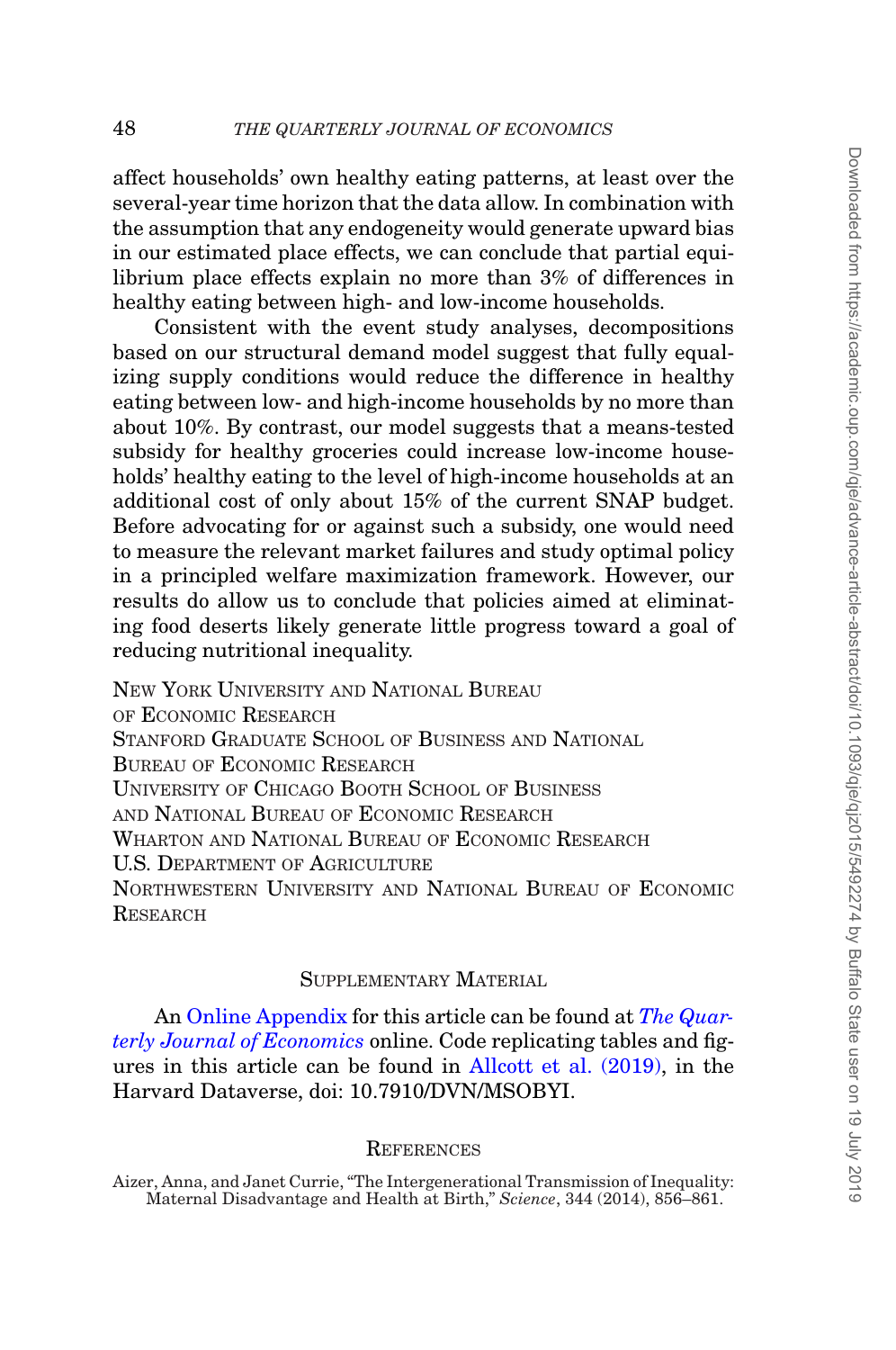- <span id="page-48-5"></span>Algert, Susan J., Aditya Agrawal, and Douglas S. Lewis, "Disparities in Access to Fresh Produce in Low-Income Neighborhoods in Los Angeles," *American Journal of Preventive Medicine*, 30 (2006), 365–370.
- <span id="page-48-0"></span>Allcott, Hunt, Rebecca Diamond, and Jean-Pierre Dube, "The Geography of ´ Poverty and Nutrition: Food Deserts and Food Choices Across the United States," NBER Working Paper no. 24094, 2017.
- <span id="page-48-19"></span>Allcott, Hunt, Rebecca Diamond, Jean-Pierre Dube, Jessie Handbury, Ilya ´ Rahkovsky, and Molly Schnell, "Replication Data for: 'Food Deserts and the Causes of Nutritional Inequality'," (2019). Harvard Dataverse, doi:10.7910/DVN/MSOBYI.
- <span id="page-48-8"></span>Allcott, Hunt, Benjamin Lockwood, and Dmitry Taubinsky, "Regressive Sin Taxes, with an Application to the Optimal Soda Tax," *Quarterly Journal of Economics*, 134 (2019), 1557–1626.
- <span id="page-48-4"></span>Alwitt, Linda F., and Thomas D. Donley, "Retail Stores in Poor Urban Neighborhoods," *Journal of Consumer Affairs*, 31 (1997), 139–164.
- <span id="page-48-12"></span>Anderson, Michael, and David Matsa, "Are Restaurants Really Supersizing America?," *American Economic Journal: Applied Economics*, 3 (2011), 152–188.
- <span id="page-48-14"></span>Atkin, David, "The Caloric Costs of Culture: Evidence from Indian Migrants," *American Economic Review*, 106 (2016), 1144–1181.
- <span id="page-48-9"></span>Aussenberg, Randy Alison, "SNAP and Related Nutrition Provisions of the 2014 Farm Bill (P.L. 113-79)," Congressional Research Service Report, 2014.
- <span id="page-48-6"></span>Baker, E. A., M. Schootman, E. Barnidge, and C. Kelly, "The Role of Race and Poverty in Access to Foods that Enable Individuals to Adhere to Dietary Guidelines," *Preventing Chronic Disease*, 3 (2006), A76.
- <span id="page-48-11"></span>Bartlett, Susan, Jacob Klerman, Lauren Olsho, Christopher Logan, Michelle Blocklin, Marianne Beauregard, Ayesha Enver, Parke Wilde, Cheryl Owens, and Margaret Melhem, "Evaluation of the Healthy Incentives Pilot (HIP): Final Report," Prepared by Abt Associates for the U.S. Department of Agriculture, Food and Nutrition Service, 2014.
- <span id="page-48-15"></span>Baum, Charles, and Shin-Yi Chou, "Why Has the Prevalence of Obesity Doubled?," *Review of Economics of the Household*, 14 (2016), 251–267.
- <span id="page-48-7"></span>Bitler, Marianne, and Steven Haider, "An Economic View of Food Deserts in the United States," *Journal of Policy Analysis and Management*, 30 (2011), 153– 176.
- <span id="page-48-17"></span>Boss, Donna, "How Independents Can Meet Consumers' Private Label Desires," *Supermarket News,* August 24, 2018.
- <span id="page-48-13"></span>Bronnenberg, Bart J., Jean-Pierre Dube, and Matthew Gentzkow, "The Evolu- ´ tion of Brand Preferences: Evidence from Consumer Migration," *American Economic Review*, 102 (2012), 2472–2508.
- <span id="page-48-16"></span>Carlson, Andrea C., Elina Tselepidakis Page, Thea Palmer Zimmerman, Carina E. Tornow, and Sigurd Hermansen, "Linking USDA Nutrition Databases to IRI Household-Based and Store-Based Scanner Data," Technical Bulletin TB-1952, U.S. Department of Agriculture, Economic Research Service, 2019.
- <span id="page-48-3"></span>Case, Anne, and Angus Deaton, "Rising Morbidity and Mortality in Midlife among White Non-Hispanic Americans in the 21st Century," *Proceedings of the National Academy of Sciences*, 112 (2015), 15078–15083.
- <span id="page-48-10"></span>CDC, "State Initiatives Supporting Healthier Food Retail: An Overview of the National Landscape," 2011, [https://www.cdc.gov/obesity/downloads/](https://www.cdc.gov/obesity/downloads/Healthier_Food_Retail.pdf) [Healthier\\_Food\\_Retail.pdf.](https://www.cdc.gov/obesity/downloads/Healthier_Food_Retail.pdf)
- <span id="page-48-18"></span>Center for Budget Policy Priorities, "A Quick Guide to SNAP Eligibility and Benefits," 2018.
- <span id="page-48-1"></span>Chetty, Raj, Nathan Hendren, Patrick Kline, and Emmanuel Saez, "Where Is the Land of Opportunity? The Geography of Intergenerational Mobility in the United States," *Quarterly Journal of Economics*, 129 (2014), 1553–1623.
- <span id="page-48-2"></span>Chetty, Raj, Michael Stepner, Sarah Abraham, Shelby Lin, Benjamin Scuderi, Nicholas Turner, Augustin Bergeron, and David Cutler, "The Association Between Income and Life Expectancy in the United States, 2001–2014," *Journal of the American Medical Association*, 315 (2016), 1750–1766.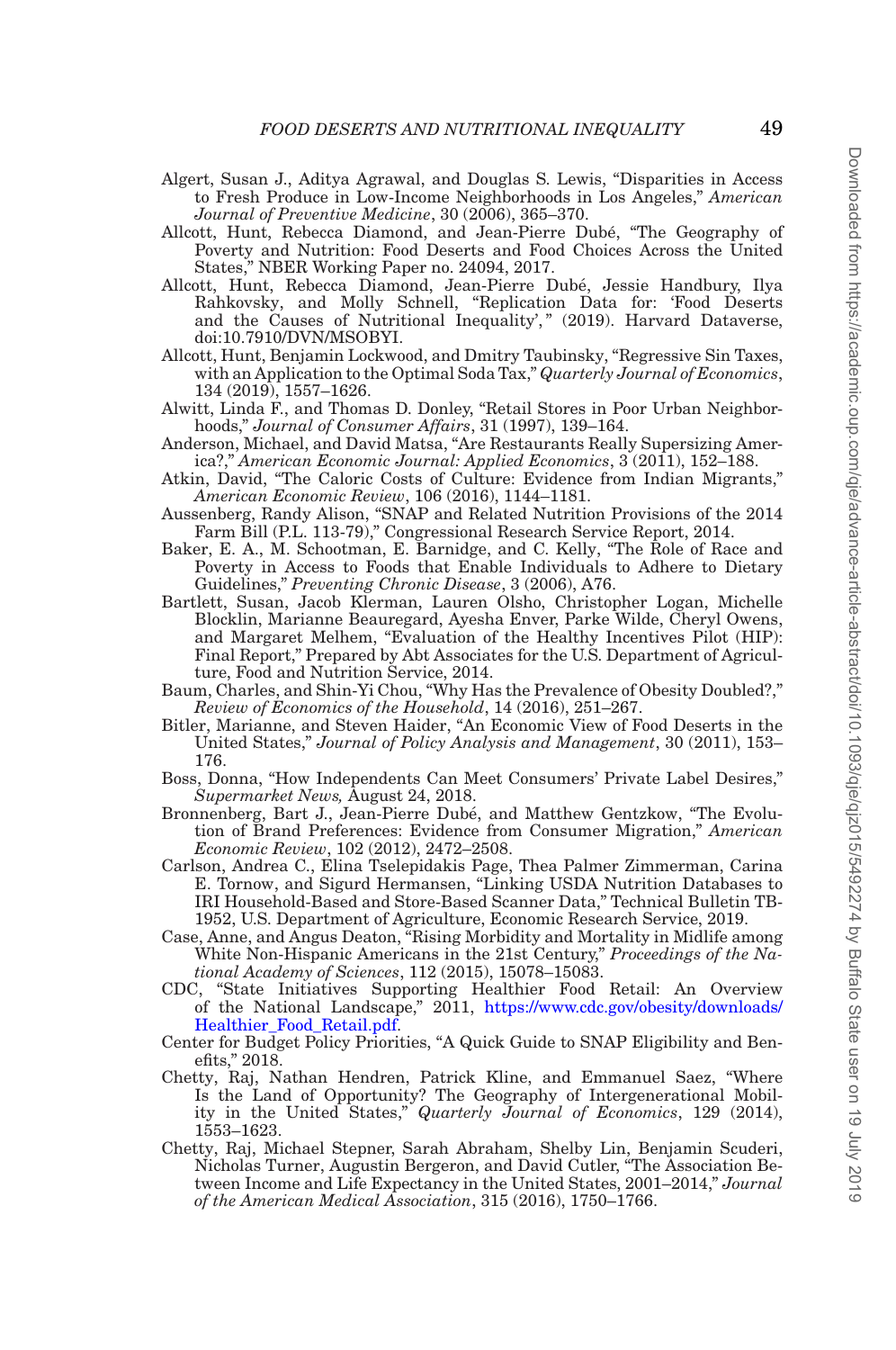- <span id="page-49-14"></span>Chou, Shin-Yi, Michael Grossman, and Henry Saffer, "An Economic Analysis of Adult Obesity: Results from the Behavioral Risk Factor Surveillance System," *Journal of Health Economics*, 23 (2004), 565–587.
- <span id="page-49-3"></span>Courtemanche, Charles J., and Art Carden, "Competing with Costco and Sam's Club: Warehouse Club Entry and Grocery Prices," NBER Working Paper no. 17220, 2011.
- <span id="page-49-4"></span>Courtemanche, Charles J., Art Carden, Murugi Ndirangu, and Xilin Zhou, "Do Walmart Supercenters Improve Food Security?," NBER Technical Report, 2018.
- <span id="page-49-15"></span>Courtemanche, Charles J., Joshua C. Pinkston, Christopher J. Ruhm, and George L. Wehby, "Can Changing Economic Factors Explain the Rise in Obesity?," *Southern Economic Journal*, 82 (2016), 1266–1310.
- <span id="page-49-8"></span>Cummins, Steven, Anne Findlay, Mark Petticrew, and Leigh Sparks, "Healthy Cities: The Impact of Food Retail-led Regeneration on Food Access, Choice, and Retail Structure," *Built Environment*, 31 (2005), 288–301.
- <span id="page-49-7"></span>Currie, Janet, Stefano DellaVigna, Enrico Moretti, and Vikram Pathania, "The Effect of Fast Food Restaurants on Obesity and Weight Gain," *American Economic Journal: Economic Policy*, 2 (2010), 32–63.
- <span id="page-49-0"></span>Curtis, Colleen, "First Lady Michelle Obama on Making a Difference in Cities with Food Deserts," The White House, October 25, 2011.
- <span id="page-49-17"></span>Cutler, David, and Adriana Lleras-Muney, "Understanding Differences in Health Behaviors by Education," *Journal of Health Economics*, 29 (2010), 1–28.
- <span id="page-49-13"></span>Cutler, David M., Edward L. Glaeser, and Jesse M. Shapiro, "Why Have Americans Become More Obese?," *Journal of Economic Perspectives*, 17 (2003), 93–118.
- <span id="page-49-18"></span>Darmon, Nicole, and Adam Drewnoski, "Does Social Class Predict Diet Quality?," *American Journal of Clinical Nutrition*, 87 (2008), 1107–1117.
- <span id="page-49-5"></span>Davis, Brennan, and Christopher Carpenter, "Proximity of Fast-Food Restaurants to Schools and Adolescent Obesity," *American Journal of Public Health*, 99 (2009), 505–510.
- <span id="page-49-20"></span>DellaVigna, Stefano, and Matthew Gentzkow, "Uniform Pricing in US Retail Chains," *Quarterly Journal of Economics*, 134 (2019).
- <span id="page-49-2"></span>Dubois, Pierre, Rachel Griffith, and Aviv Nevo, "Do Prices and Attributes Explain International Differences in Food Purchases?," *American Economic Review*, 2014 (2014), 832–867.
- <span id="page-49-6"></span>Dunn, Richard A., "The Effect of Fast-Food Availability on Obesity: An Analysis by Gender, Race, and Residential Location," *American Journal of Agricultural Economics*, 92 (2010), 1149–1164.
- <span id="page-49-10"></span>Eid, Jean, Henry G. Overman, Diego Puga, and Matthew A. Turner, "Fat City: Questioning the Relationship between Urban Sprawl and Obesity," *Journal of Urban Economics*, 63 (2008), 385–404.
- <span id="page-49-9"></span>Elbel, Brian, Alyssa Moran, L. Beth Dixon, Kamila Kiszko, Jonathan Cantor, Courtney Abrams, and Tod Mijanovich, "Assessment of a Government-Subsidized Supermarket in a High-Need Area on Household Food Availability and Children's Dietary Intakes," *Public Health Nutrition*, 26 (2015), 1–10.
- <span id="page-49-11"></span>Finkelstein, Amy, Matthew Gentzkow, and Heidi Williams, "Sources of Geographic Variation in Health Care: Evidence From Patient Migration," *Quarterly Journal of Economics*, 131 (2016), 1681–1726.

- <span id="page-49-12"></span>"What Drives Prescription Opioid Abuse? Evidence from Migration," SIEPR Working Paper, 2018b.
- <span id="page-49-1"></span>Food Trust, "The Success of HFFI," 2019, [http://thefoodtrust.org/what-we-do/](http://thefoodtrust.org/what-we-do/administrative/hffi-impacts/the-success-of-hffi) [administrative/hffi-impacts/the-success-of-hffi.](http://thefoodtrust.org/what-we-do/administrative/hffi-impacts/the-success-of-hffi)
- <span id="page-49-19"></span>Frank, John, "How Safeway Is Building its Own Brands," *Dairy Foods*, 113 (2012), 64–65.
- <span id="page-49-16"></span>Furnee, C.A., W. Groot, and H.M. van den Brink, "The Health Effects of Education: A Meta-Analysis," *European Journal of Public Health*, 18 (2008), 417–421.

<sup>———, &</sup>quot;Place-Based Drivers of Mortality: Evidence from Migration," MIT Working Paper, 2018a.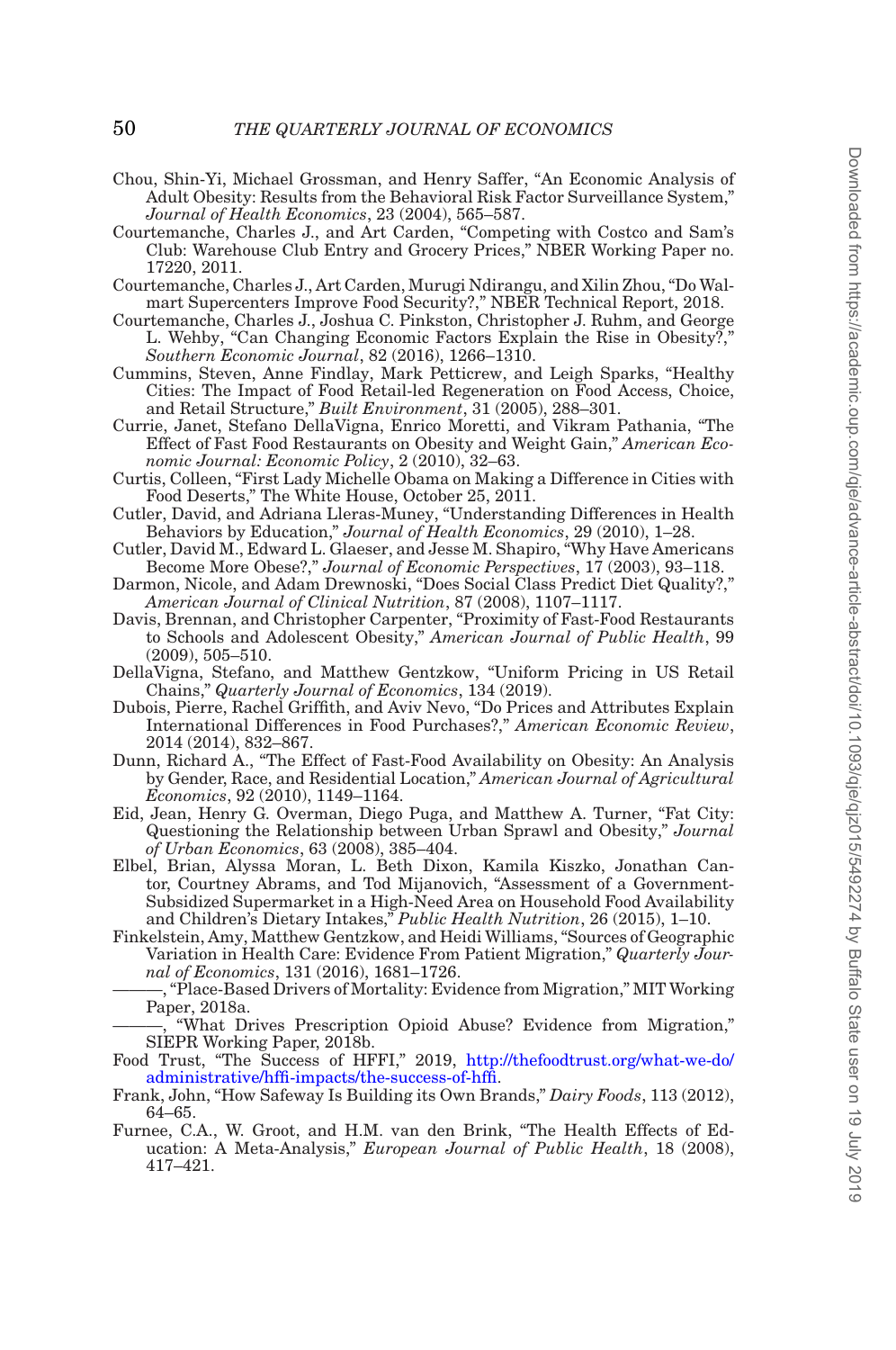- <span id="page-50-20"></span>Gelbach, Jonah B., "When Do Covariates Matter? And Which Ones, and How Much?," *Journal of Labor Economics*, 34 (2016), 509–543.
- <span id="page-50-12"></span>Grossman, Gene, "The Relationship between Health and Schooling: What's New?," NBER Working Paper no. 21609, (2015).
- <span id="page-50-14"></span>Guenther, P.M., J. Reedy, and S.M. Krebs-Smith, "Development of the Healthy Eating Index," *Journal of the American Dietetic Association*, 108 (2008), 1896– 1901.
- <span id="page-50-0"></span>Handbury, Jessie, Ilya Rahkovsky, and Molly Schnell, "What Drives Nutritional Disparities? Retail Access and Food Purchases across the Socioeconomic Spectrum," NBER Working Paper no. 21126, 2015.
- <span id="page-50-18"></span>Hausman, Jerry, "Valuation of New Goods under Perfect and Imperfect Competition," *The Economics of New Goods*, Timothy Bresnahan and Robert J. Gordon, eds. (Chicago: University of Chicago Press, 1996), 207–248.
- <span id="page-50-1"></span>Horowitz, Carol R., Kathryn A. Colson, Paul L. Hebert, and Kristie Lancaster, "Barriers to Buying Healthy Foods for People with Diabetes: Evidence of Environmental Disparities," *American Journal of Public Health*, 94 (2004), 1549–1554.
- <span id="page-50-8"></span>Hut, Stefan, "Determinants of Dietary Choice in the US: Evidence from Consumer Migration," Brown University, Working Paper, 2018.
- <span id="page-50-2"></span>Jetter, Karen M., and Diana L. Cassady, "The Availability and Cost of Healthier Food Alternatives," *American Journal of Preventive Medicine*, 30 (2005), 38– 44.
- <span id="page-50-13"></span>Kliemann, N., J. Wardle, F. Johnson, and H. Croker, "Reliability and Validity of a Revised Version of the General Nutrition Knowledge Questionnaire," *European Journal of Clinical Nutrition*, 70 (2016), 1174–1180.
- <span id="page-50-5"></span>Kling, Jeffrey R., Jeffrey B. Liebman, and Lawrence F. Katz, "Experimental Analysis of Neighborhood Effects," *Econometrica*, 75 (2007), 83–119.
- <span id="page-50-9"></span>Lakdawalla, Darius, Tomas Philipson, and Jay Bhattacharya, "Welfare-Enhancing Technological Change and the Growth of Obesity," *American Economic Review, Papers and Proceedings*, 95 (2005), 253–257.
- <span id="page-50-4"></span>Larson, Nicole, Mary Story, and Melissa Nelson, "Neighborhood Environments: Disparities in Access to Healthy Foods in the U.S," *American Journal of Preventive Medicine*, 36 (2009), 74–81.
- <span id="page-50-16"></span>Lipman, Melissa, "FTC May Waste Time Updating Price-Bias Guide, Attys Say," Law360, November 29, 2012.
- <span id="page-50-6"></span>Ludwig, Jens, Lisa Sanbonmatsu, Lisa Gennetian, Emma Adam, Greg J. Duncan, Lawrence F. Katz, Ronald C. Kessler, Jeffrey R. Kling, Stacy Tessler Lindau, Robert C. Whitaker, and Thomas W. McDade, "Neighborhoods, Obesity, and Diabetes—A Randomized Social Experiment," *New England Journal of Medicine*, 365 (2011), 1509–1519.
- <span id="page-50-7"></span>Molitor, David, "The Evolution of Physician Practice Styles: Evidence from Cardiologist Migration," *American Economic Journal: Economic Policy*, 10 (2018), 326–356.
- <span id="page-50-19"></span>Okrent, Abigail, and Aylin Kumcu, "U.S. Households' Demand for Convenience Foods," USDA Economic Research Report, 2016.
- <span id="page-50-15"></span>Oster, Emily, "Unobservable Selection and Coefficient Stability: Theory and Evidence," *Journal of Business and Economic Statistics*, 37 (2019), 187–204.
- <span id="page-50-17"></span>Parker, Gavin, Alessio Agostinelli, Holger Gottstein, Rune Jacobsen, Youssi Arouch, and Kai Oberschmidt, "Why Grocers Need to Start Operating Like Consumer Brands," Boston Consulting Group, April 17, 2018.
- <span id="page-50-3"></span>Powell, Lisa M., Sandy Slater, Donka Mirtcheva, Yanjun Bao, and Frank J. Chaloupka, "Food Store Availability and Neighborhood Characteristics in the United States," *Preventive Medicine*, 44 (2007), 189–195.
- <span id="page-50-10"></span>Rashad, Inas, "Structural Estimation of Caloric Intake, Exercise, Smoking, and Obesity," *Quarterly Review of Economics and Finance*, 46 (2006), 268–283.
- <span id="page-50-11"></span>Rashad, Inas, Michael Grossman, and Shin-Yi Chou, "The Super Size of America: An Economic Estimation of Body Mass Index and Obesity in Adults," *Eastern Economic Journal*, 32 (2006), 133–148.